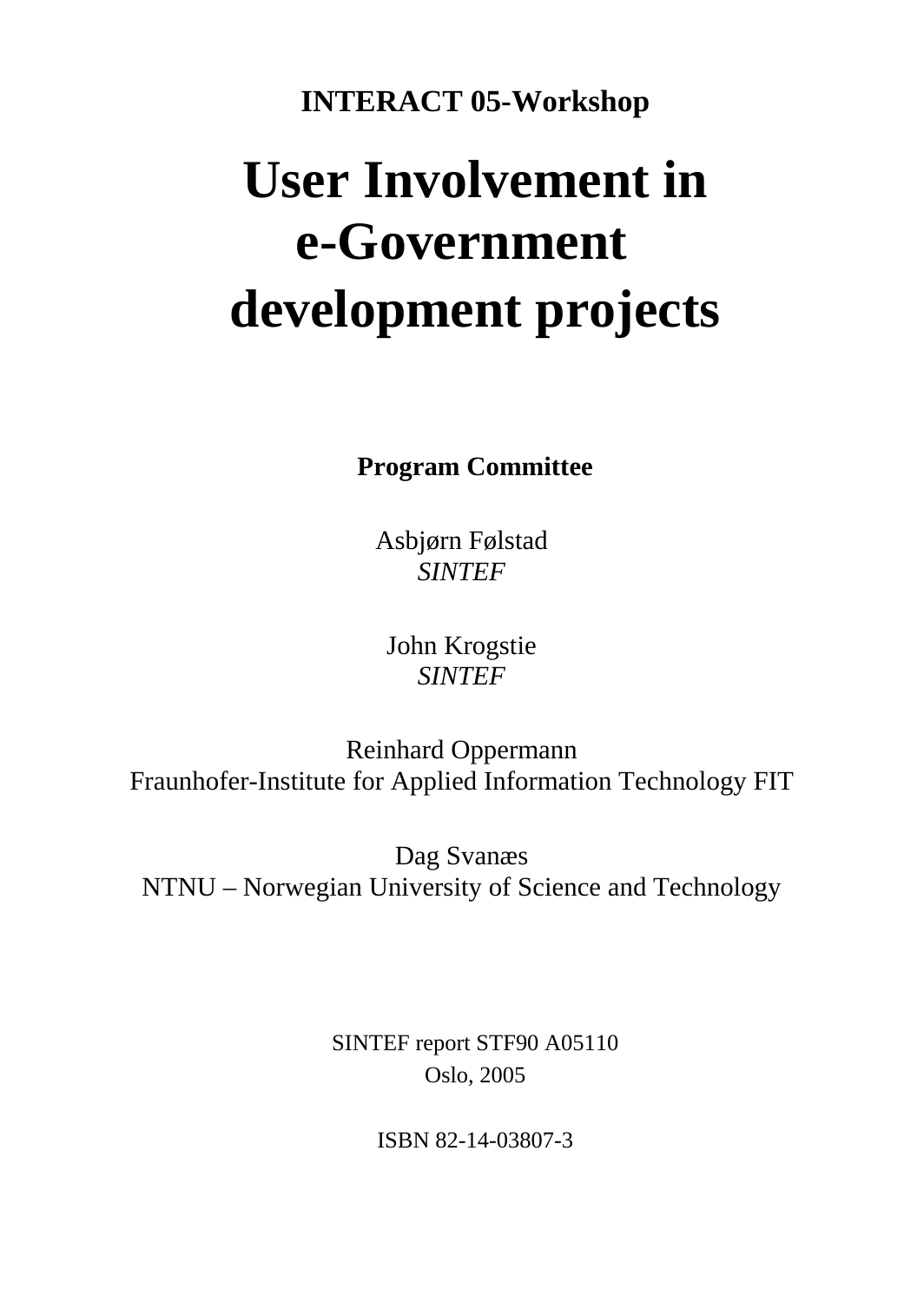INTERACT 05-Workshop: User Involvement in e-Government development projects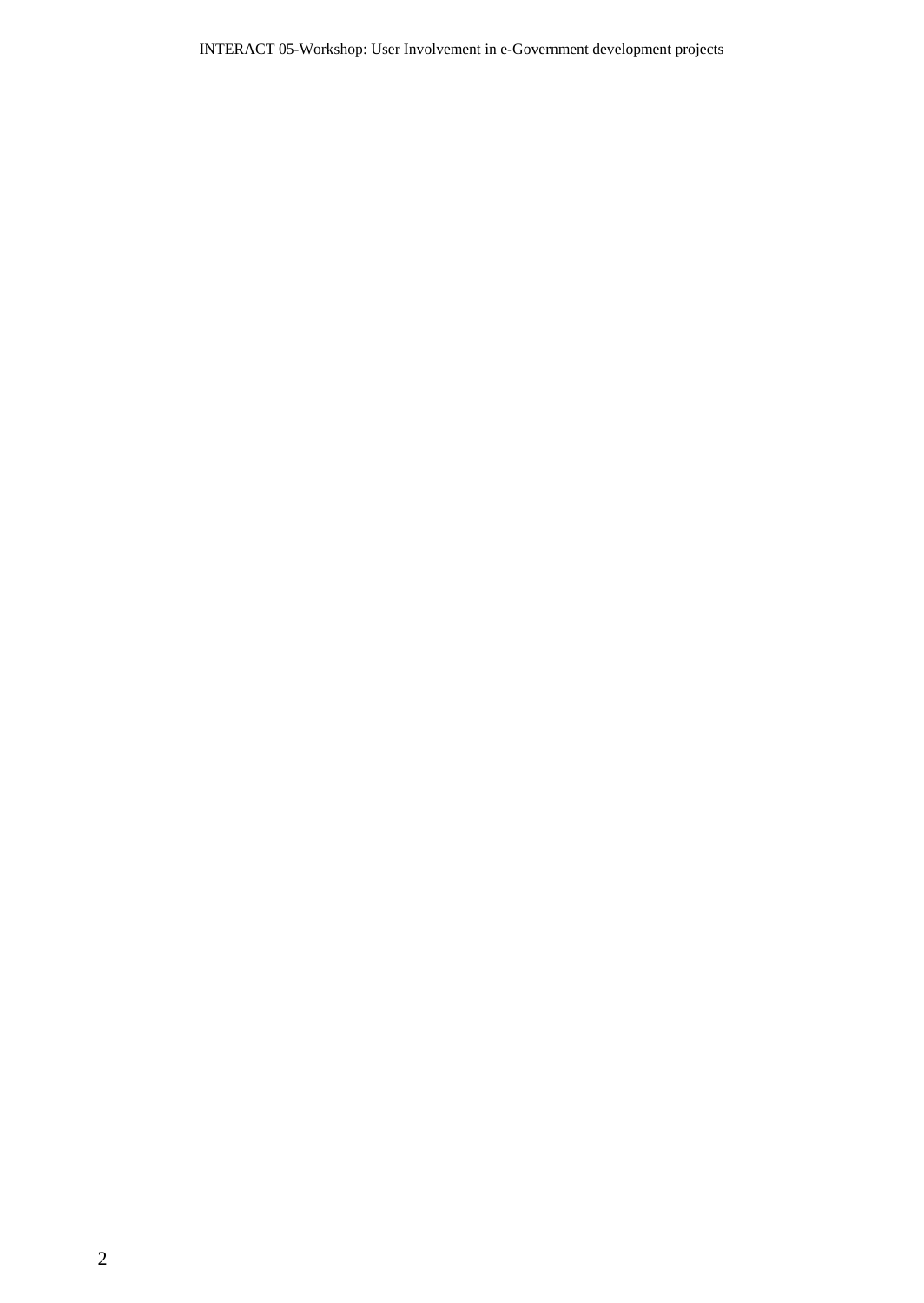## **Workshop Program**

#### 0900-0915 Introduction and presentation

#### 0915-1030 **Session 1: Strategies for user participation in e-Government development**

User involvement in large-scale e-Government projects: Finding an effective combination of strategies and methods *Anne-Marie Oostveen & Peter van den Besselaar:* 

User participation supported by usability engineering experts in e-Government projects

*Reinhard Oppermann* 

Why do we involve users? The role of the HCI practitioner in e-Government projects

*Asbjørn Følstad* 

1030-1050 Coffee brake

#### 1050-1205 **Session 2: Stakeholders in e-Government projects**

Successful redevelopment of e-Government systems: Outcomes determined by system engineering approaches

*Heba Mansour, Filiz Karabey & Paola Amaldi* 

User involvement in identity management e-Government architecture development *Kamelia Stefanova, Dobrina Kabakchieva & Lia Borthwick* 

Stepping carefully between powerful users: An incremental approach to system development in political mine fields *Lars Risan* 

1205-1300 Lunch

#### 1300-1440 **Session 3: Methodological approaches to user-centred e-Government development**

Situating the transient user: overcoming challenges in the design of e-Government systems *Philip Inglesant & M. Angela Sasse* 

Service Design methods and UCD practice: Service Design methods as an approach to e-Gov development *Stefan Holmlid* 

A procurement approach to user involvement in e-Government *Henrik Artman & Erik Markensten* 

Prototypes and tender documentation: Overcoming the gap from specification to design

*Jan Håvard Skjetne* 

1440-1500 Coffee brake

#### 1500-1630 **Session 4: Thematic group discussions**

1630-1700 Presentation of group discussions and wrap up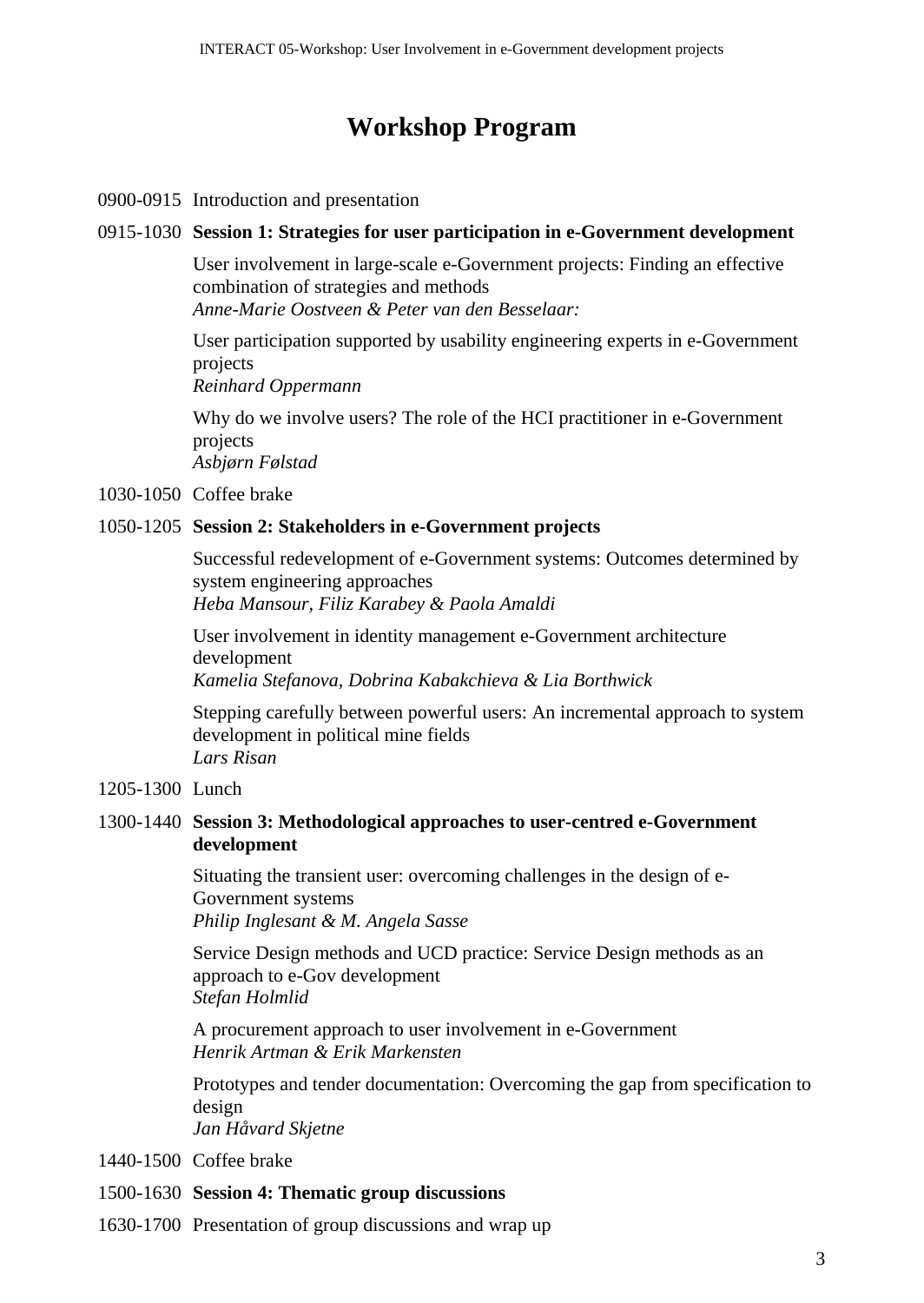INTERACT 05-Workshop: User Involvement in e-Government development projects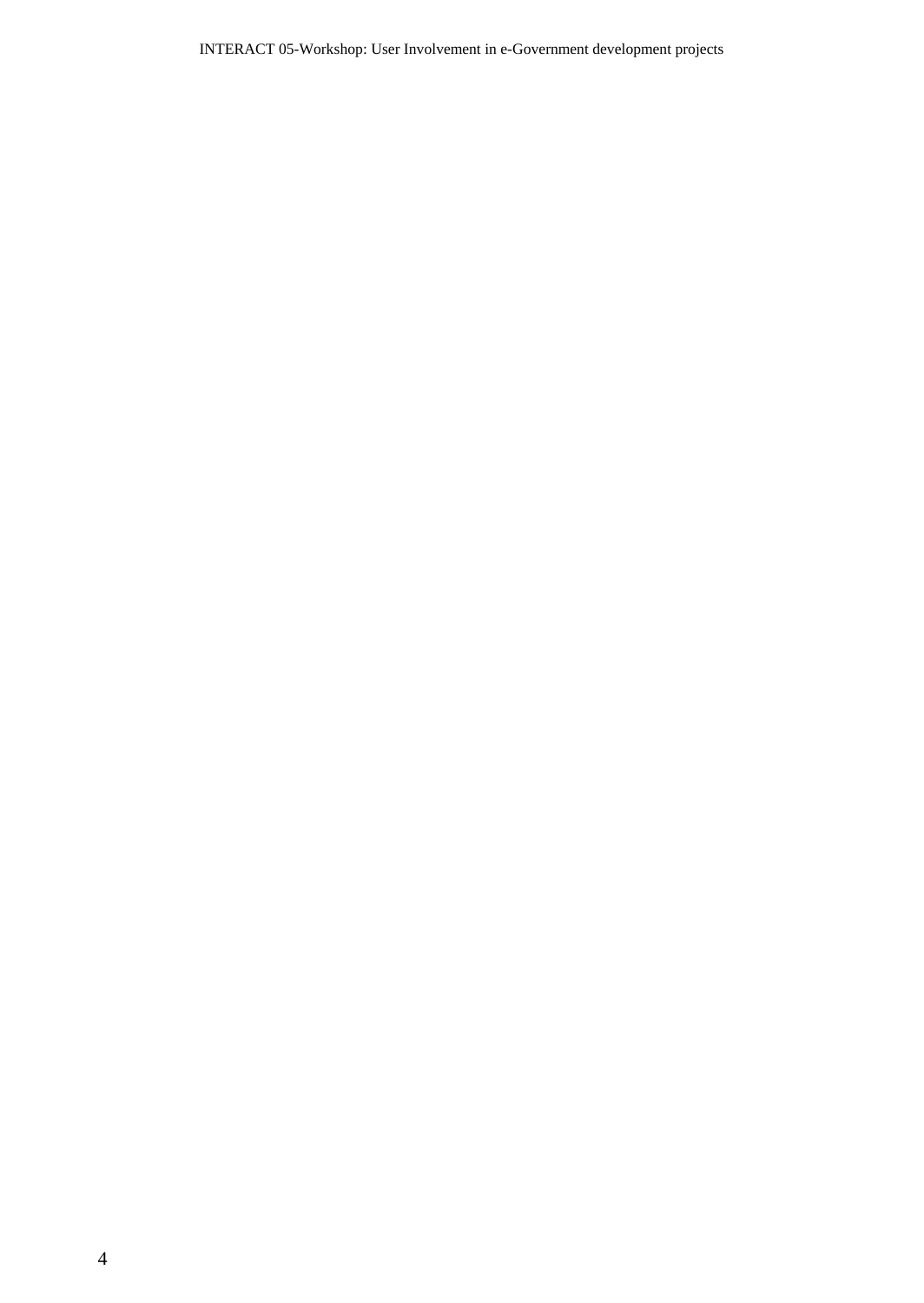## **Introduction**

These are the proceedings from the full day workshop on practices and methods for user involvement in e-Government projects, arranged as part of the international conference on Human-Computer Interaction, Interact 2005.

e-Government may be defined as "the use of information and communication technology in public administrations combined with organizational change and new skills in order to improve public services and democratic processes and strengthen support to public policies" (eEurope 2005: An information society for all). e-Government IT development projects include IT-based service and system development in the public sector where the end-users either may be employed by the government or may be external users including citizens or private enterprises.

The objective of the workshop is to establish an overview of user involvement practices in ongoing or recent e-Government projects. The participants of the workshop were invited to provide presentations based on their experience and research on user involvement in e-Government projects. Hopefully, the experience from different projects will enable the persons present at the workshop as well as others with a basis on which to discuss factors contributing to successful user-involvement in e-Government projects, and recommendations for best practices.

Three main questions were expressed in the call for the workshop

- How should user involvement be conducted in e-Government projects?
- Are current methods for user requirements engineering and evaluation sufficiently suited to the characteristics of e-Government development?
- What is the state-of-the-practice for user involvement in e-Government projects today?

The papers submitted to the workshop have been reviewed by at least two of the members of the program committee. 10 has been accepted, four after modifications of the initial submission.

The workshop is structured in four sessions. Sessions 1-3 are constituted of paper presentations. Session 4 will be group discussions.

Session 1, "Strategies for user participation in e-Government development", includes three papers oriented towards how end-user participation may be integrated in e-Government projects on a strategic level. Oostveen and Besselaar describe the challenge of conducting user involvement in large-scale e-Government projects with existing methods and offer an analysis of factors specific for e-Government projects to include users as employees and as citizens on all hierarchical levels. Experiences with combining participatory design and technology assessment in two large-scale projects are presented. Oppermann provides background on methods of user participation and discusses user participation and supporting expertise in ergonomics as a combined strategy for e-Government development. He concludes that adaptivity and end user development complements the possibility for the user to identify and articulate own requirements before or during design and implementation, as well as provide a means for user participation throughout the system life cycle. Følstad argues that e-Government project leaders of today are well aware of the importance of user involvement. However, in order for the methodological toolbox of Human-Computer Interaction to be used in e-Government projects HCI experts need to explicate the importance of utilizing userinvolvement methods particularly suited to the software development process. With their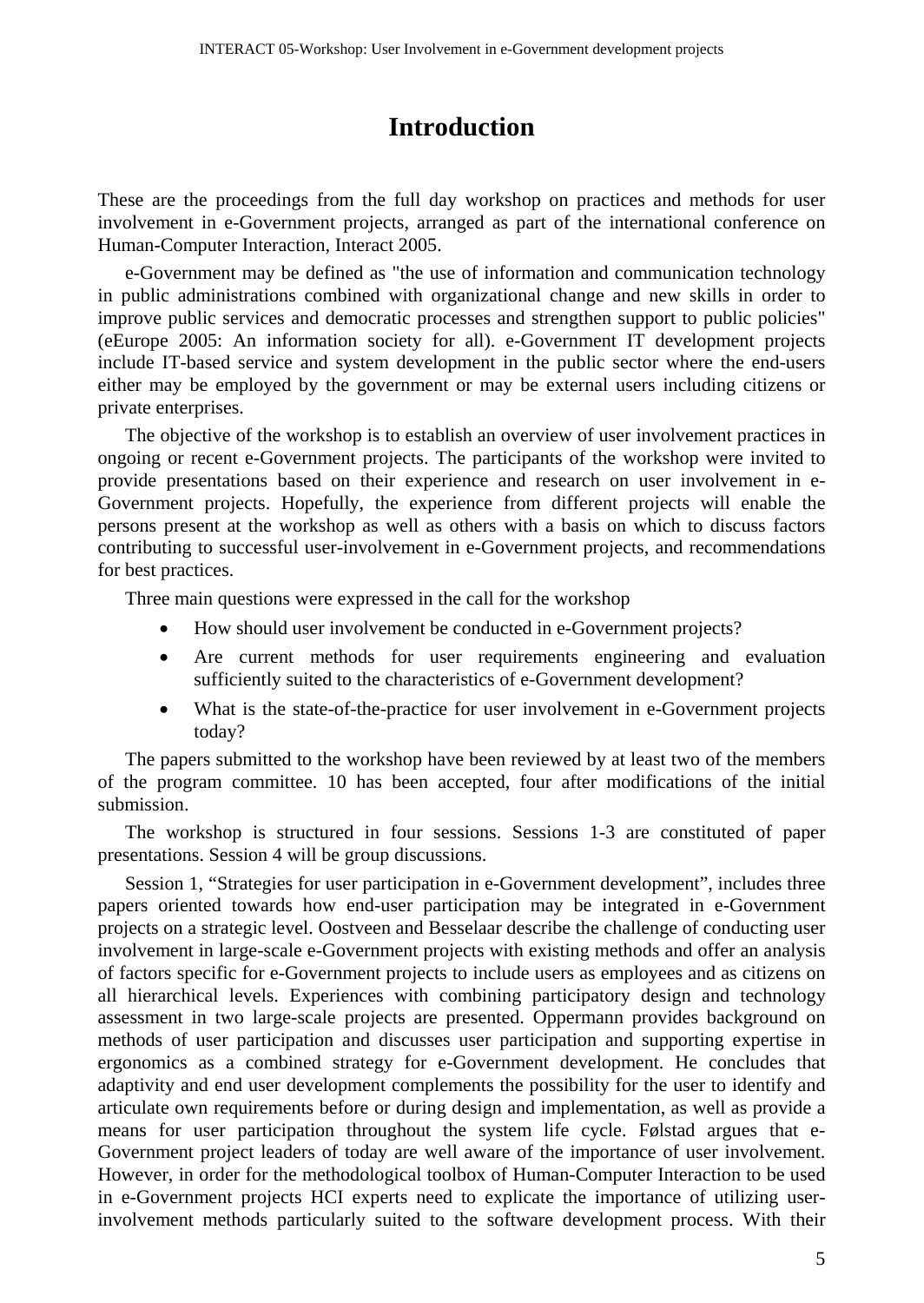combined coverage of participatory design and HCI approaches to e-Government development as well as discussions of methodological consequences of the strategic approaches to user participation, the three papers of the first session should provide an interesting backdrop for the remainder of the workshop.

The papers of Session 2, "Stakeholders in e-Government projects", are oriented towards the stakeholder level of user involvement, rather than the level of end-users. The concept of stakeholders may include government bodies and decision makers as well as organizational units and professional groups. Mansour, Karabey and Amaldi argue for the importance of taking a stakeholder perspective on systems development. Their argument is well grounded in the case of redevelopment of the National Health Services where important socio-technical issues has been overlooked due to a "hard" approach to engineering requirements, rather than a "soft" stakeholder-oriented approach. Stefanova, Kabakchieva and Borthwick present a case of participation of different national and EU-levels of government in a concrete e-Government project on identity management architecture. A critical element in this project is the engagement of EU governments in order to stimulate political consensus and support. The authors present the project's government engagement strategy which constitutes a way to conduct stakeholder-involvement at an international government level. The final paper in the second session is written by Risan who presents a case of e-Government development where an incremental approach to system development has enabled the development project to navigate between powerful stakeholders. The case is the development of a trial version of an electronic mail journal where the involvement of only a few stakeholders and a limitation of scope of the service have made it possible for the journal to evolve to become an institution. All three papers of the second session present interesting cases of e-Government development. In addition they serve to broaden the scope of user involvement to include also the level of stakeholders.

Session 3, "Methodological approaches to user-centred e-Government development", includes four papers directly oriented towards particular methodological approaches to usercentred development of e-Government development. Inglesant and Sasse present the challenge of developing increasingly ubiquitous e-Government services for large numbers of heterogeneous users. A case study of information systems in transport is presented, and a situated design approach is presented as a possible methodological approach to go beyond the mere support of static usability knowledge. Holmlid presents service design methods as a supplement to user-centred design practice in e-Government development projects. The service design approach and methods are illustrated through a case of government public relations. The two last papers to be presented at the workshop are both addressing the methodological challenge of bridging the gap between e-Government project owners and (external) software developers. Artman and Markensten points out that it is often assumed that user involvement is the responsibility of the developer organisation. However, for many e-Government projects the requirements and specification is developed before the developer organisation is included in the loop. The consequence is a gap in knowledge between the (often internal) project team involved in the specification phase and the (often external) project team involved in the development phase. Artman and Markensten explore personas and prototyping as a methodological vehicle for what they term "a procurement approach to user-centred design". Skjetne also addresses the gap in knowledge between the procurer or customer and the developer. Grounded in theory of boundary objects Skjetne explicates a number of characteristics of objects that may serve to bridge this gap. Prototypes are then discussed with regard to their adequacy as boundary objects. The methodological considerations of the papers in the final paper presentation session serve as a focusing and detailing of the issues dealt with in the two previous sessions.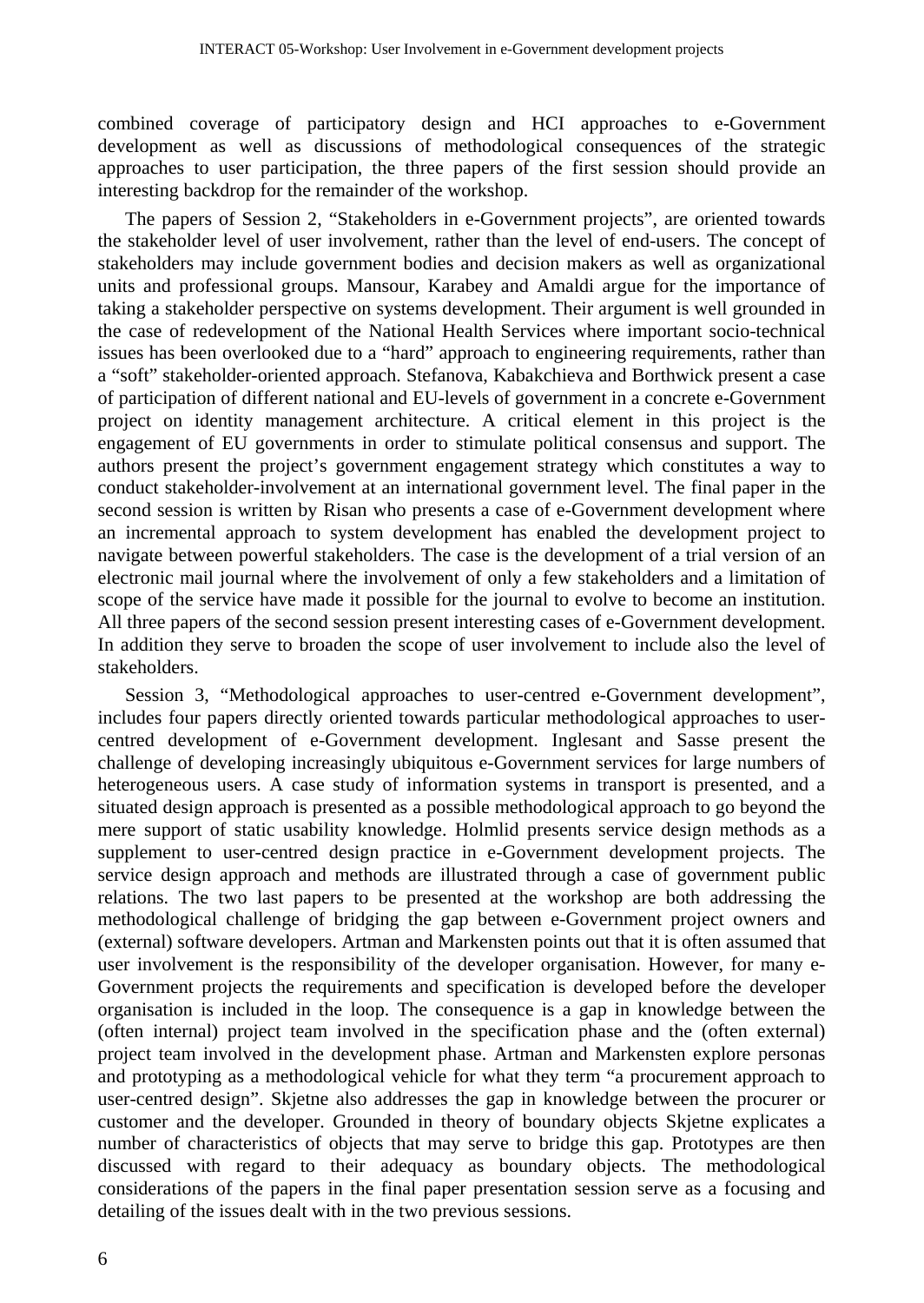We hope that the three paper sessions, as well as the group discussions of Session 4, with their combined coverage of strategies and methods for end-user and stakeholder involvement, provide a good foundation for fruitful discussion and relevant future research on user involvement in e-Government projects.

## **Program committee**

Asbjørn Følstad, SINTEF

John Krogstie, SINTEF

Reinhard Oppermann, Fraunhofer-Institute for Applied Information Technology FIT

Dag Svanæs, NTNU – Norwegian University of Science and Technology

## **Acknowledgements**

The program committee work of Asbjørn Følstad and John Krogstie were supported by the research project EFFIN - Efficiency through user involvement. (www.effin.org). A main goal of the project is to adapt methods of user-centred design to the context of e-Government development. EFFIN runs from 2003-2006 and is financed by the Norwegian Research Council through the FIFOS-program.

The program committee work of Reinhard Oppermann was partly supported by the project UseMeGov funded by the EU IST programme grant No. 002294.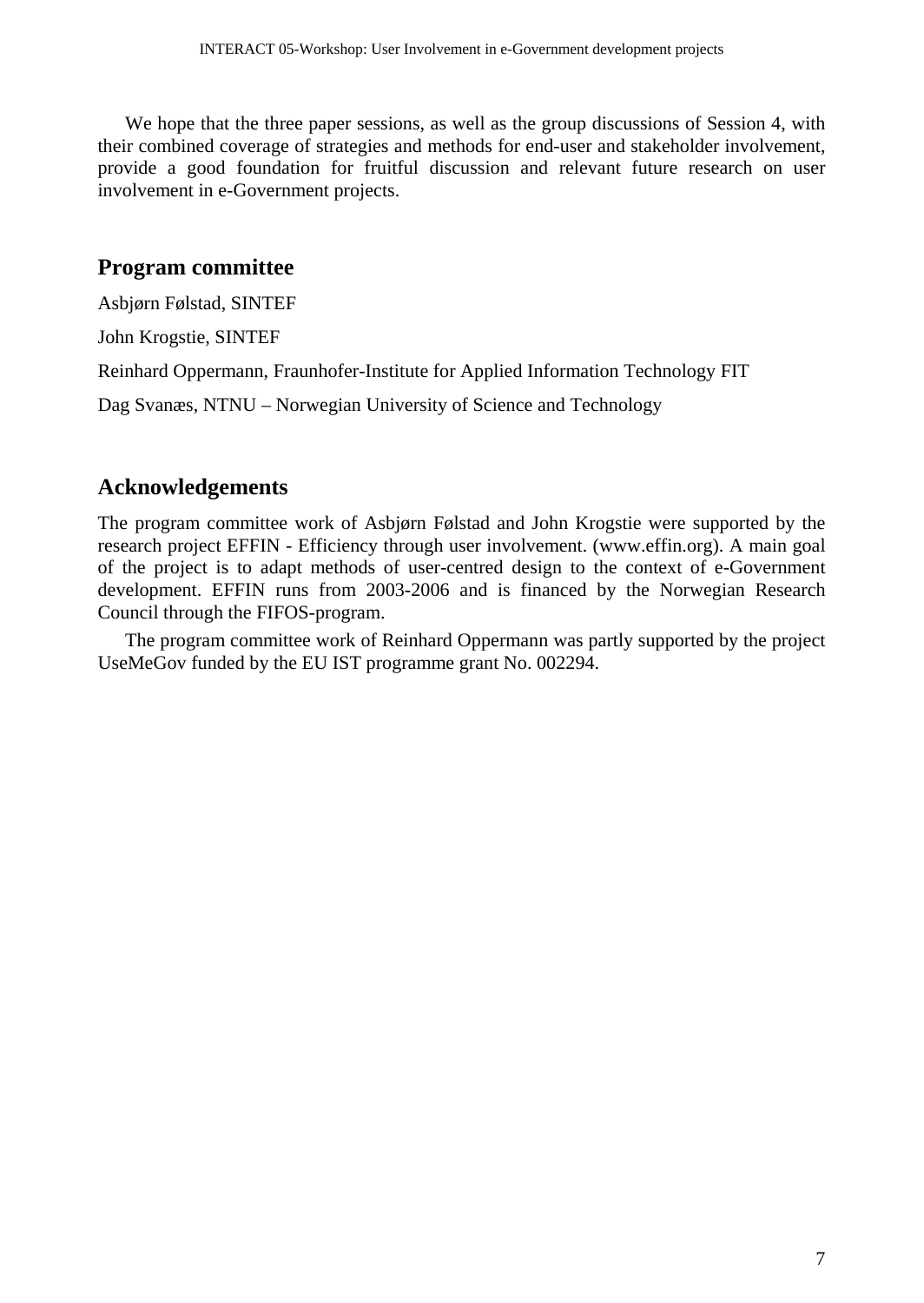INTERACT 05-Workshop: User Involvement in e-Government development projects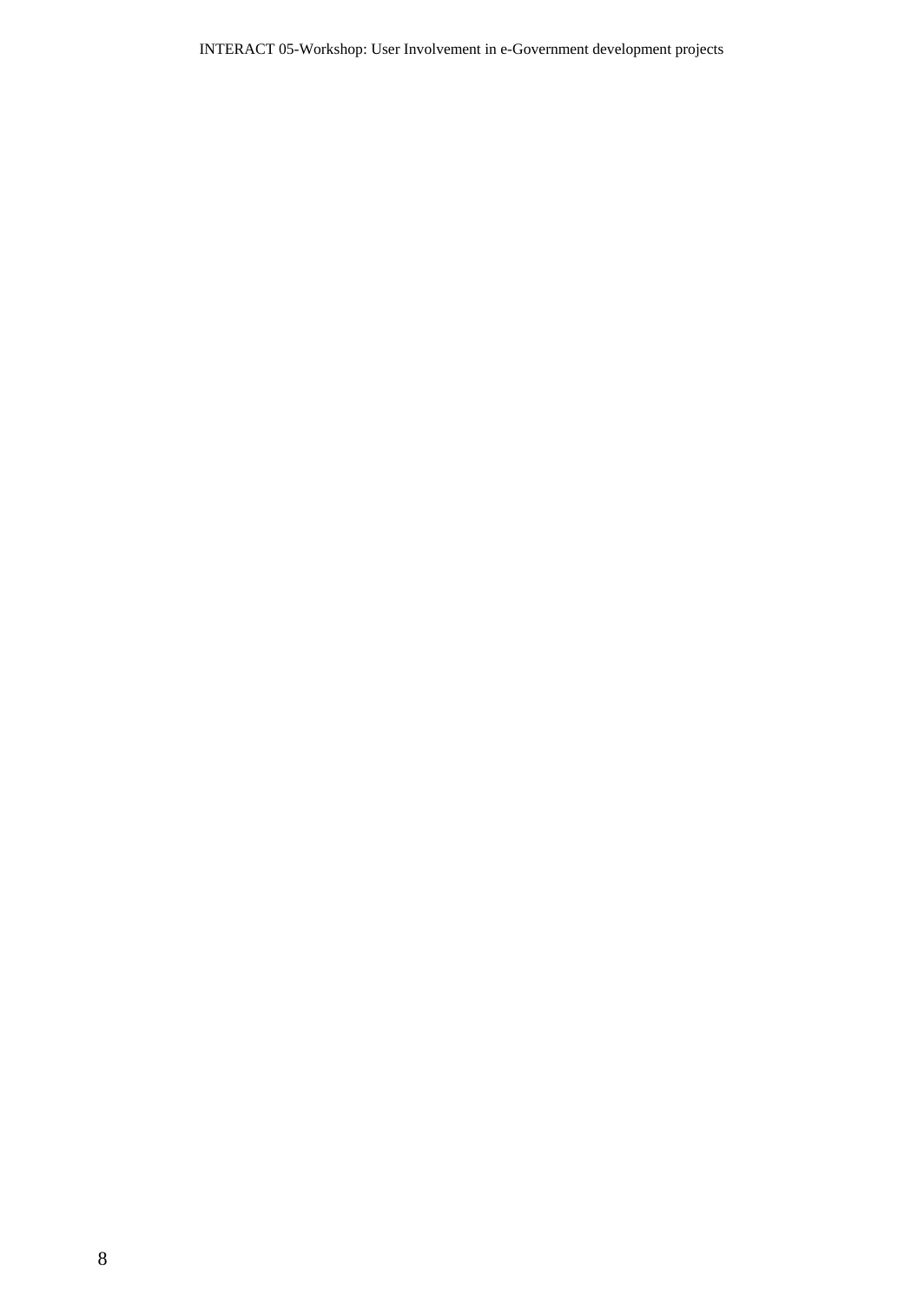# **Content**

| User involvement in large-scale e-Government projects: Finding an                              |
|------------------------------------------------------------------------------------------------|
| Anne-Marie Oostveen & Peter van den Besselaar                                                  |
| User participation supported by usability engineering experts in                               |
| Reinhard Oppermann                                                                             |
| Why do we involve users? The role of the HCI practitioner in<br>Asbjørn Følstad                |
| Successful redevelopment of e-Government systems:<br>Heba Mansour, Filiz Karabey, Paola Amaldi |
| User involvement in identity management e-Government architecture                              |
| Kamelia Stefanova, Dorina Kabakchieva                                                          |
| Stepping carefully between powerful users: An incremental approach                             |
| Lars Risan                                                                                     |
| Situating the transient user: overcoming challenges in the design of                           |
| Philip Inglesant and M. Angela Sasse                                                           |
| A procurement approach to user involvement                                                     |
| Henrik Artman and Erik Markensten                                                              |
| Stefan Holmlid                                                                                 |
| Jan Håvard Skjetne                                                                             |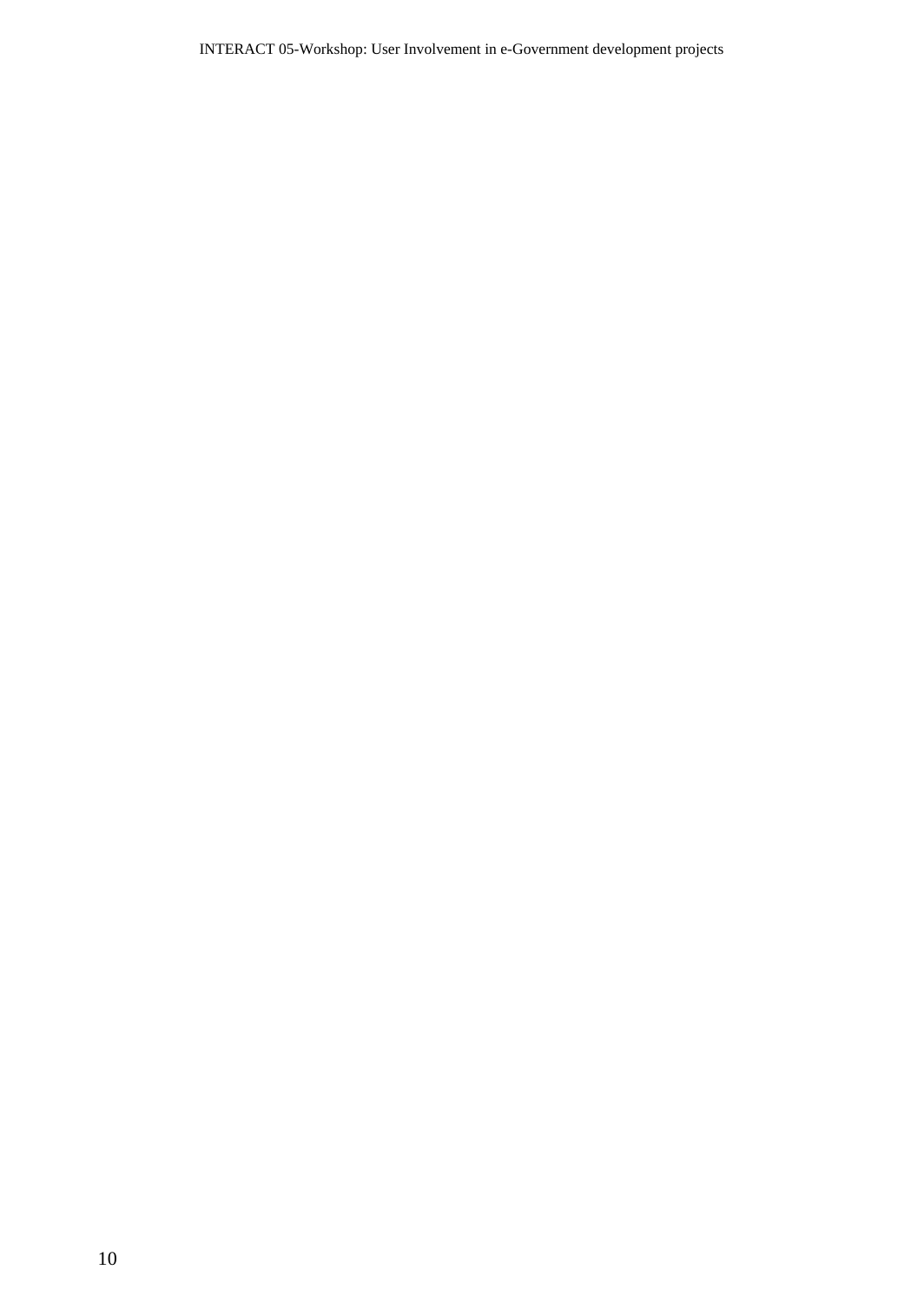## **User involvement in large-scale e-Government projects: Finding an effective combination of strategies and methods**

Anne-Marie Oostveen & Peter van den Besselaar Social Sciences Department, NIWI-KNAW Royal Netherlands Academy of Arts and Sciences anne-marie.oostveen@niwi.knaw.nl

## **Abstract**

Many methods have been developed for engaging users in systems design. Our research found that traditional methods for user involvement do not apply to the development of large-scale e-Government systems. Nonetheless, involving the users in the design process of technological innovations is paramount for the success of these systems in terms of acceptance, trust and use. The aim of this paper is to shed some light on user involvement methods in e-Government projects. To begin with, we argue that - especially for e-Government - it is crucial for citizens to be involved in the design and implementation of new systems. Further, we will explain why involving users in large-scale innovations is different from traditional user engagement. Finally, we will briefly show how we tried to combine participatory design (PD) and technology assessment (TA) methods to effectively involve end-users in two e-Government projects and discuss whether this was a fruitful exercise.

## **Introduction**

The intended effect of e-government technology is to make government more efficient. Citizens are expected to access information and services faster, in a more personalized manner and cheaper than before. The new technologies may enable politicians and public administration to serve the citizens better and would allow citizens to keep closer tabs on the performance and actions of their government. In addition to a better service provision, it is predicted that e-Government technology will empower democracy as it will gradually close the distance between the citizen and the legislator. With a wide range of technology-based approaches and new techniques government is hoping to attract those people who are not yet involved with the more conventional methods of citizen participation in governance.

In the past five years we have worked on two large-scale EU funded e-Government projects. The European Commission wants to reap the benefits of the Information Society. Many initiatives were launched to accelerate the European economy's modernization and to contribute to employment, growth, productivity and social cohesion (Liikanen, 2003). The FASME (Facilitating Administrative Services for Mobile Europeans) project aimed at developing a prototype of a system that supports Europeans in solving administrative problems when they move to another European country. The goal of the TRUE-VOTE project was to design and implement an e-voting system based on digital signatures and Public Key Infrastructure (PKI). The system allowed citizens to cast a ballot from home, work, or abroad on any computer hooked up to the internet. One of the questions we asked in both projects was: *How are these large-scale systems developed and how can users participate in their*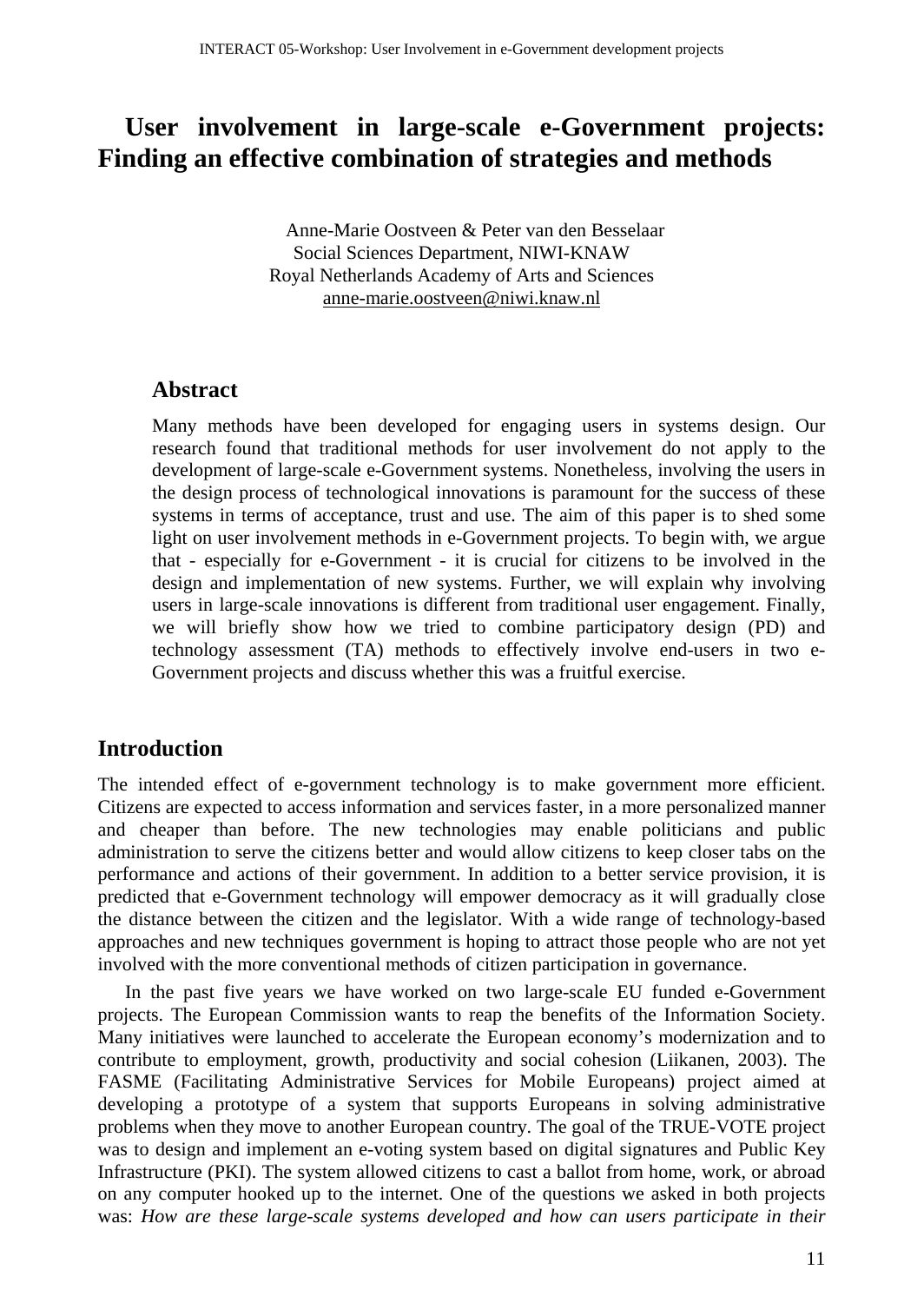*design?* Our role in the projects was, on the one hand, to investigate how users can be involved in the development and implementation of large-scale systems and, on the other hand, to look at the effects of these complex systems, and the conditions under which they are implemented. As our study aimed to seek insightful opinions from the users, a combination of methods – testing the system, questionnaires, focus groups, interviews – were applied.

## **Why user-involvement in e-Government projects matters**

We analyse new e-Government applications from a social informatics perspective. Social informatics is "the interdisciplinary study of the design, uses and consequences of information and communication technologies that takes into account their interaction with institutional and cultural contexts" (Kling, 2000). Social informatics has taught us that it is important to not only look at technology from the designer's point of view. Technology development is a process in which multiple relevant groups negotiate over its design. Each of these different social groups has a specific interpretation of an artifact and will see and construct quite different objects (Klein and Kleinman, 2002). Pinch and Bijker (1987) define social relevant groups as "all members of a certain group who share the same set of meanings attached to a specific artifact". Different groups will not only define the problem differently but things like success or failure are also rated differently. This means that there is not just one possible way, one best way, of designing an artifact. A relevant social group can be an organization, institution, or (un)organized group of individuals, and can be very heterogeneous. Kling et al. note that: "ICT design reflects an ongoing discourse among developers, and between developers, people who will use the ICTs, and other stakeholders" (Kling et al., 2000: 120).

Technology design is an open process that can produce different outcomes depending on the social circumstances of development. Artifacts and systems are the products of intergroup negotiations (Klein and Kleinman, 2002). It is known from the literature that not all social groups will have equal access and power to influence technological innovations (Winner, 1980; Douglas, 1990; Russell, 2002). Class, race, gender, education and ethnicity may be important factors in the evolution of technology (Winner, 1980). Pinch and Bijker point out the importance of relevant social groups in the development of technology in their Social Construction of Technology (SCOT) theory; yet implicitly, Pinch and Bijker's SCOT theory assumes that groups are equal and that all relevant social groups are present in the design process. This assumption fails to adequately attend to power asymmetry between groups. Some groups may be effectively prevented from participating in the design process at all (Williams and Edge, 1996; Klein and Kleinman, 2002).

Hamlett (2003) observes that: "it is only a small step from asserting that technologies are socially constructed (or that technology and society are mutually and reciprocally constructed) to asking more normative questions: How should technologies be constructed? Which 'relevant social groups' ought to be included in the process?" It is important in the development of large-scale innovations that designers actively attempt to include socially, culturally and politically excluded groups into the development of new technological systems. This entails enhancing the opportunities of ordinary, non-expert citizens to participate effectively and meaningfully in developing policy responses to identified problems (decision making about technology). Non-expert citizen participation in the design phase of new technologies provides an opportunity for deliberative involvement (Trigg, Anderson, and Dykstra-Erickson, 1994).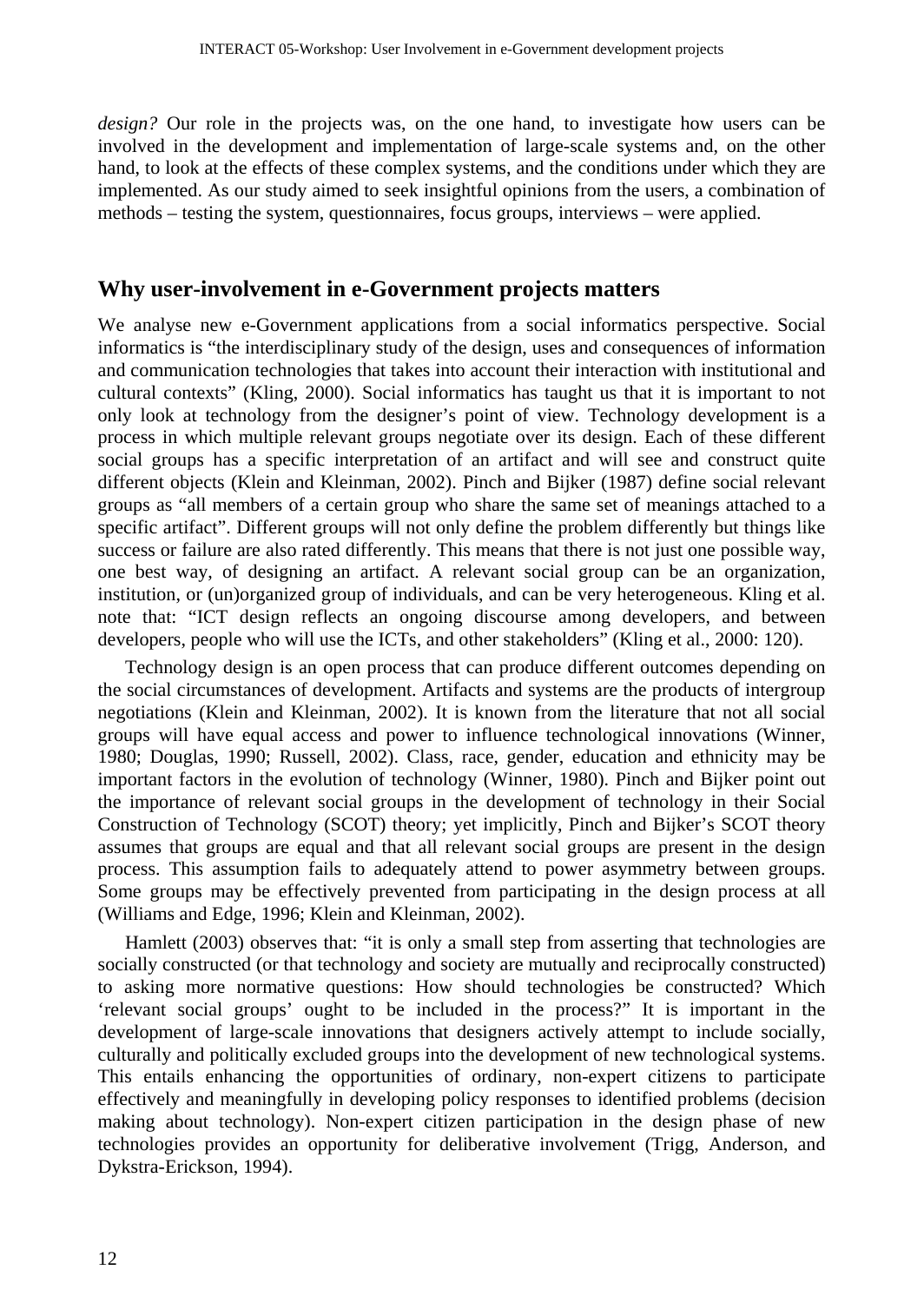Social Informatics researchers have identified, as one major cause of system failures, the exclusion, from the design process, of the people who will be using the system. Many designers develop tacit scenarios of the ways that people will use systems that often differ from actual conditions and uses. If user feedback is not sought throughout the design process, then a new system is unlikely to effectively handle overlooked exceptions, complexities and nuances. Therefore, non-expert citizens need to be brought into participatory contact with specialists, experts, and policy makers.

Participation is often encouraged in order to ensure that user requirements are met, to gain user commitment and to avoid user resistance (Cavaye, 1995). Lin and Shao (2000) note that user participation, user attitudes and user involvement: "form a circular relationship". Their research implies that getting users involved in the development process may indeed improve their attitudes toward the system and enhance the importance and relevance users perceive about the system. Yet, according to Cavaye, empirical studies are not able to show consistently that there is a causal relationship between user participation and system success: research provides mixed results. However, these mixed results in existing quantitative studies may be the result of inconsistent operationalization of constructs. Hwang and Thorn (1999) acknowledge that empirical studies keep producing controversial results. They try to make sense of these inconsistent findings by using a meta-analysis in which they calculate 41 effects from 25 studies. They found that *user participation*1 is beneficial to system development. By engaging in the actual development process, users have a better chance to provide input and feedback to systems design. Even though fewer studies have measured the effect of *user involvement*, the researchers also found that the psychological state of users had an undeniable positive impact on system success. According to Hwang and Thorn: "users are likely to be happy if they identify with a system under development, even if they do not make tangible contributions". This sense of belonging can also result in a high rating of the system upon completion and more aggressive use of information technology to improve performance.

In the design of the FASME, as well as the True-Vote system, great emphasis was placed on the participation of the end-users. We are of the opinion that user engagement in e-Government applications is of utmost importance because of the non-commercial nature of these systems. The fact of the matter is that there is a big difference between new technologies like DVD players, HDTV, or personal computers and innovations that are implemented by government. With the former, consumers have a certain power to influence the adoption, if not in the design process, then at least in their ability to refuse to buy and use the new products. "The final consumer may have little opportunity to engage upon the design and development of such artifacts (e.g. domestic goods) other than the 'veto power' to adopt or not" (Williams and Edge, 1996: 878). However, with many e-Government applications we speak about 'citizens' instead of 'consumers'. This is an important distinction. Citizens will have no other option than to use the systems that government implements (e-voting, ID card, etc.). Other options often do not exist. Social Informatics studies have shown us that consumers frequently use technology completely differently from the initial intention. People

 $\overline{a}$ 

<sup>&</sup>lt;sup>1</sup> Note that in Hwang and Thorns' work there is a difference between the terms user participation and user involvement. User involvement is a need-based mental or psychological state of users toward a system and its development process. "The importance and personal relevance that users attach to a particular system, or to information systems in general, depending on the users' focus" (H. Barki & J. Hartwick, Rethinking the concept of user involvement, MIS Quarterly 13(1), 1989, p 53-69). User participation is the observable behaviour of users during the development process of a system. When both user participation and user involvement are meant it is called user engagement.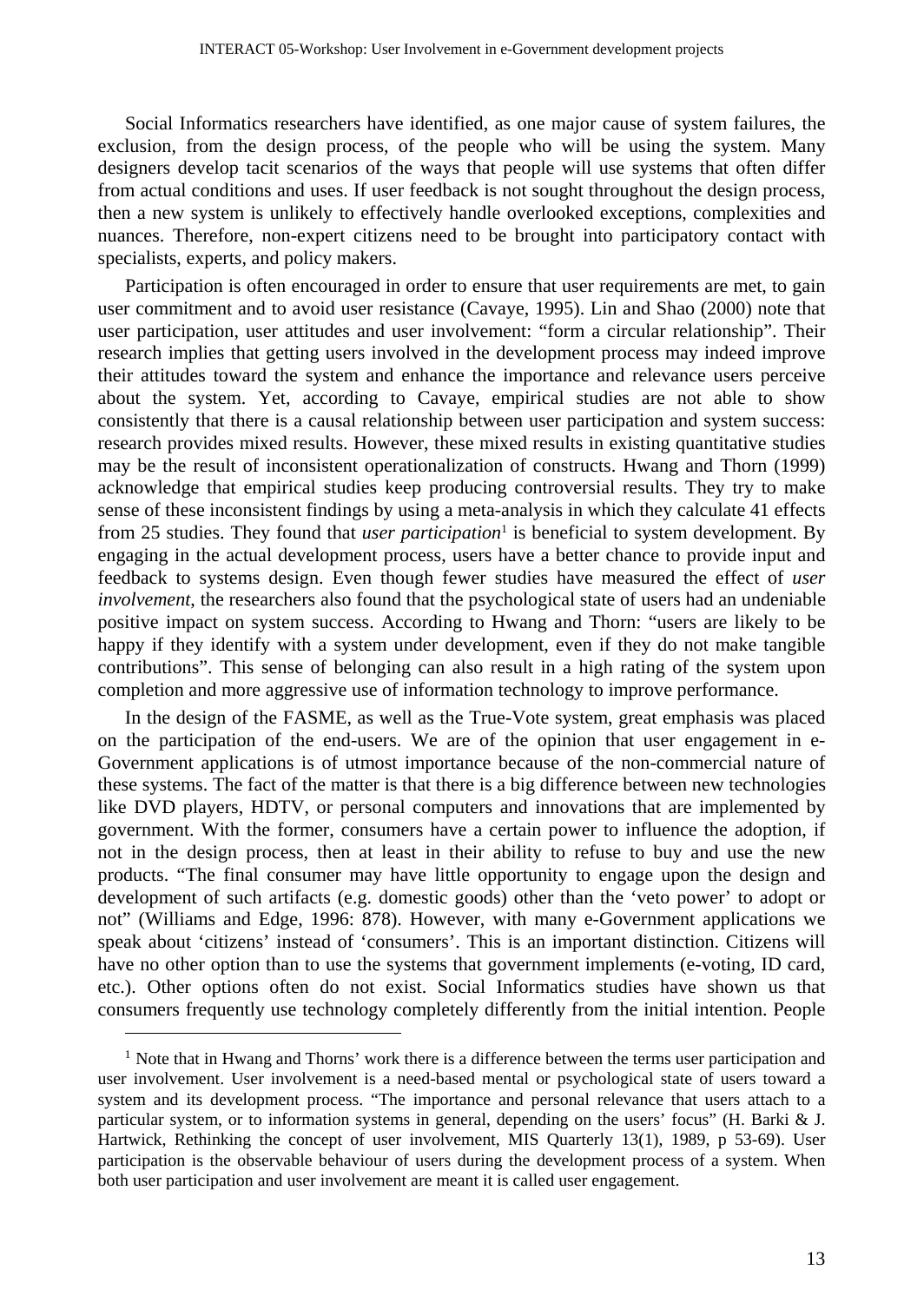refuse it, or use it for other purposes then intended by the designers. With e-Government people are more or less forced to use it as intended, they can't abandon the technology or reshape it to be used in new ways. Therefore, the role of the citizen is crucial and he should be involved in the design and implementation of these large-scale systems. This will enable the citizen to have the last veto to reject something like, for instance, e-voting, before it becomes a fait accompli. When users are not involved in the development of e-Government systems, democracy will be in jeopardy.

#### **Methods for user involvement**

In the previous section we came to the conclusion that end-users should have a say in the design and implementation of new procedures and technology when innovative systems are being developed. In our research we investigated which tools and techniques can be used to involve end-users in the development of large-scale systems for (international) e-Government. We initially focused on the Participatory Design (PD) approach. Participatory design is a concept originating out of the Scandinavian nations in the late 1970 (Schuler and Namioka, 1994). Users were viewed as active collaborators in the design process rather than just 'passengers', and 'sources of information'. PD is a body of practice and theory that emphasizes direct, empowered, collaborative action by users, in concert with professionals. Participatory design is a useful approach, among others, to achieve high quality systems. However, PD is also one of the efforts to democratize technical change (Van den Besselaar, 1998). But is it possible to use PD methods in more complex environments? Can we use lessons and methods from participatory design to include the variety of political views and social interests in the socio-technical shaping of future trajectories of large-scale ICT based infrastructures? Having gone through the literature on user involvement and user participation we came to the conclusion that many of the theories and methods did not apply to us for several reasons. We identified three reasons why there was not one existing method that we could embrace (Oostveen and Van den Besselaar, 2004b).

The first reason is that all of the models and methods are based on rather small scale projects. Clement and Van den Besselaar evaluated some fifteen 'best practice' PD projects since the 1970s. The general conclusion from all these projects is that under appropriate conditions, users are capable of participating actively and effectively in information systems development (Clement & Van den Besselaar, 1993). The projects differed in many respects, but also had some common characteristics. One of the similarities was that most projects focused on small stand-alone applications of IT, indicating a low organizational complexity of the projects. In their article they state: "Since most projects have been relatively small, we do not yet have much experience on which to draw for participative approaches to develop large applications, integrating existing systems or creating technical and organizational infrastructures to support PC based "end user computing" (ibid, 1993). In another article, Van den Besselaar notes that: "participation in small-scale and micro-level technical development projects is relatively successful, whereas intervening in large-scale projects at company level or sectoral level generally is unsuccessful" (Van den Besselaar, 1998). FASME and True-Vote are large-scale cross-border projects with an incredible complexity in many respects and could therefore not be approached in the same way as the smaller projects which advocate an active involvement of users.

The second reason, why the existing methods did not apply to us, is that in the smaller projects the groups of users involved are more specific than the users in the FASME and True-Vote projects. Especially in the FASME case, we did not only have to deal with many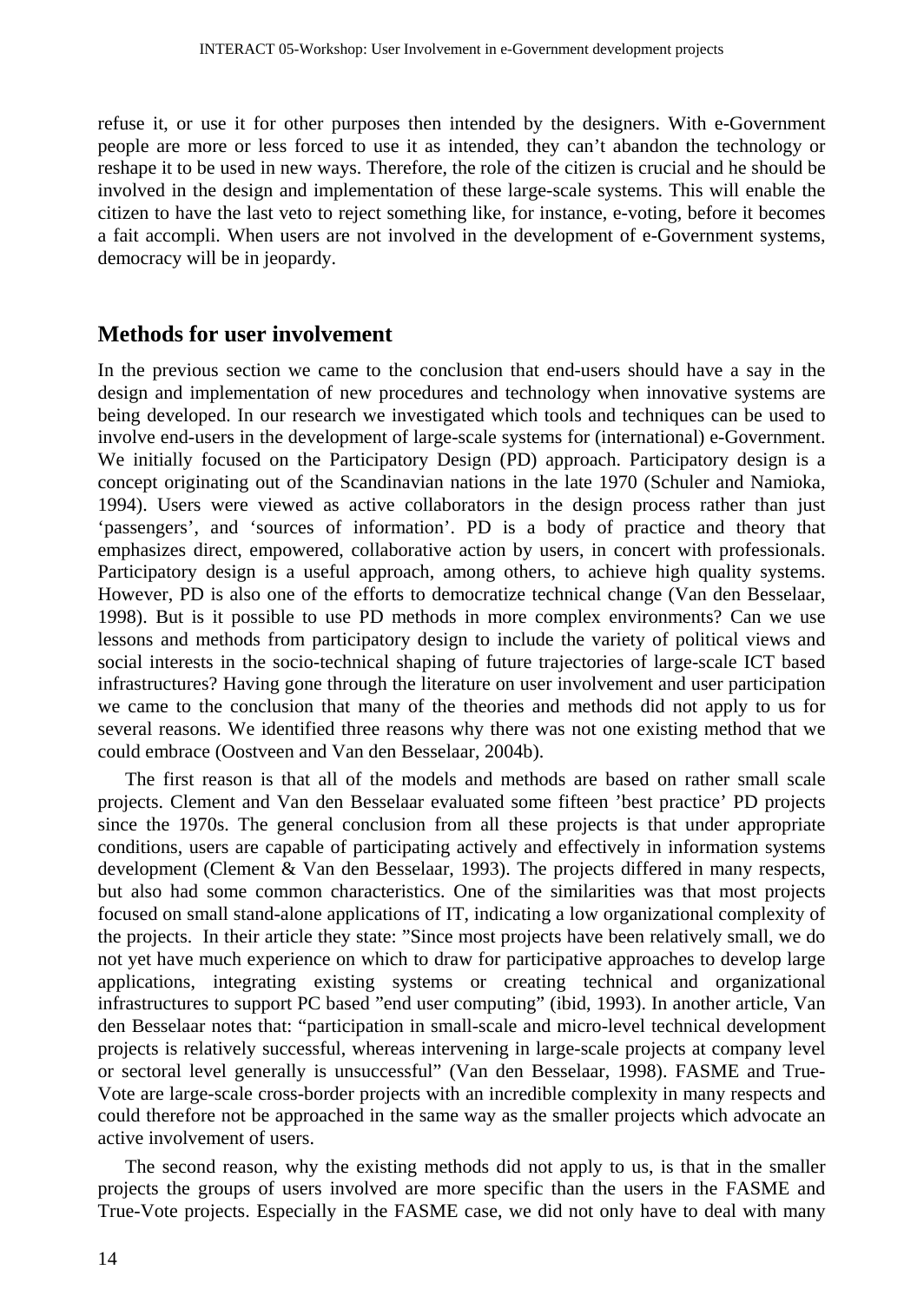different user categories, we also had to bear in mind that these users came from 15 different EU member states. Because of their different nationalities, the users have different cultural backgrounds, opinions, moral standards and values. These will all be reflected in their level of acceptance of the new technology and will also add to the complexity of their involvement.

Thirdly, the problem with existing methods is that some involve *users* (citizens, civil servants) and (operational) *managers*. Other methods – focusing on more political and strategic issues – involve *citizens* and *politicians*, but not the citizens and workers in their role as users. In the case of FASME and True-Vote, both dimensions were highly relevant and interacting: the political and normative, as well as the operational dimension.

Finally, in the FASME case it was difficult for us to use existing methods, because there was no final completely functioning prototype to be tested. As the prototype was not a complete system to be experimentally implemented in a real life organizational environment, the outcomes of the evaluation with users did *not* say anything about the quality of the system in terms of functional requirements and usability. The prototype was still under development. If there had been a complete prototype available at the time of evaluation, we could have used methods like 'usability laboratories' or 'user trials'. The principle behind usability laboratories is that they provide a place where new equipment can be tested in laboratory settings (usually by specialized staff).

Having established that traditional PD methods on their own would not suffice, we combined them with approaches developed in the technology assessment tradition. Technology assessment (TA) is the systematic analysis of the anticipated impact of a particular technology in regard to its safety and efficacy as well as its social, political, economic, and ethical consequences. TA comprises two parts. The first is an analytical, factual part of scientific analysis of the functioning and of the effects of the technology considered. This takes into consideration, in particular, potential long-term and unexpected side effects. The second part is the normative evaluation of the results of the analysis with regard to criteria, goals, and objectives. This includes the comparison to other alternatives (other technologies or non-implementation). As it is stated in the Wikipedia encyclopaedia: "TA considers its task as interdisciplinary approach to solving already existing problems and preventing potential damage caused by the uncritical application and the commercialization of new technologies". We found the combination of technology assessment methods with participatory design strategies and methods very effective for user involvement in large-scale innovations. We used focus groups to mediate general social discussion of technological development. We conducted several case studies on similar projects (Hooijen et al., forthcoming). In the FASME project we used "use scenarios". Furthermore, we tested the prototypes throughout the project duration; the True-Vote system was tested at five different locations, with 14 experiments and about 2300 registered voters, while the FASME prototype was tested in the five involved cities by a variety of citizens, clerks, operational administrative management, executive management and service providers (both public and private sector). Finally, evaluation of the systems took place through hands-on experience by the users, interviews, observation, group discussions, and extensive surveys. The results of our efforts can be found in our publications (Oostveen and Van de Besselaar, 2001, 2004a, 2004b)

### **Conclusions**

From participation in the design and development of small scale isolated systems, we now move into the direction of participation in systems innovation (Sahal, 1985) in the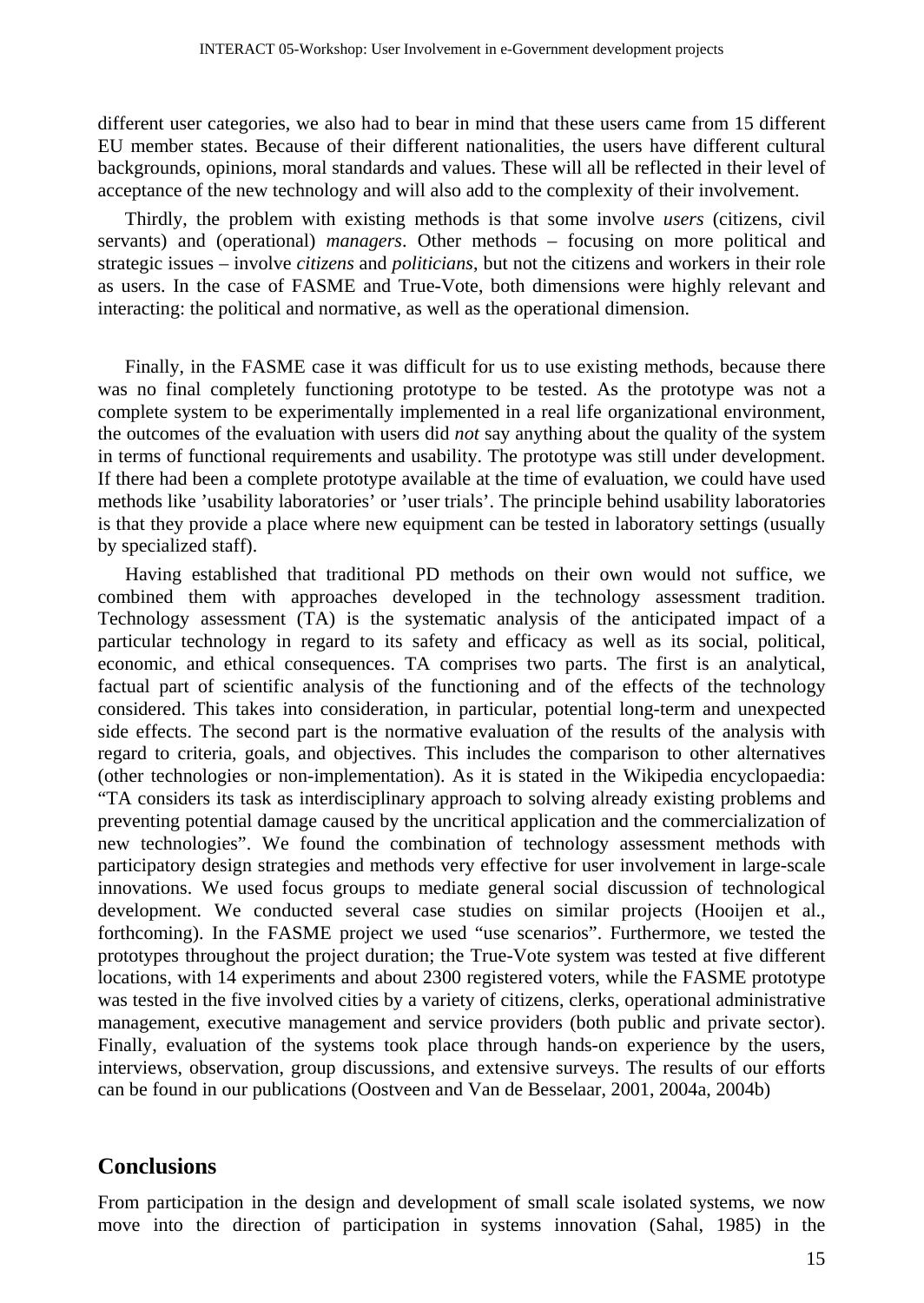development of large technical systems. Is it possible to use PD methods in more complex environments? In infrastructural developments the number and variety of involved users is often very large. In our two international e-Government cases we had to deal with many different user categories, coming from different countries with different cultural backgrounds, opinions, norms and values, all influencing the requirements, expectations, evaluation and acceptance of the new technology.

Another issue is the nature of participation. In small scale projects, users can be engaged in directly shaping their own working or living conditions, in other words the relation between interests and design is rather direct. This has important implications for organizing PD, as many PD techniques are based on the direct interaction of the user with the technology, in a more or less real life context. In large-scale ICT design, this generally cannot be done. For parts of the system (like the more operational aspects of the infrastructure) it may be an option to build prototypes for experimentation, or to do ethnographic observations of technology use in context. However, the more general political and normative dimensions, as well as indirect and long term effects, cannot be accounted for in this way; nevertheless they should be reflected in the design. To do this, we need other approaches to complement traditional PD methods. In this way PD becomes a part of a larger techno-political agenda, as PD alone is not the answer to every design or assessment problem (Miller, 1993).

In our research, we combined a variety of traditional PD tools (interviews, surveys, workshops and scenario based evaluation) with social informatics research and technology assessment. More specifically, we combined local involvement of users in design and development activities, using a variety of PD methods, with researching the potential long term effects of the systems proposed. This combination resulted in crucial input for the design of the system, as well as in discussions and a shared awareness about fundamental social dimensions of e-Government systems, which were directly related to design options, and to the context of use (Oostveen and Van den Besselaar, 2004b). However, many of these bigger issues cannot be solved on the level of a single project, because they relate to the politics of public administration and public services.

Our research demonstrates that the combination of technology assessment with PD practice can be successful, but is not yet practiced enough. What should be done, in order to stimulate social responsive technology development? First of all, we think our cases were relatively unique in that PD and TA were substantial and influential parts of the project. This is generally not the case in technology development projects, even not in those funded with public money. Take for example the large *framework programs* of the European Commission, in which one finds a lot of talk about involving the users, but we have the impression that despite this, user participation and technology assessment hardly play a role in most of the projects. Therefore, there is a need for an explicit technology policy, stimulating the integration of PD and TA in all technology development projects. If large technology programs would more strictly require PD and TA, interdisciplinary collaboration in technology development could become the normal pattern, and technology development could become more socially responsive. This is especially important, because, at present, the ICT infrastructures and models are developed that will influence peoples lives in the decades to come. We have learned in our projects that such an approach is possible, and that user participation does not hinder or slow down technology development at all, but that it actually enriches it.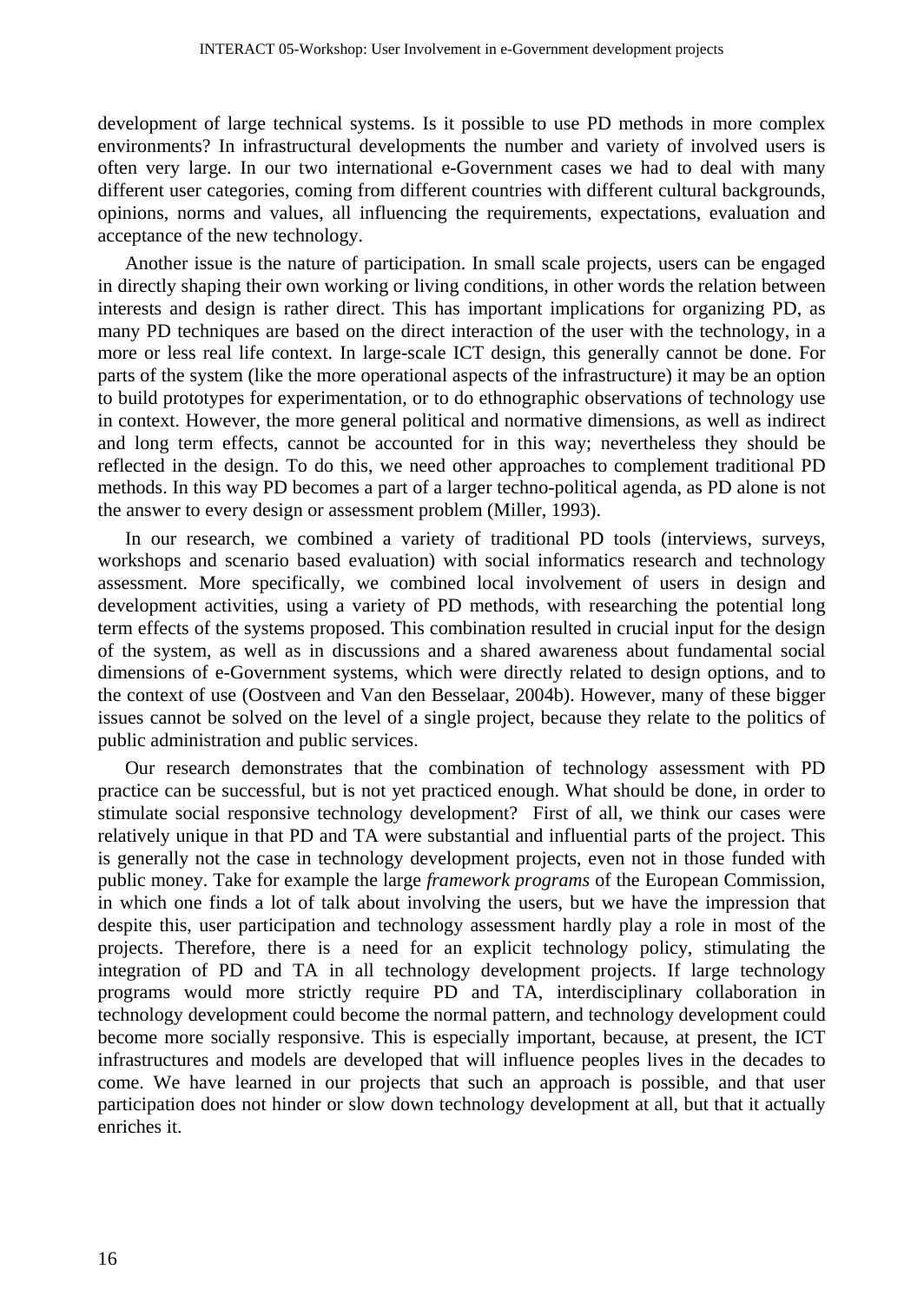## **References**

- Cavaye, A. L. M. (1995) User participation in system development revisited. *Information & Management 28* (1995) 311-323
- Clement, A., and P. van den Besselaar (1993) "A retrospective look at participatory design projects", *Communications of the ACM, 36, No.4*, pp. 29-37.
- Douglas, S. (1990) The Social Construction of Technological Systems: New Directions in the Sociology and History of Technology. *Isis 81* (306) pp 80-84.
- Hamlet, P.W. (2003) Technology Theory and Deliberative Democracy. In: *Science, Technology, & Human Values, Vol. 28 No. 1*, Winter 2003 112-140. Sage Publications.
- Hooijen, I., A. Oostveen, P. van den Besselaar (in preparation) *Innovation as Learning. A Comparative Study of Three Smart Card Projects.*
- Hwang, M.I. and Thorn, R.G. (1999) The effect of user engagement on system success: a meta-analytical integration of research findings. *Information and Management 35* (1999) 229-236.
- Klein, H. and D.L. Kleinman (2002) The Social Construction of Technology: Structural Considerations. *Science, Technology & Human Values, Vol. 27 No. 1*, pp 28-52. Sage Publications.
- Kling, R. (1999) *What is Social Informatics and Why Does it Matter?*
- Kling, R., Crawford, H., Rosenbaum, H., Sawyer, S., & Weisband, S. (2000). *Learning from Social Informatics: Information and Communication Technologies in Human Contexts.* Bloomington, IN: Indiana University.
- Kling, R. (2000) Learning About Information Technologies and Social Change: The Contribution of Social Informatics. The Information Society, Vol. 16, pp 217-232.
- Liikanen, E. (2003) e-Government: An EU Perspective. In: *The World of e-Government.* Curtin, G, Sommer, M. and Vis-Sommer, V. (eds).New York: The Haworth Press.
- Lin, W. and B. Shao (2000) The relationship between user participation and system success: a simultaneous contingency approach. *Information and Management, Volume 37, Issue 6*. Pp. 283-295.
- Miller, S. (1993) "From System Design to Democracy", *Communications of the ACM, 36, No.4*, pp. 38.
- Oostveen, A. and P. Van den Besselaar (2001), Linking Databases and Linking Cultures. The Complexity of Concepts in International e-Government. In: *Towards the E-Society: e-Business, e-Commerce, and e-Government*, pp. 765-774. Edited by B. Schmid, K. Stanoevska-Slabeva and V. Tschammer. Boston: Kluwer Academic Publishers, 2001.
- Oostveen, A. and P. Van den Besselaar (2004a), Internet voting technologies and civic participation, the users' perspective. Javnost / *The Public Vol. XI* [2004], No.1, p61-78.
- Oostveen, A. and P. Van den Besselaar (2004b) From Small Scale to Large Scale User Participation: A Case Study of Participatory Design in e-Government Systems. In: Artful Integration: Interweaving Media, Materials and Practices. Edited by A. Clement, F. de Cindio, A. Oostveen, D. Schuler and P. van den Besselaar. *Participatory Design Conference Proceeding 2004*. p173-182. Toronto, Canada. ACM
- Pinch, T. and W. Bijker (1987) The social construction of facts and artifacts: Or how the sociology of science and the sociology of technology might benefit each other. In: *The social construction of technological systems: New directions in the sociology and history of technology*, edited by Wiebe Bijker, Thomas Hughes and Trevor Pinch, 17-50. Cambridge, MA: MIT Press.
- Russell, S. (1986) The Social Construction of Artefacts: a response to Pinch and Bijker. *Social Studies of Science, 16* (2), pp. 331-346.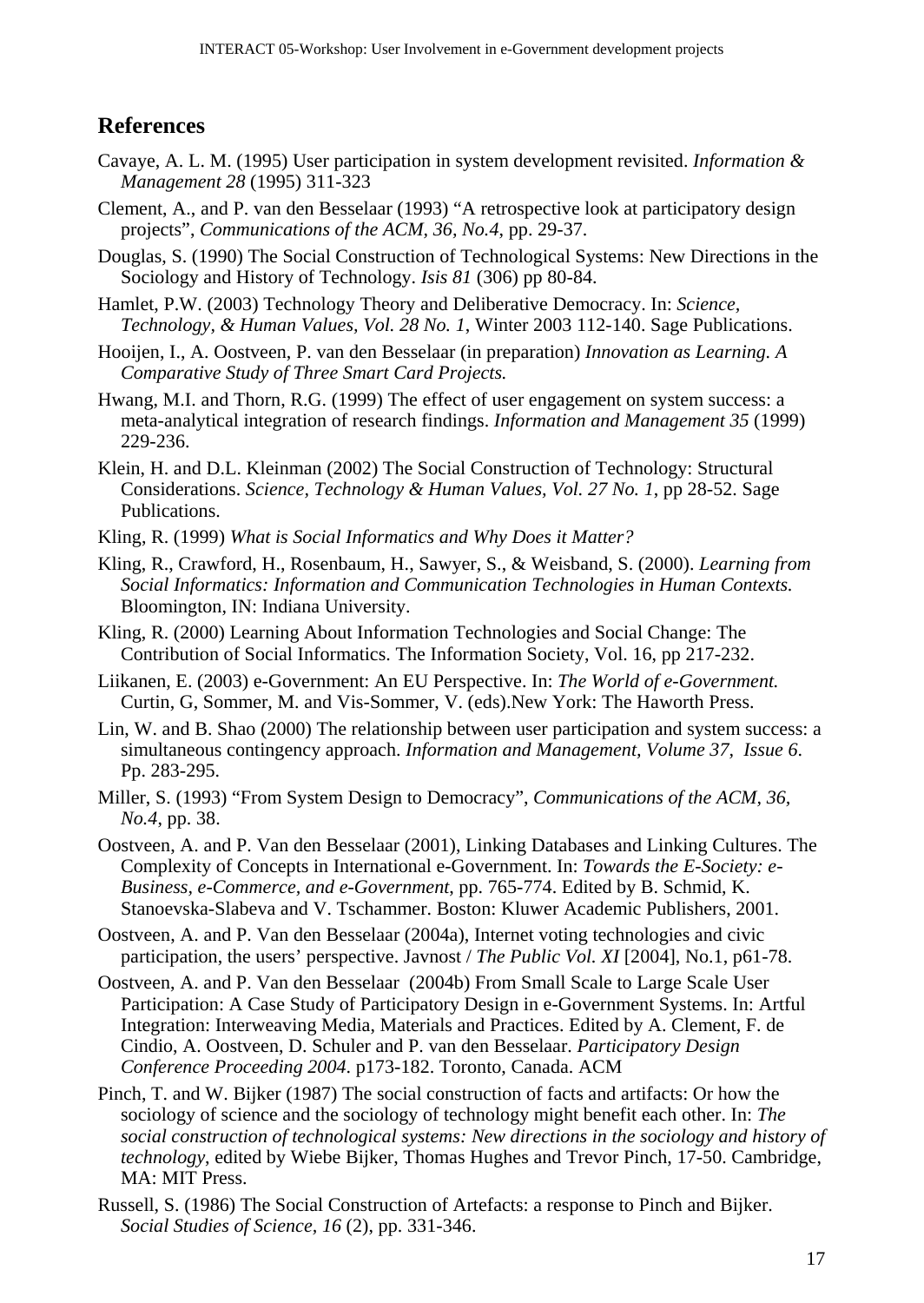- Sahal, D. (1985) "Technological guidepost and innovation avenues". *Research Policy, vol. 14*, 61-82.
- Schuler, D. and A. Namioka (1994) *Participatory Design. Principles and Practices.* Lawrence Erlbaum Associates, Publishers. Hillsdale, New Jersey.
- Trigg, R., Anderson, S. I., & Dykstra-Erickson, E. (Eds.). (1994). *PDC'94: Proceedings of the Participatory Design Conference. Palo Alto, CA*: Computer Professionals for Social Responsibility, P.O. Box 717, Palo Alto, CA 94302-0717.
- Van den Besselaar, P. (1998) "Technology and Democracy, the limits to steering". In: R. Henderson Chatfield, S. Kuhn, M. Muller (eds.), *Broadening Participation -5th PDC*. Seattle:CPSR, pp.1-10.
- Williams, R. and D. Edge (1996) The social shaping of technology. *Research Policy Vol. 25*, (1996) pp. 856-899.

Winner, L. (1980) `Do Artefacts have Politics?', *Daedalus, No. 109*, pp. 121-36.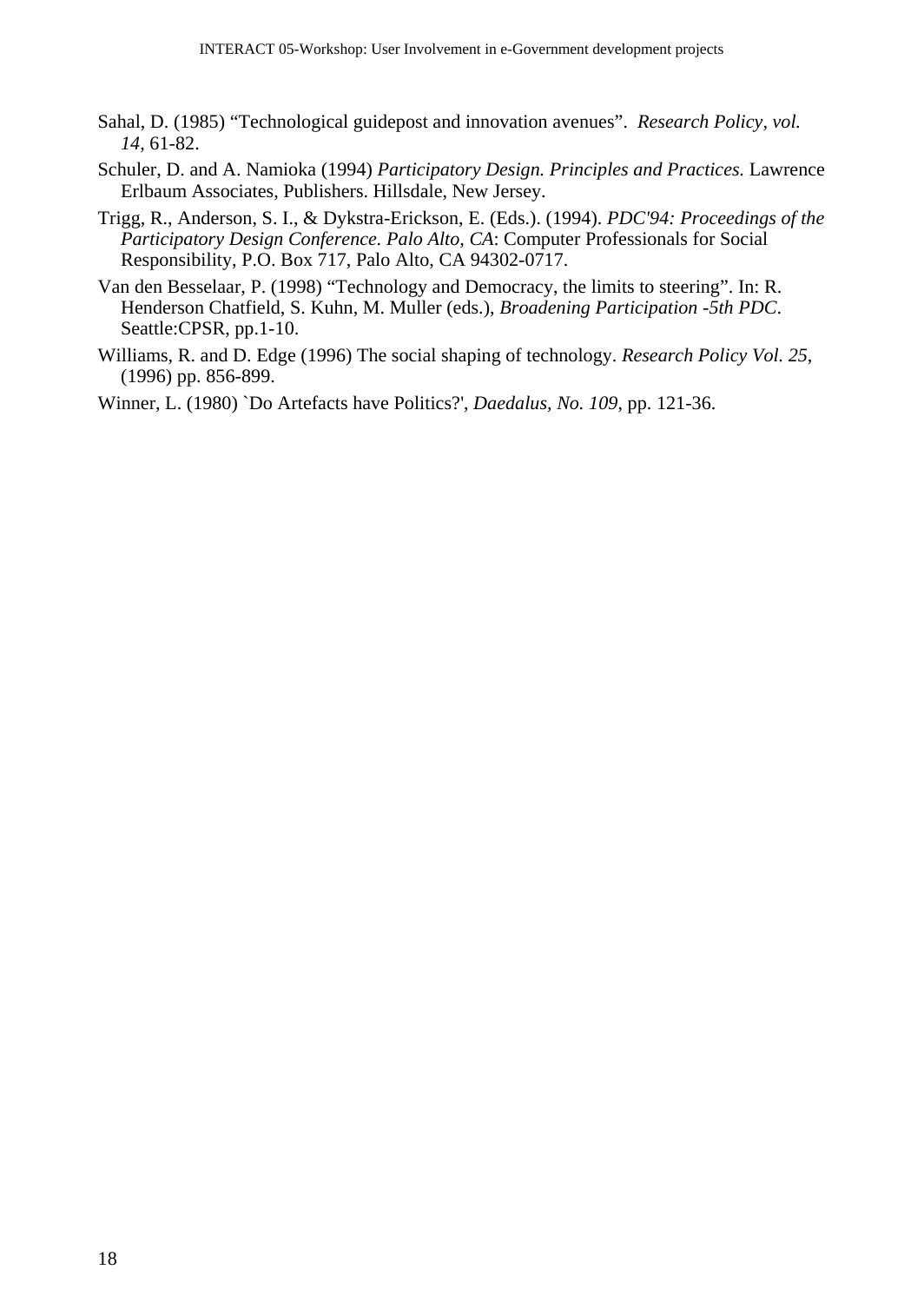## **User participation supported by usability engineering experts in e-Government projects2**

Reinhard Oppermann Fraunhofer-Institute for Applied Information Technology FIT, Germany reinhard.oppermann@fit.fraunhofer.de

## **Abstract**

The paper describes several means to increase the usability and utility of public services for citizens. User participation and supporting expertise in ergonomics are described as a combined strategy for e-Government developments. Direct user group participation and legal representatives have to be involved. Adaptation and end user development means can be incorporated to extend the user participation beyond the development process towards the whole life cycle of the system.

## **Introduction**

 $\overline{a}$ 

To get optimal conditions for public service production and delivery with respect to the employees as producers of content and the citizens as receivers of content more than one approach is needed. Compared to private services public services in e-Government are not only concerned with the usability of the system supporting the service but public services are also concerned with the utility in a more complex sense. Public services have to reflect the political and legal rights of the parties involved beyond the pragmatic utility of the functionality and the content of the service. Citizens have to be involved from the very beginning to determine the subject of the service reflecting the interest of the citizens in the political and administrative context.

Thus, citizen participation is the first approach to be included to fit the interests of the citizens. Citizens are in part direct users of the system whenever they have access to the electronic services from home or from public access points (kiosk systems). At least citizens are addressees of the system in terms of procedures defined by the system or in terms of the (paper-) output of the system. Employees on the other side are another group of users and their participation is the next approach to be involved. Employees also have interests and they have qualifications and experiences which could and should be involved in the development process. For the employees the use of the system defines central parts of the quality of work.

For user participation the international standards 13407 can be supplied.

Beyond participation of citizens and employees usability experts are needed for the ergonomic aspects of system development. Users are competent and motivated in describing and analysing their working procedures and tools. But users are not trained and need support in the design of work systems. Usability experts could and should be included in the development team to support the analysis, the design, the implementation and the evaluation of work systems.

<sup>&</sup>lt;sup>2</sup> This paper was partly supported by the project UseMeGov funded by the EU IST programme grant No. 002294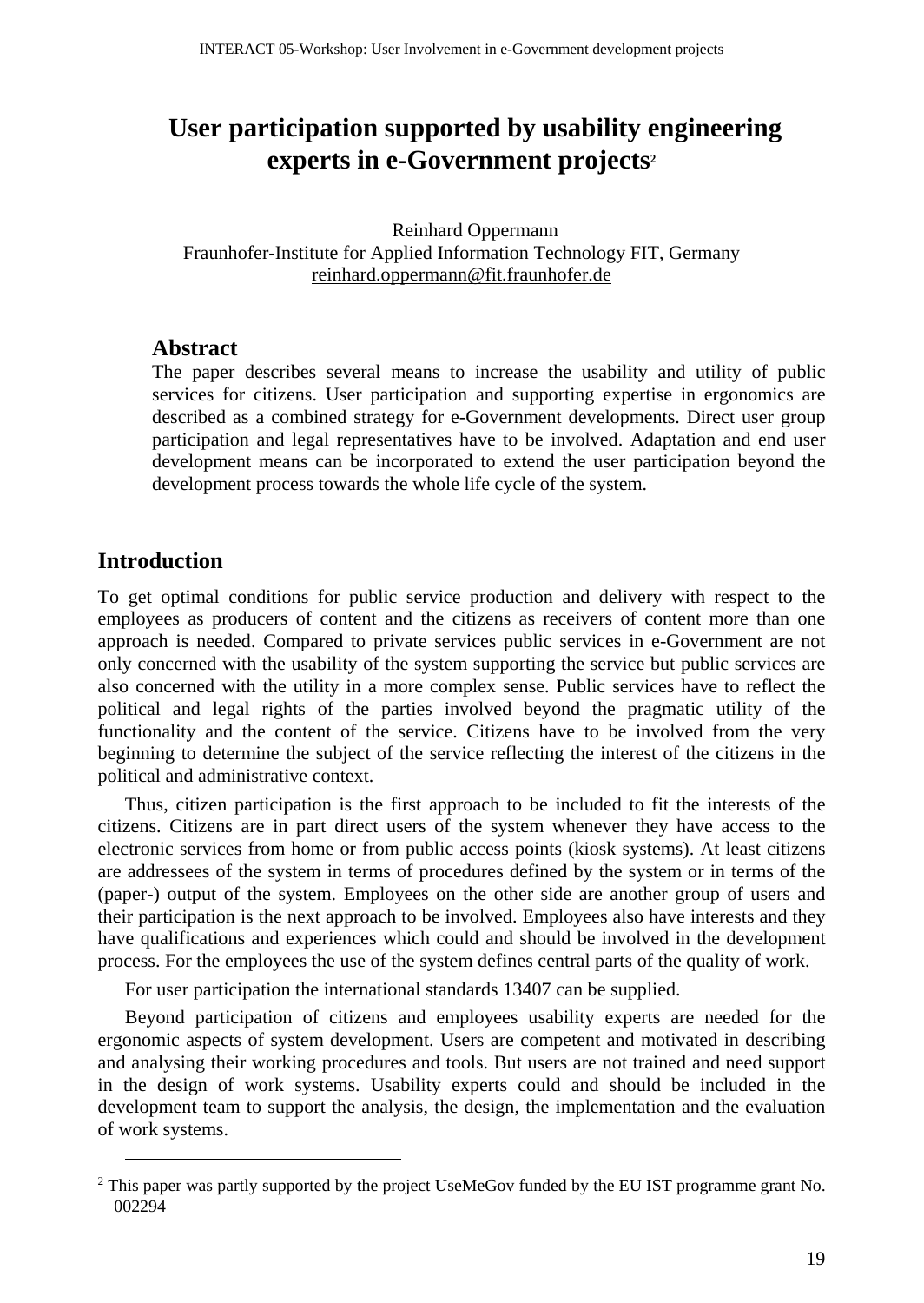For usability issues the international standards 9241 can be supplied.

In this paper the author's experiences in system development in several projects are the basis to scan the complementary roles and contributions of user participation and ergonomic design of systems.

#### **Methods of user participation**

Political participation has been developed for technology development based on the experiences with public protest against nuclear power plant development. Information technology should not meet the same problems in public acceptance. In particular in Scandinavia and Germany many projects of citizen and employee participation have been started in the early 80<sup>th</sup>. One of the earliest citizen offices in local communities in Unna (Germany) was the first project of the author in this field and it included a wide spectrum of methods of participation. The methodology included three types of involvement (Mambrey, Oppermann et al. 1986):

Throughout the development process in several polls (written and verbal) employees were asked for their interests and their proposals for the technology design. Interviews and feedback groups were supported by more and more concrete drafts and prototypes of the system. Citizens were informed in the local newspapers and in several public presentations about the goal of the project and they were invited to contribute by comments and proposals.

A representative of the employees was nominated by the work council and a representative of the citizens was nominated by the local parliament to join the development team to continuously participate in the development process. These representatives had access to all documents, analysis results and design proposals of the project.

For the citizen participation direct methods of involvement seemed not to be sufficient. The citizen office aimed to integrate services of social and financial support for living. People concerned were not expected to be competent and resolute enough to articulate and to penetrate their interests. As an additional compensatory instrument an Advocacy Planner was involved in the project team who developed close contact to specific social groups and analyzed and represented their interests in the development process. Other experts that can be included are change agents if there is considerable resistance against change (Fogg 2002) or planning cells if there are more people concerned than could be involved by direct participation (Dienel 1999).

The results of the methodology of participation were successful even in several situations conflicts occurred between groups of participants and in particular between participating individuals and official representatives of the work council and the local parliament. Problems occurred between different interests of employees and citizens and between different roles of normal representatives (work council and parliament) and ad-hoc representatives in the development team. The conflicts could be resolved by subsequent discussions and acceptance of development team decisions so that the members of the parliament and the members of the work council did not loose their power of control.

The resulting outcome of the development project works successfully since 22 years. In my opinion the result goes back to two factors:

the competent technical contributions of the parties concerned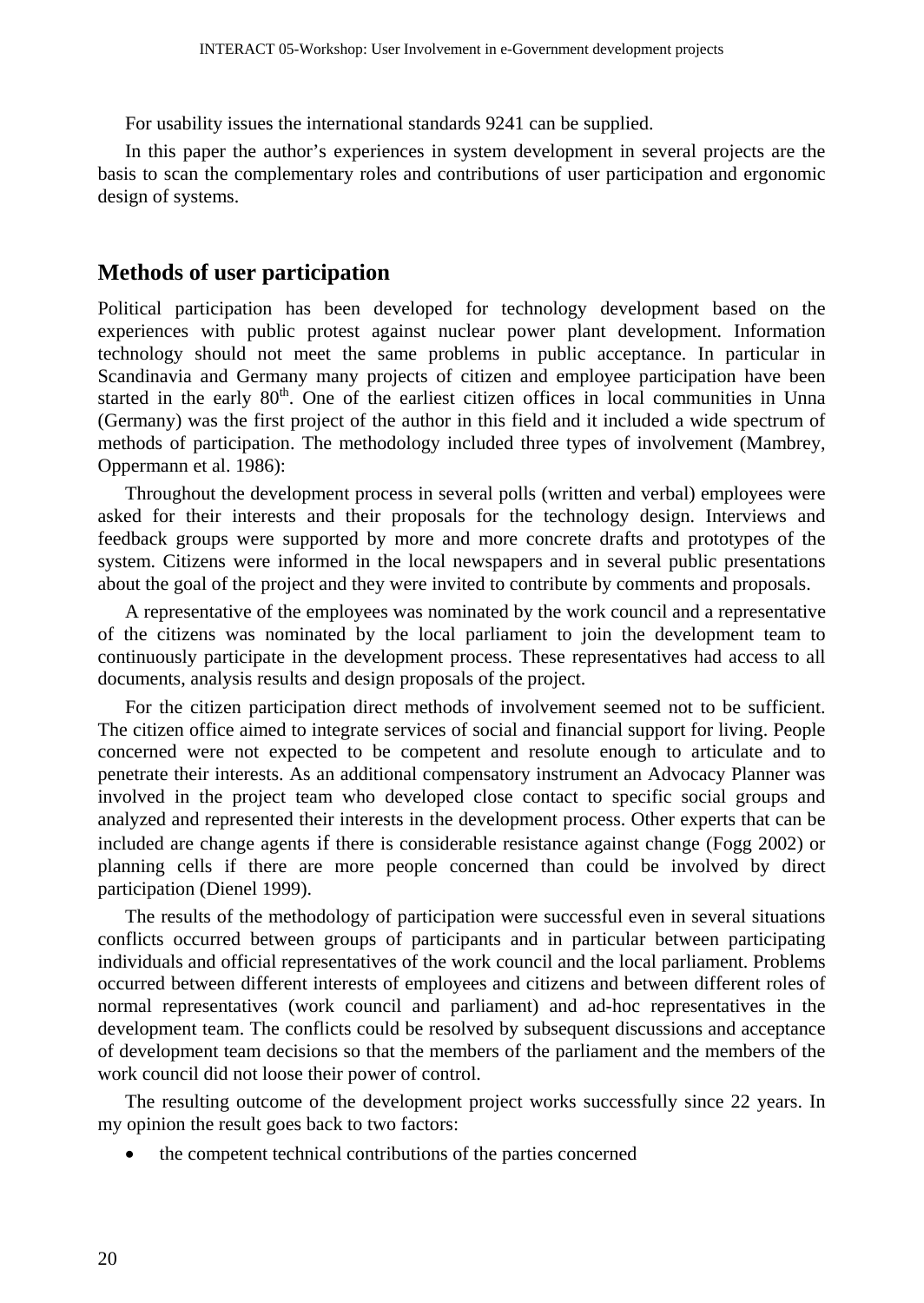• the constructive negotiations of different "interests" of citizens and employees with respect to service content and service location for the citizens and the qualification and chances for personnel development for the employees

The project followed the industrial science approach called "software design as work design" (Hacker 1987).

User participation has been developed in several other projects in public services (Mambrey and Oppermann 1983; Mambrey, Mark et al. 1997).

## **Usability Engineering**

Users of e-Government applications (employees as well as citizens) are the authentic source to determine the quality of usability design. This does not include that they are also the best actors as analysts, as designers, as developers and as the final evaluators. Such roles need specific competency, experience and training. For the usability assurance of e-Government applications a cooperation of usability experts and users (employees as well as citizens) is needed. This holds for every system, this holds in particular for an application that is designed for specific tasks (compared to standard applications like, e.g., text editing) and this holds in particular for systems with a wide spectrum of users with a wide spectrum of computer related experiences, administrative, communicative and technical competency needed, and a wide spectrum of interaction methods in various contexts. Currently we are conducting a project focusing on the usability requirement analysis and usability design for mobile services for citizens in 5 European countries: Portugal, Spain, France, Germany and Poland. Scenario writing, focus groups with users and questionnaires were used to elicit utility and usability requirements for service content and service handling, respectively (Terrenghi, Kronen et al. 2005), and field experiments with users were used to evaluate design results under realistic conditions with citizens.

Beyond user participation and usability assurance during the development process also means should be considered to incorporate evolving user requirements during the usage period of a system. Adaptability and adaptiveness of a system are traditional approaches to ensure the flexibility of a system for various demands of specific users, specific tasks, and specific technology included during the live time of a system (Oppermann 1994). Today *End User Development* is the keyword to focus on the potential of users and user groups to incorporate services, functions and interaction methods into applications that occur during the life time of the system (Lieberman, Paternó et al. 2005). For e-Government applications end user development capabilities can be a crucial feature because for political participation of citizens specific configurations of social communities, role attributions, functions, access rights etc. are needed that can't be configured in advance but need flexible and powerful adaptation features of the support system.

## **Conclusion**

Classical user participation where small or at least dedicated user groups are concerned by the system development process and where members of the user groups participate in the development process can not be applied in e-Government applications. In e-Government projects applications are to be designed that need inclusion of interests of employees and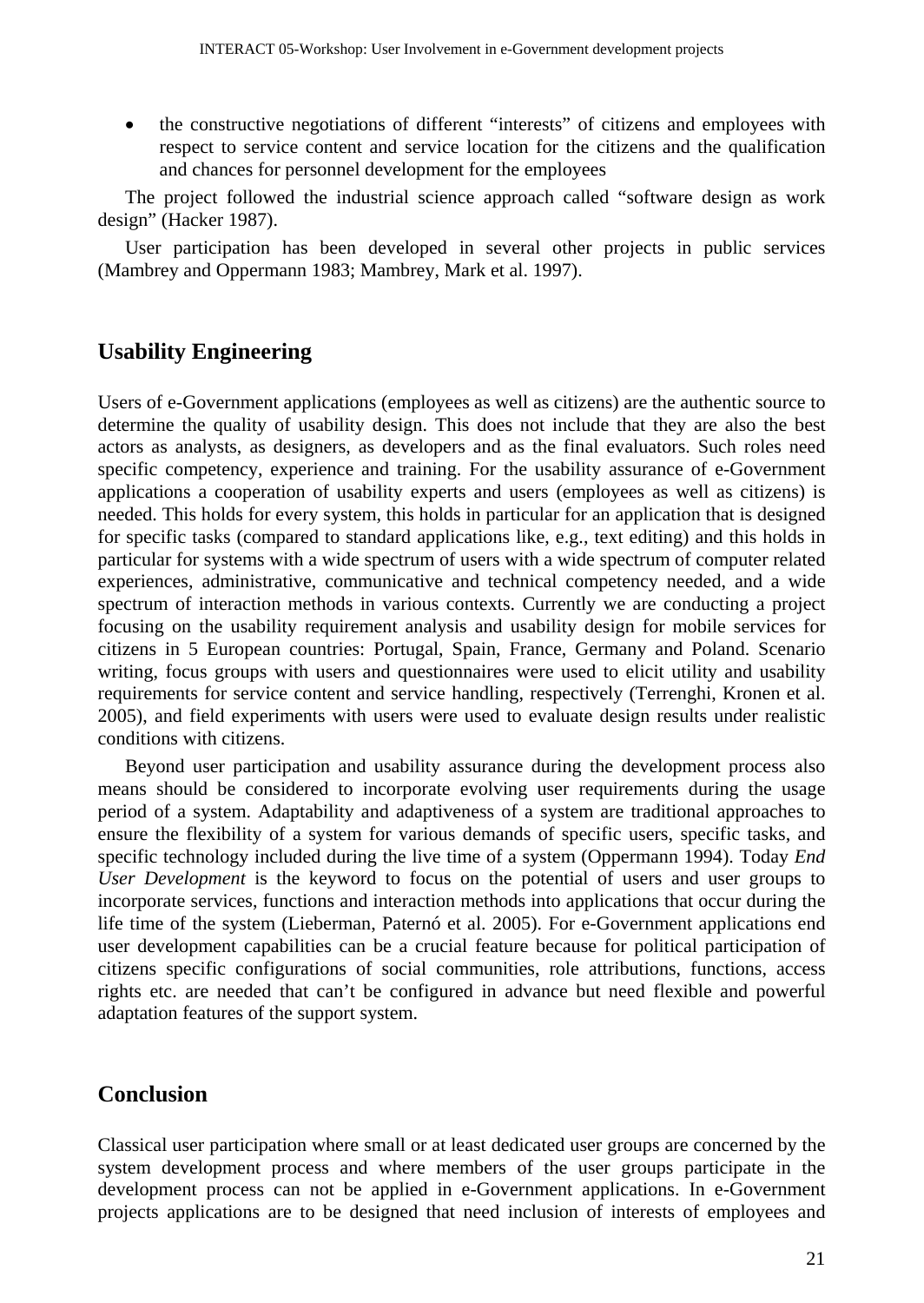interests of citizens. In both cases direct user group members and legal representative delegates from the work council and the (local) parliament have to be included into the participation process. A two step participation process seems to be appropriate for e-Government projects with direct user group members in contact with the development team working as specific task and interest representatives and legal representative delegates from the work council and the (local) parliament forming the global feedback and acceptance measure for the decision and development results with respect to the general interests of the user and citizen population.

Most of the people concerned in e-Government projects are not known before or during the development process—in particular from the side of the citizens. Many of the requirements are not known before or during the development process—this is also true for more and more other applications with dynamic goals in the context of use. Thus, adaptivity and end user development can be means to empower the user during the usage period. They reduce the necessity for the user to identify and articulate the own requirements before or during the design and implementation period. They allow the user to participate during the whole life cycle of the system. But means for system adaptation and end user development will hardly be applicable by occasional users like citizens in ad hoc contact with (local) authorities. In particular for citizen participation in political planning processes support will be needed if information, communication, negotiation or simulation tools are applied during the planning project. User-oriented software-engineering experts or advocacy planners can be useful to empower the user with respect to the development process and the product features to be designed.

#### **References**

Dienel, P. (1999). *Planning Cells and Citizens' Juries - Foundations of political Engineering of the Future.*

Fogg, B. J. (2002). *Persuasive Technology: Using Computers to Change What We Think and Do*. San Fransisco, Morgan Kaufmann Publishers.

Hacker, W. (1987). Software-Gestaltung als Arbeitsgestaltung. In: Klaus-Peter Fähnrich (Hrsg.): *Software-Ergonomie*. München: Oldenbourg Verlag, S. 29-42.

Lieberman, H., F. Paternó, et al., Eds. (2005). *End User Development*. Dordrecht, Kluwer.

Mambrey, P., G. Mark, et al. (1997). *Integrating User Advocacy into Participatory Design: the Designers' Perspective*. PDC'96: The Fourth Biennial Con-ference on Participatory Design November 13-15, 1996, MIT, Cambridge, Massachusetts.

Mambrey, P. and R. Oppermann, Eds. (1983). *Beteiligung von Betroffenen bei der Entwicklung von Informationssystemen*. Frankfurt/Main, Campus Verlag.

Mambrey, P., R. Oppermann, et al. (1986). *Computer und Partizipation. Ergebnisse zu Gestaltungs- und Handlungspotentialen.* Opladen, Westdeutscher Verlag.

Oppermann, R., Ed. (1994). *Adaptive User support.* Hillsdale: Lawrence Erlbaum Associates.

Terrenghi, L., M. Kronen, et al. (2005). Usability Requirements for Mobile Service Scenarios. *Human Computer Interaction 2005*, Las Vegas.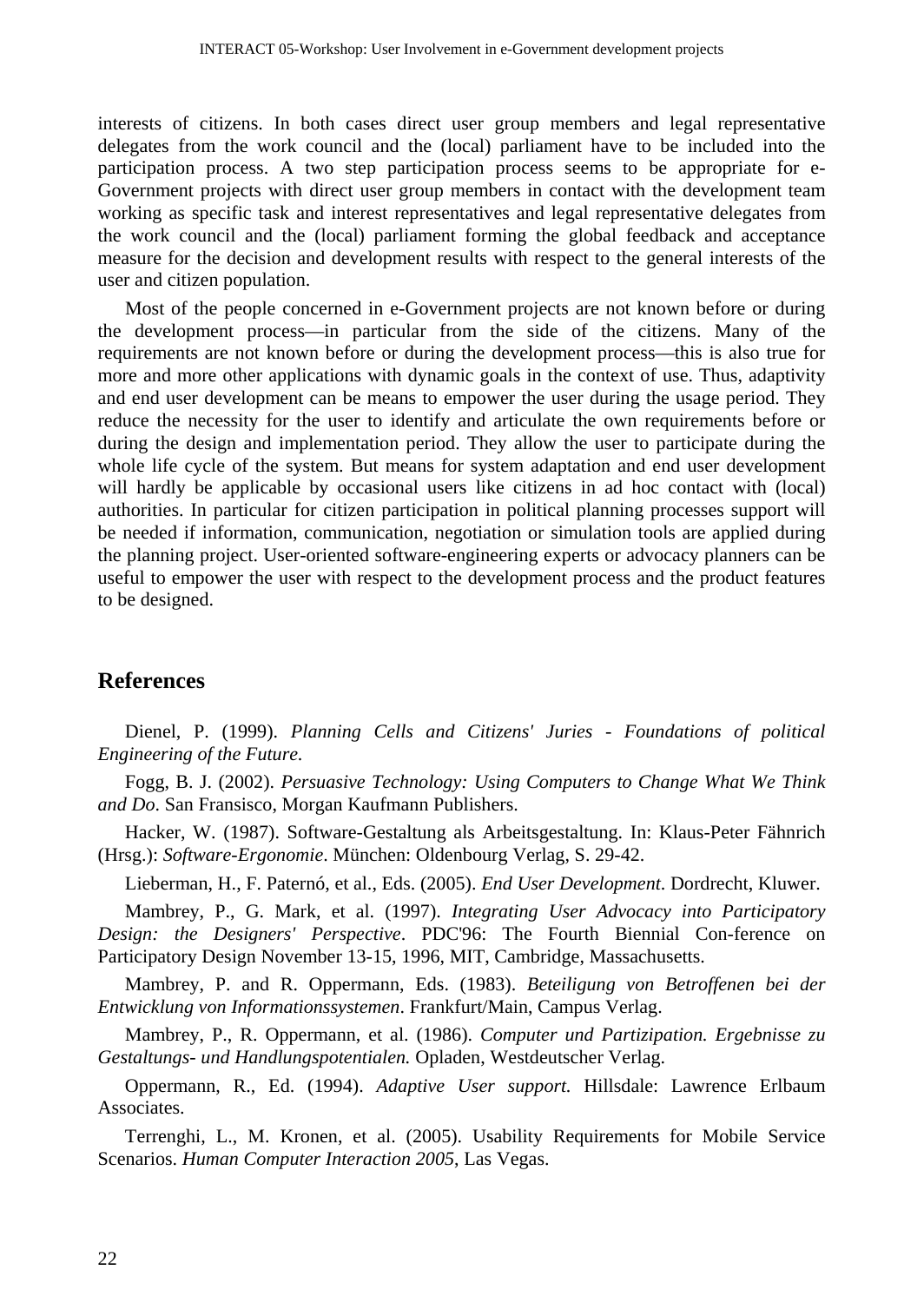## **Why do we involve users? The role of the HCI practitioner in e-Government projects**

Asbjørn Følstad SINTEF IKT, Oslo, Norway asbjorn.folstad@sintef.no

## **Abstract**

There seems to be broad agreement on the importance of user involvement in e-Government projects. However, definitions of the term user involvement vary. Two perspectives on user involvement are presented - the traditional participatory practices of government projects and the user involvement methods of Human-Computer Interaction (HCI) - and mapped with regard to the user involvement goals of (1) participation/ownership and (2) usability. It is argued that the role of the HCI practitioners requires an understanding of the relationship between the two perspectives on user involvement, and a flexible approach for integrating and, if necessary, separation of user involvement activities towards the two goals.

## **Agreement on the importance of user involvement**

Citizen orientation and inclusion is strongly accentuated and highly prioritized in the development of e-Government services for governments of today (see e.g. the European Commission's i2010 (EU Commission 2005) and eNorge2009 (Ministry of Modernisation 2005)). Electronic service provision is supposed to enable the governments to reach a number of ambitious goals, typically including:

- Citizen-centric service provision
- Increased service quality
- Increased efficiency of government service provision
- Lowered cost of government service provision
- Improved democratic processes through improved dialogue between the government and its citizens

Explicit ambitions exist with regard to develop e-Government in a way that the resulting services are user-friendly and accessible for all user groups.

It may be taken as fairly non-controversial that increased user involvement is widely perceived as an important way to achieve the ambitious goals of e-Government service provision and development. E.g. an investigation among Norwegian e-Government project leaders indicates widespread acceptance of the importance of user involvement activities within the development project (Følstad, Jørgensen and Krogstie 2004). Also, the need for increased user involvement has been accentuated in several public reports recent years (see e.g. Moløkken et al 2004, OECD 2001 and Pearce 2003). There is good reason to believe in the existence of sufficient agreement on the importance of user involvement in e-Government development projects, for user involvement actually to be prioritized.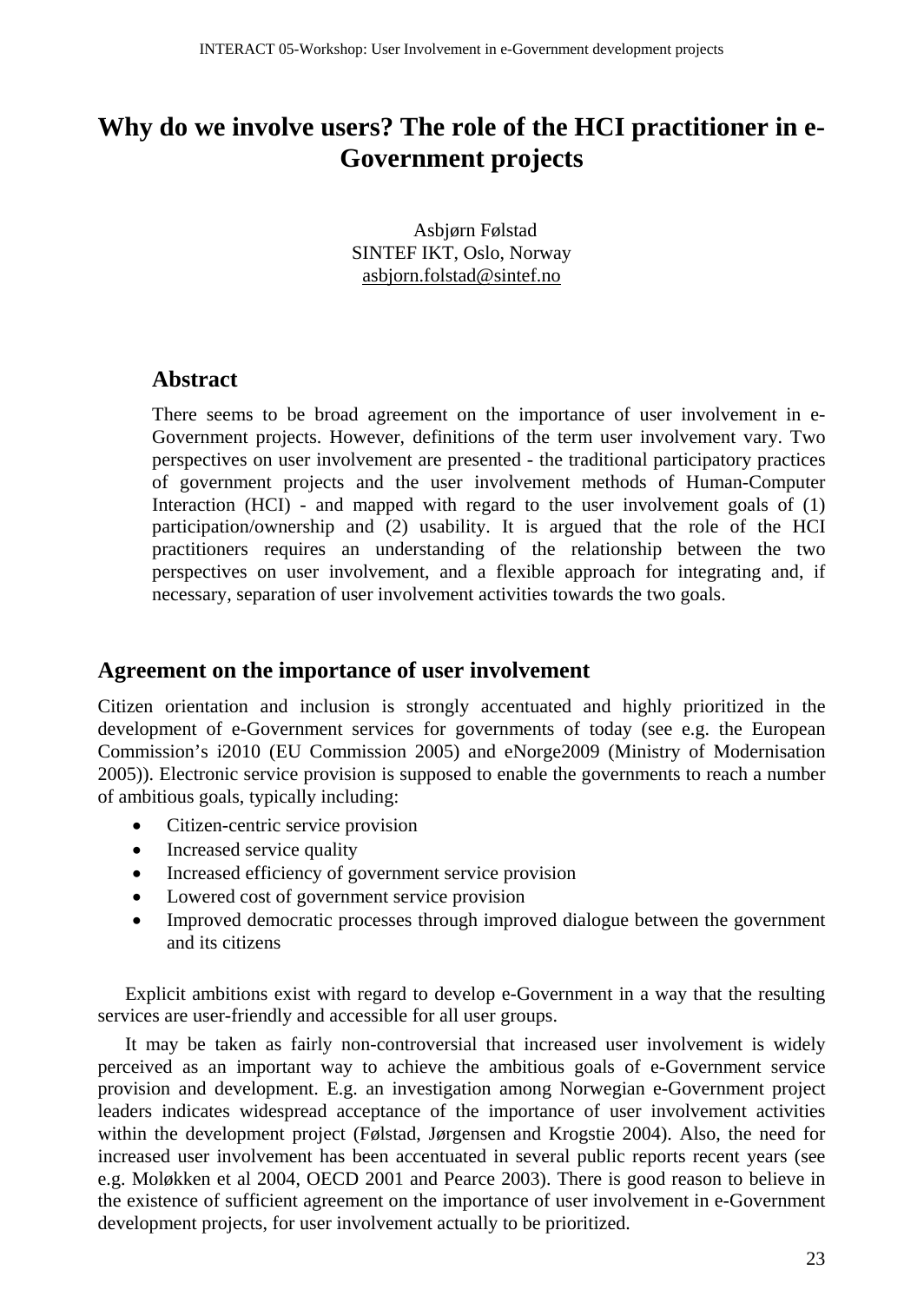What may not be assumed to exist, however, is a common understanding of the elements that constitute adequate user involvement.

#### **The misconception of "User involvement = HCI"**

From a Human-Computer Interaction (HCI) perspective, the obvious response to the demand for user involvement is to utilize HCI methods for user and context identification, userrequirements elicitation, design, and evaluation. Preferably within an iterative software engineering process – e.g. the process for human-centered design described in ISO 13407 (ISO 1999).

HCI methods for analyses include analyses of users and stakeholders, user tasks and context of use; methods for requirements elicitation and description include workshops, interviews, field studies, personas, and use cases; methods for design input include rapid prototyping, design patterns, card sorting, and story boarding; and methods for evaluation include analytical methods like cognitive walkthrough and heuristic evaluation as well as empirical methods like user tests and field evaluations (see e.g. Maguire 2001 and Usability Net).

Given the multitude of methods for user involvement available in the HCI toolbox, the HCI practitioner may feel fairly confident that she is able to provide adequate user involvement in most e-Government projects, and may take for granted that increased focus on user involvement equals increased utilization of HCI methods in e-Government development projects.

However, outside the field of HCI the obvious response to the demand for increased user involvement may not be an increased utilization of HCI methods. This, it may be argued, is an insight that the HCI practitioner may easily forget; in particular when facing government development projects.

#### **User involvement in a government project perspective**

Our experiences from Norwegian development projects clearly indicate that user involvement in government development projects is rife. This seems to hold both for projects developing new electronic services, as well as in government development projects in general.

There may be several reasons for the amount of user involvement in government projects. Often there exists an obligation to openness to the public, where development projects with sufficient impact on the public will be accompanied with public audits. Further, the government has an obligation to provide an equal public service level to all citizens, thus project that are critical with regard to accessibility and design-for-all should involve interactions with user and citizen interest organizations. Also, the tradition of democratic participation (see e.g. Emery and Thorsrud 1976 and Emery and Emery 1976), where the empowerment of employees through participation is often regarded a goal in itself (Wilpert 1994 and Elden 1986), may be said to be more solidly established within the government sector than private sector

The obligation to openness and design for all, combined with the widespread establishment of democratic participation, seems to have fostered a set of user involvement practices in government development projects in general. These user involvement practices are also being utilized in e-Government development projects. The practices typically include: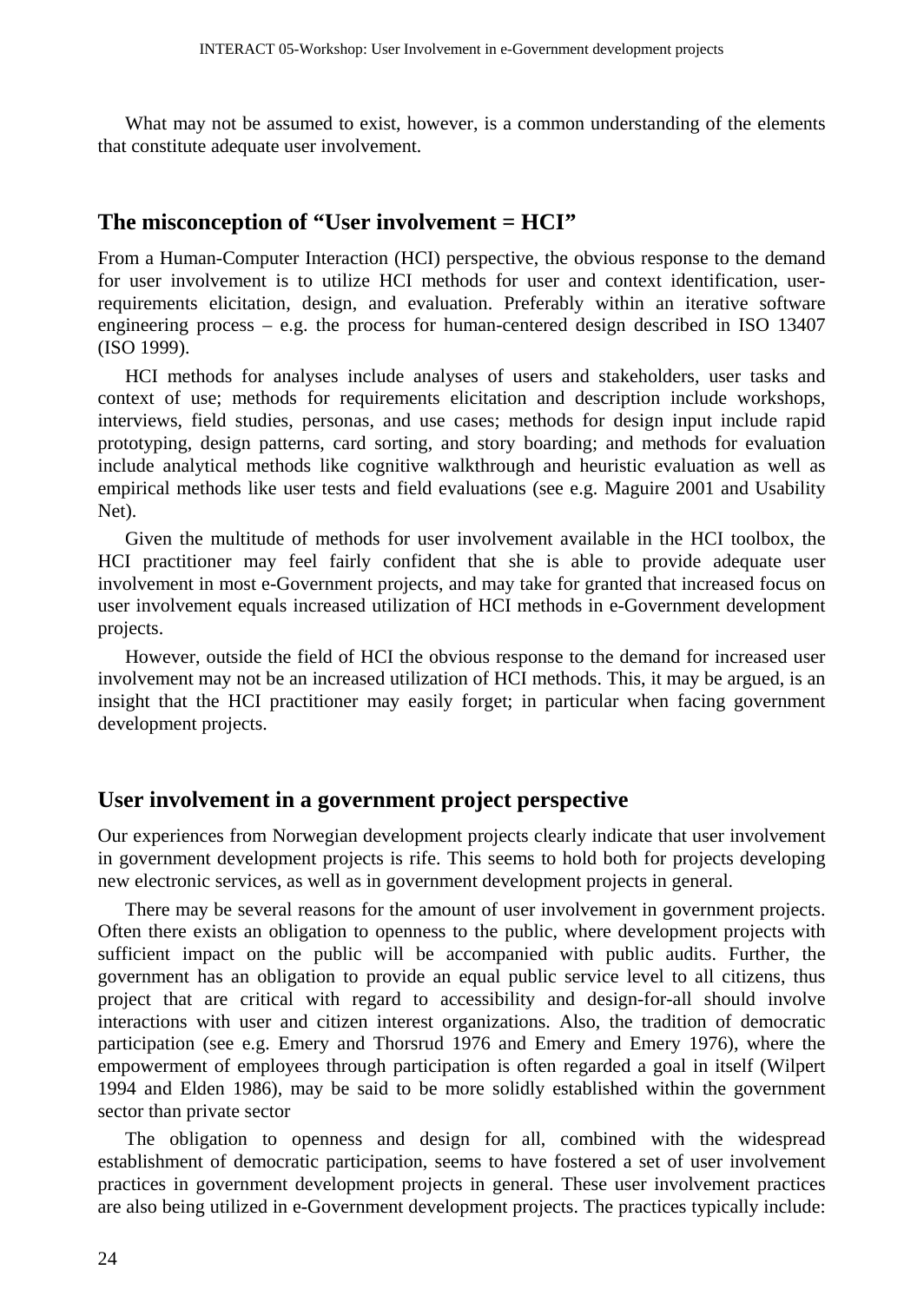Establishment of user reference groups following the development project for a substantial period of time; inclusion of user representatives in the project team; inclusion of user and stakeholder representatives in project steering comities; formal and semi-formal audits of project plans and system specifications; workshops with user and stakeholder representatives; involvement of user interest organizations; public meetings and information activities.

It should be noticed that the user involvement practices rooted in government participatory practices are not synonymous to the methods and practices used and advocated by the HCI community. Consequently, there most likely exist a broad range of user involvement activities within any given e-Government development project that may be partly obscured to the HCI practitioner, due to the practitioner's narrow understanding of user involvement as something conducted by way of HCI methods.

#### **Two goals of user involvement**

Given that HCI practitioners do not have monopoly on user involvement in e-Government development, it is important for the practitioner to be able to articulate the particular contribution of HCI in such development projects. Why is it important to do user involvement according to the field of HCI, when the government sector already has strong traditions of democratic participation and openness to the public? In order to answer this question it is important to raise another: Why do we involve the users in the first place?

Broadly speaking, user involvement may be conducted to achieve two goals:

- 1. To enable user participation thereby building a foundation for user ownership, increasing the users accept for new solutions and minimizing resistance in change processes.
- 2. To provide input in the system development process to facilitate the development of usable or user-friendly systems or solutions, in line with the needs and requirements of all relevant user groups.

Some user involvement activities are particularly suited for the fulfillment of Goal 1 (enable user participation), others are designed to support system development according to Goal 2 (develop usable systems). The author of the present paper strongly believes that practices of democratic participation are highly suitable to achieve Goal 1, and that HCI methods are particularly good for achieving Goal 2. This is not to say that practices of democratic participation may not contribute to the development of usable systems, nor to say that HCI-methods have may not be used for purposes of user participation; the important thing is that if one wants to use the most adequate practices or methods to achieve the two goals above, it will be necessary to combine the methods and practices of two different perspectives on user involvement.

The relationship between the two traditions of user involvement and the two goals of user involvement are visualized in Figure 1.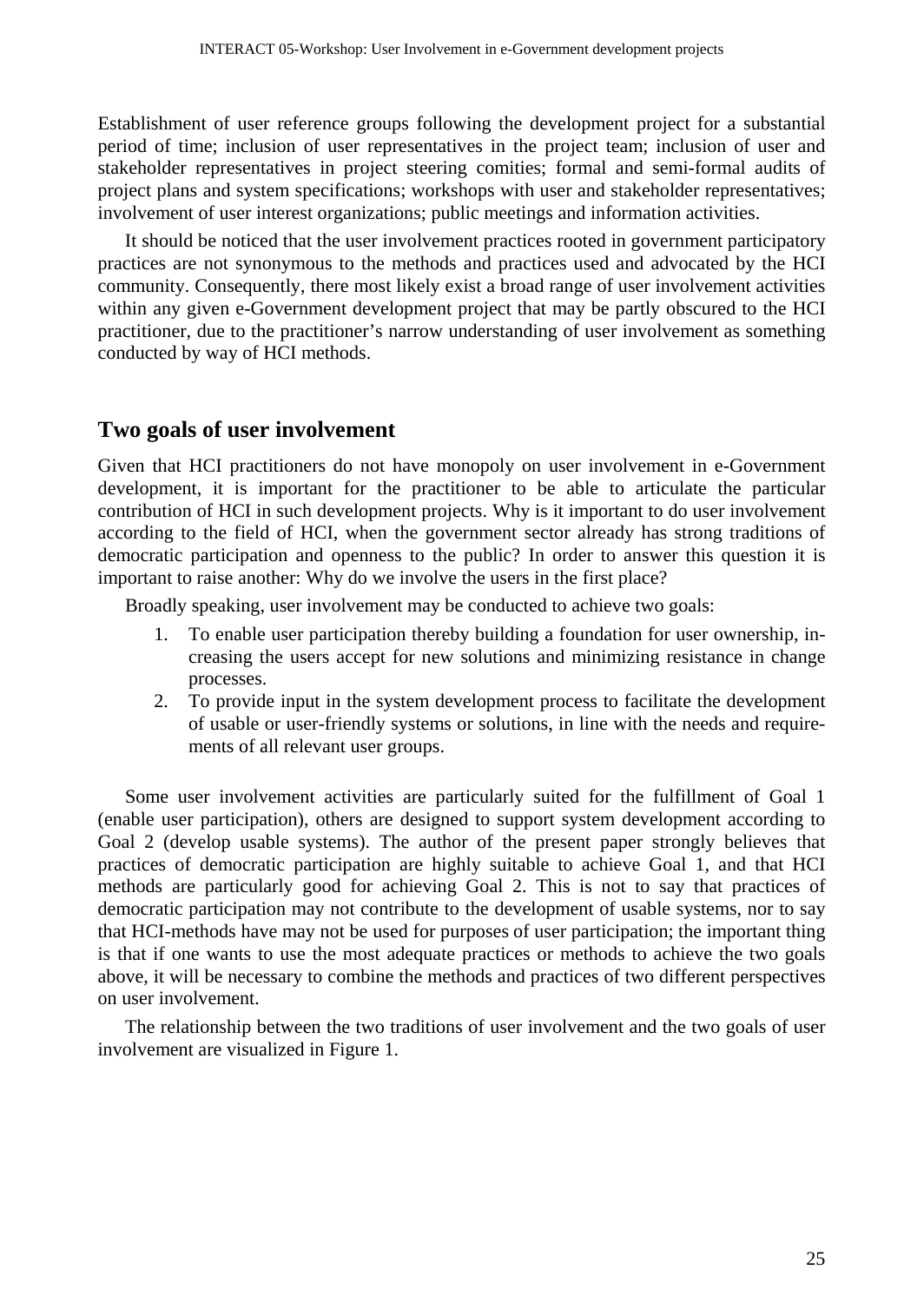

*Figure 1: The relationship between government participatory practices and HCI methods with regard to the goals of user participation and usability* 

The figure indicates that there may be a certain overlap between the practices and methods of the two traditions of user involvement. Good examples of this overlap include user and stakeholder workshops for requirements identification and prototypes as vehicles for user feedback. It should be noted, however, that the methods and practices of the two perspectives may have the same name even though the goals of the practices are different, increasing the chance for confusion in new cooperative relationships.

Whereas there is some overlap with regard to the methods and practices of the two traditions, the figure indicates the importance of keeping the goals of the user involvement activities separate.

The analysis of the two goals of user involvement activities is reminiscent of the analysis conducted by Kujala (Kujala 2003), where the user involvement approach of user-centred design is described to emphasis usability, whereas the approach of participatory design is said to emphasis democratic participation. It should, however, be noted that the concept of democratic participation in the current paper does not refer to the participatory design tradition of HCI, but to the democratic participation practices of government development projects.

#### **Integrating or separating different practices for user involvement?**

Distinguishing between the two goals of user involvement is crucial in order to understand and communicate the strengths and limitations of individual user involvement methods and practices. This may be valuable in the early planning of project activities, which holds the key to effective and efficient user involvement. Methods and practices for user involvement from the participatory tradition of government development and the field of HCI may for some purposes be integrated, reducing effort required to recruit users and required calendar time. For other purposes user involvement activities for the two purposes need to be separated.

#### *Integrating user involvement activities*

An example of integration of user involvement activities for the two purposes may be taken from an ongoing Norwegian project developing an online citizen service, substituting a service now provided on-site by government personnel. The project is studied by the author as a case-project. One important stakeholder in the development of the new service is the group of personnel that are currently providing the service. Their work situation will be thoroughly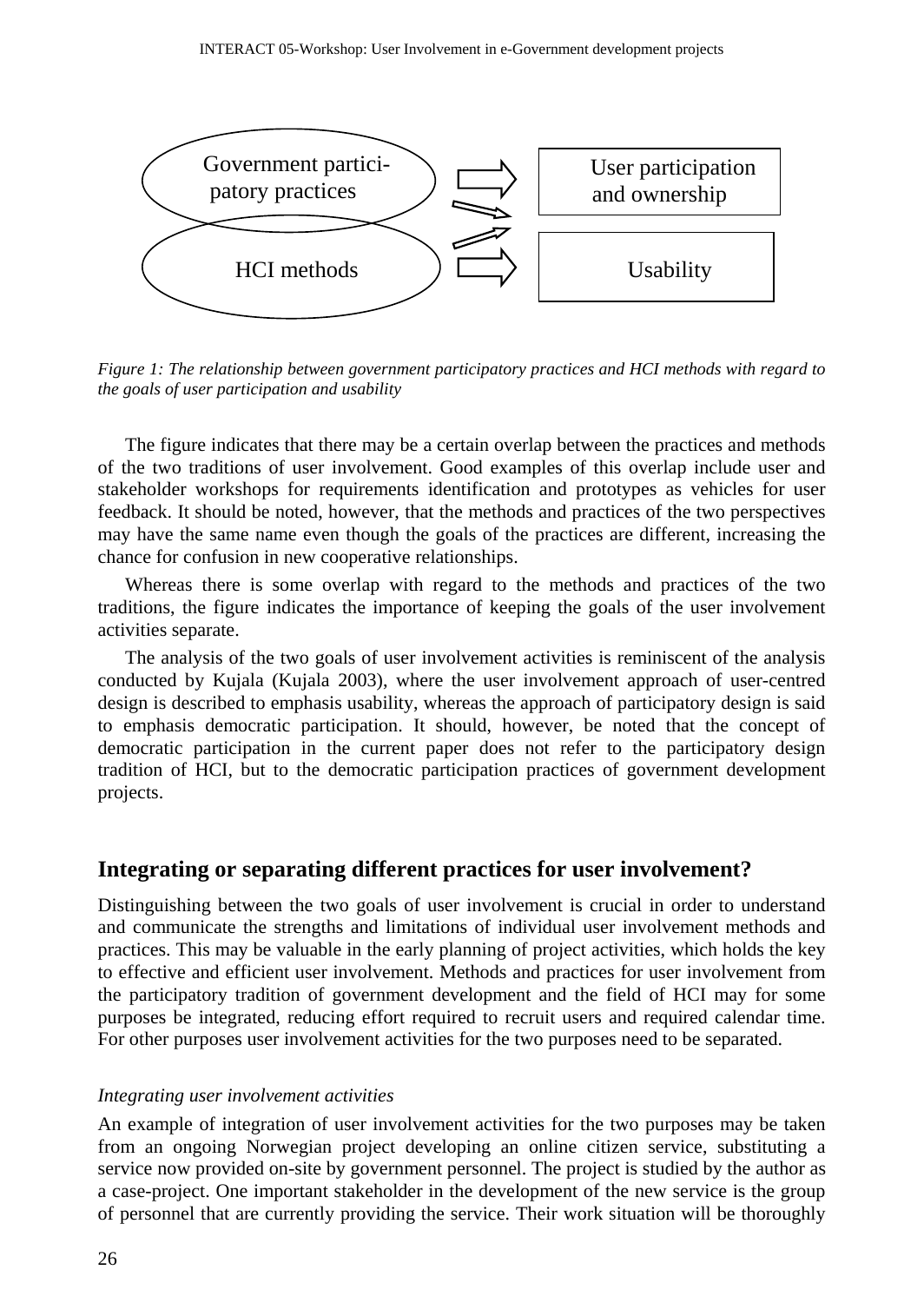changed through the implementation of the online service. Also, they are important change agents – since they are meant to promote the online service to hesitant users who prefer to show up on-site rather than going online. It is clearly important to involve the on-site personnel to enable participation and ownership.

At the same time the on-site personnel are experts on the characteristics and needs of the future users of the online service. Through daily service provision, this group represents important knowledge that should be utilized in the development of the online service. Thus, it will also be important to involve the on-site personnel to enhance the usability of the online service.

This particular situation allows for integrating user involvement activities. In order to enable participation and ownership to the new service, it is planned to conduct full-day stakeholder meetings with a high number of on-site personnel. The agenda of the stakeholder meetings will focus on e.g. information activities, demonstrations, and feedback. To integrate HCI evaluation for increased usability, it is tentatively planned to involve a small number of the on-site personnel at the meetings in group-based structured walkthroughs. The participants of the walkthroughs will be chosen for their on-site expertise in providing the particular service, and it is assumed that the walkthroughs will not provide a significant increase in participation and ownership.

#### *Separating user involvement activities*

An example of the need for separating user involvement activities for the two goals above may be given from evaluation activities in the development of two different services for public sector employees. The evaluation activities were led by the author as part of a research project, and were conducted as group-based analytical evaluations with both usability-experts and domain-experts as evaluators The goal of the evaluations was to identify user-problems associated with the running prototypes of the services, necessarily giving this user involvement activity a problem oriented perspective.

The services under evaluation in this example were not developed on commission from a public sector enterprise. Rather the system developers were in a phase where they were still marketing the services to prospect customers. As part of the marketing strategy it is important to conduct user involvement activities for participation and ownership in order to create a positive attitude towards the developed services. However, this goal could not be sustained through the group-based analytical evaluation, and had to be reached through other means like user meetings or stakeholder meetings.

#### **Conclusion**

User involvement in e-Government projects has been presented from two perspectives: The participatory practices well established in government development projects and the usercentred methods of the HCI-tradition. To fulfill the role of as a HCI-practitioner in an e-Government project it is necessary to be aware of the amount of user involvement already going on in the project, differentiate between the two goals of participation and usability, and utilize a flexible approach for optimal integrating and necessary separation of user involvement activities towards the two goals.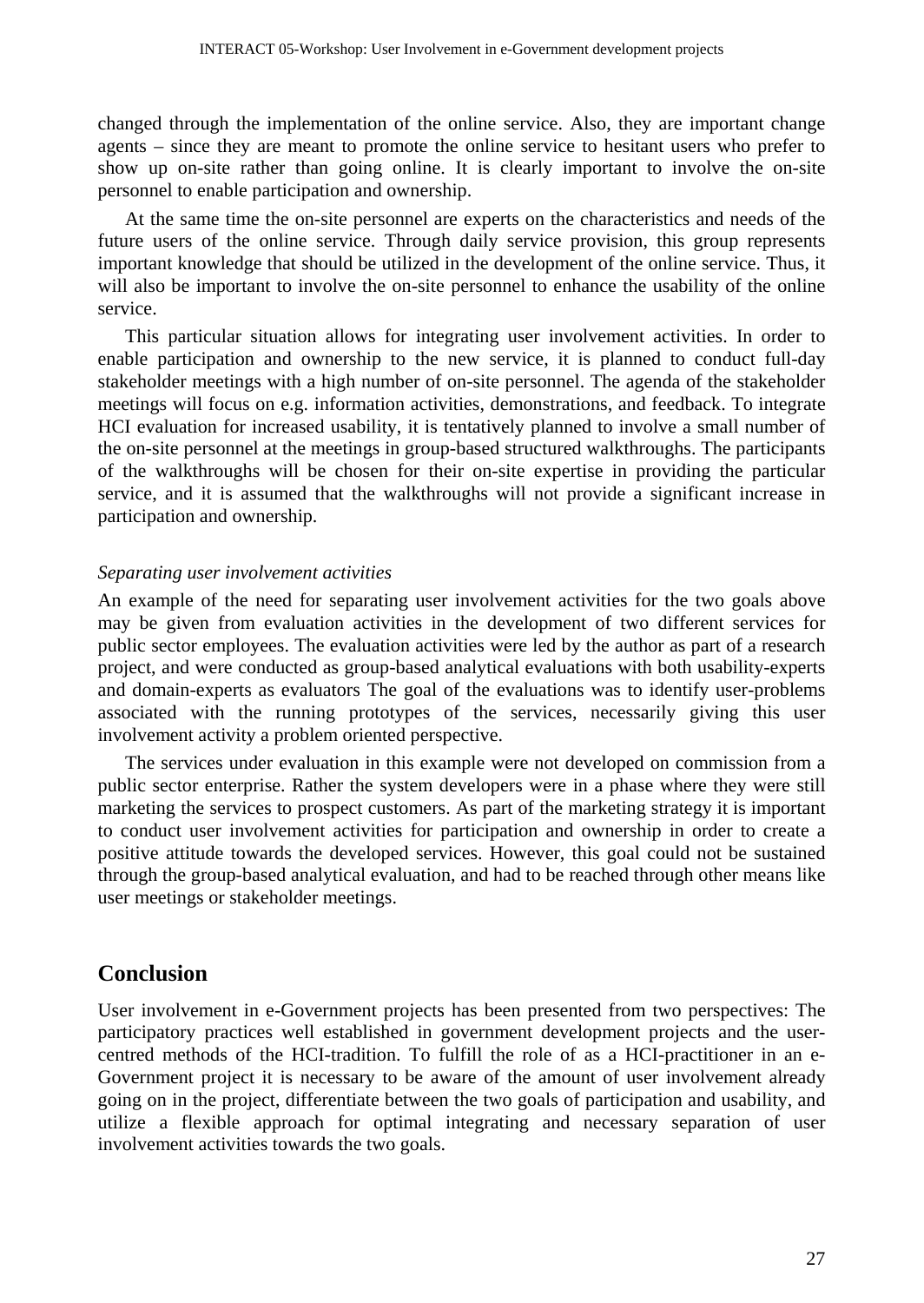## **Acknowledgements**

The present paper was written as part of the research project EFFIN - Efficiency through user involvement. (See www.effin.org). A main goal of the project is to adapt methods of usercentred design to the context of e-Government development. EFFIN runs from 2003-2006 and is financed by the Norwegian Research Council through the FIFOS-program.

## **References**

- *i2010: A European Information Society for growth and employment.* Commission of the European Communities: Brussels (2005)
- *eNorge 2009: Det digitale spranget.* Communication from the Norwegian Ministry of Modernization (2005)
- Følstad, A., Jørgensen, H.D, Krogstie, J: User involvement in e-Government development projects. *Proceedings of NordiCHI'04*. Tampere, Finland. 217-224 (2004)
- Moløkken, K., et al., *Project Estimation in the Norwegian Software Industry A Summary*. Simula reserach laboratory: Oslo, Norway (2004)
- *The Hidden Threat to E-Government.* Organization for Economic Cooperation and Development (OECD) (2001)
- Pearce, S., *Government IT projects.* Parliamentary Office of Science and Technology, United Kingdom (2003)
- ISO 13407. *Human-centred design processes for interactive systems* (1999)
- Maguire, M., *Methods to support human-centred design*. International Journal of Human-Computer Studies 55, 4, 587-634 (2001)
- *UsabilityNet*. Available online at http://www.usabilitynet.org
- Emery, F. and E. Thorsrud, *Democracy at work: The report of the Norwegian industrial democracy program.* Leiden: Martinus Nijhoff Social Sciences Division (1976)
- Emery, M. and F. Emery, A choice of futures. *International series on the quality of working life*, Leiden: Martinus Nijhoff Social Sciences Division (1976)
- Wilpert, B.E., Participatory research in organizational psychology. In G. d'Ydewalle, P. Eelen, and P. N. Bertelson (Eds.): *International perspectives on psychological science: Vol 2. The state of the art.* Lawrence Erlbaum Associates: Hillsdale, NJ., 293-310 (1994)
- Elden, M., *Sociotechnocal systems ideas as public policy in Norway: Empowering participation through worker-managed change.* The Journal of Applied Behavioral Science, 22, 3, 239-255 (1986)
- Kujala, S., *User involvement: a review of the benefits and challenges*, Behaviour & Information Technology, 22, 1, 1-16 (2003)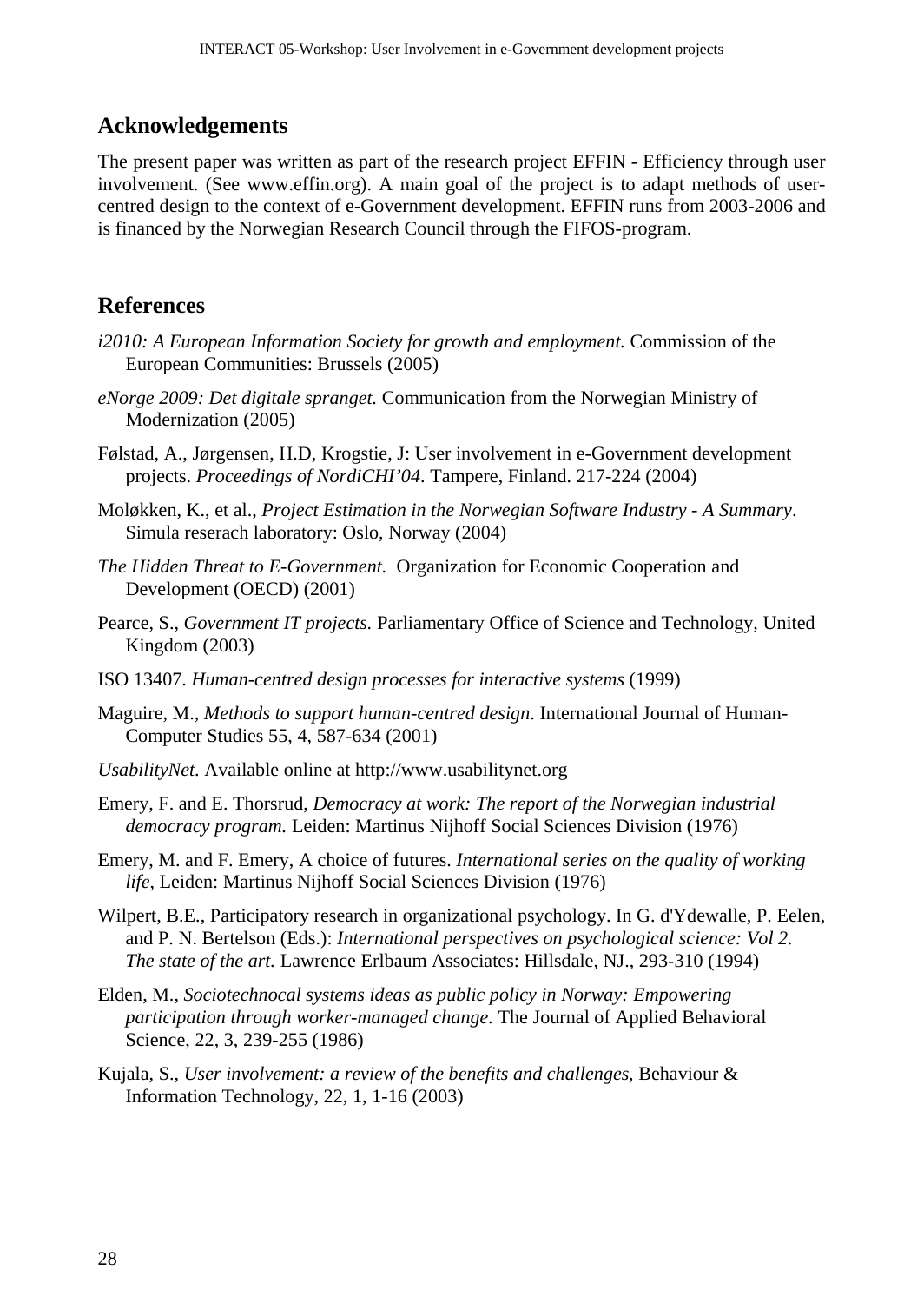## **Successful redevelopment of e-Government systems: Outcomes determined by system engineering approaches**

Heba Mansour, Filiz Karabey, Paola Amaldi Interaction Design Centre, School of Computing Science, Middlesex University, London, UK hm264@mdx.ac.uk; FK099@mdx.ac.uk; p.amaldi-trillo@mdx.ac.uk

## **Abstract**

In recent years there has been much concern and debate with regards to the approaches taken by the UK government for the redevelopment of the National Health Service (NHS). Taking the viewpoint that Information Technology will provide all of the solutions for modernising a predominantly paper based domain, has resulted in the socio-technical issues being overlooked during the process of 'change'. In light of these concerns we aim to analyse 'Hard' and 'Soft' approaches for engineering requirements in complex and safety critical environments such as the NHS. To successfully implement change it is imperative that designers have an understanding of all stakeholders' perspectives of the system, their existing work practises, activities and roles as well as the technical issues. In the light of recent studies done in the Computer Supported Cooperative Work (CSCW) literature, we intend to highlight some issues of concern as they emerged from a scrutiny of recent "Technical" Reports prepared by the NHS and its contractors. Our contention is that neglecting to deal with these issues might seriously jeopardize the success of the current redevelopment process.

## **Introduction**

System developers have at their disposal numerous theoretical tools, techniques, approaches and methodologies to equip with them during the development or redevelopment of an organisational system. 'Systems' in this context are concerned with the intricate relationship between humans and their interactions with the technological system. An organisation which undergoes fundamental changes to its infrastructure, especially one which is complex, dynamic and safety critical in nature needs to be viewed as a 'whole' system (Checkland, 1999) if its complexities are to be understood and disclosed. The NHS is currently undergoing complete transformation as it is documented in 'Building the Information Core (**IC**) - Implementing the NHS Plan' (2001). The Plan alike other European Countries, intends to replace, among other things, existing paper-based working practices with digitally based processes by introducing Electronic Medical Records (EMR). The proposals entail "technical" solutions to what are at base socio-technical issues. When redeveloping an existing, mature system, considerations of the working context need to be elicited in order to fulfill the needs, goals, desires and objectives of its stakeholders. Requirements Engineering (RE) is a complex process of discovery, analysis and negotiation of the application domain. In order to develop a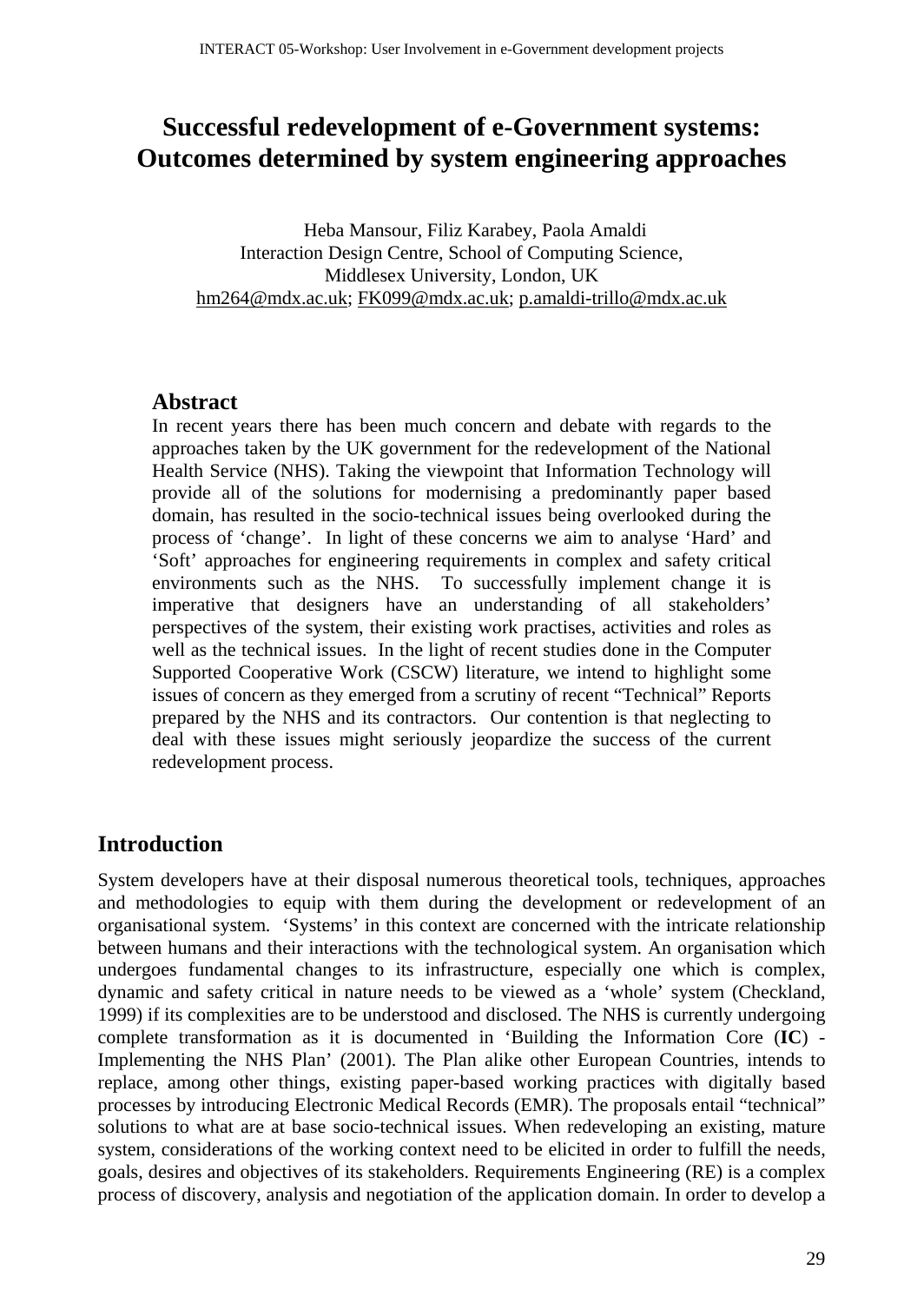system, which fulfils these needs, utilizing the appropriate tools is vital in order to engineer a system that meets its expectations.

Hard and Soft approaches are some of widely used techniques available in practice, which aim to disclose the necessary knowledge needed for system redevelopment. It is our view that a fundamental distinction between the two approaches lies in the underlying assumption concerning the nature of the change process: According to the Hard system viewpoint, the main focus is on "engineering" the conditions that will make a solution workable. In turn, solutions are identified, typically, because of "problems" in the current working practices and Hard System approaches aim at eradicating "bad" practices by engineering solutions that typically support a fairly restricted, and therefore highly predictable, range of user-system responses. The downside of this approach is that it tends to focus on the "prescriptive" nature of the control process rather than on the intrinsic variability of the user-system interaction which is often a necessary condition for safety and efficiency of the overall control process (Hollnagel, 1999)

#### **Technical solutions Vs User centred objectives**

The IC (2001) takes the view that problems in a system can be well defined, justified and can be quantified. A deterministic view of the organisation is taken whereby conditions can be anticipated, behaviours predicted and the solution can be technically definable.

The proposed changes in IC (2001) do not reveal how stakeholders conduct their activities by seemingly neglecting to highlight the distinction between prescriptive and actual behaviour. Mass integration across many NHS sectors is being proposed such as:

> The NHS Plan stresses the need to support well co-coordinated 'seamless' services across 'whole systems'. The information and IT systems needed to deliver these objectives must be capable of being personalised to meet the needs of these individuals who provide these services as well as those who receive them. (Building the Information Core, 2001: 7, 1.2).

However it may be useful to focus on the specific places in an organisation in which coordination and integration actually happen (Winthereik and Vikkelso, 2005).Understanding actual practices is vital as the design of new (human-machine) team requires new coordination between machine agents and human practitioners (Woods, 1996).The major problem with engineering systems with just a Hard System Methodology is that it does not consider the social aspects, which will affect the technical solution. Hartswood, Procter, Rouncefield, Slack (2003) highlights the concerns of relying on purely technical solutions to what are, at base socio-technical problems. This can be applied to the concept of:

> Providing care professionals with access to common and consistent decision support systems will ensure that they are able to offer people the best diagnosis, referral and care across the country' (IC, 2001:3.9).

Patient referral relies upon the various features of health care workers' mundane, interactional competences: Knowing how to preface, repair, produce formulas, tell stories, develop scenarios, involves formulations about whether a patient fits referral criteria and what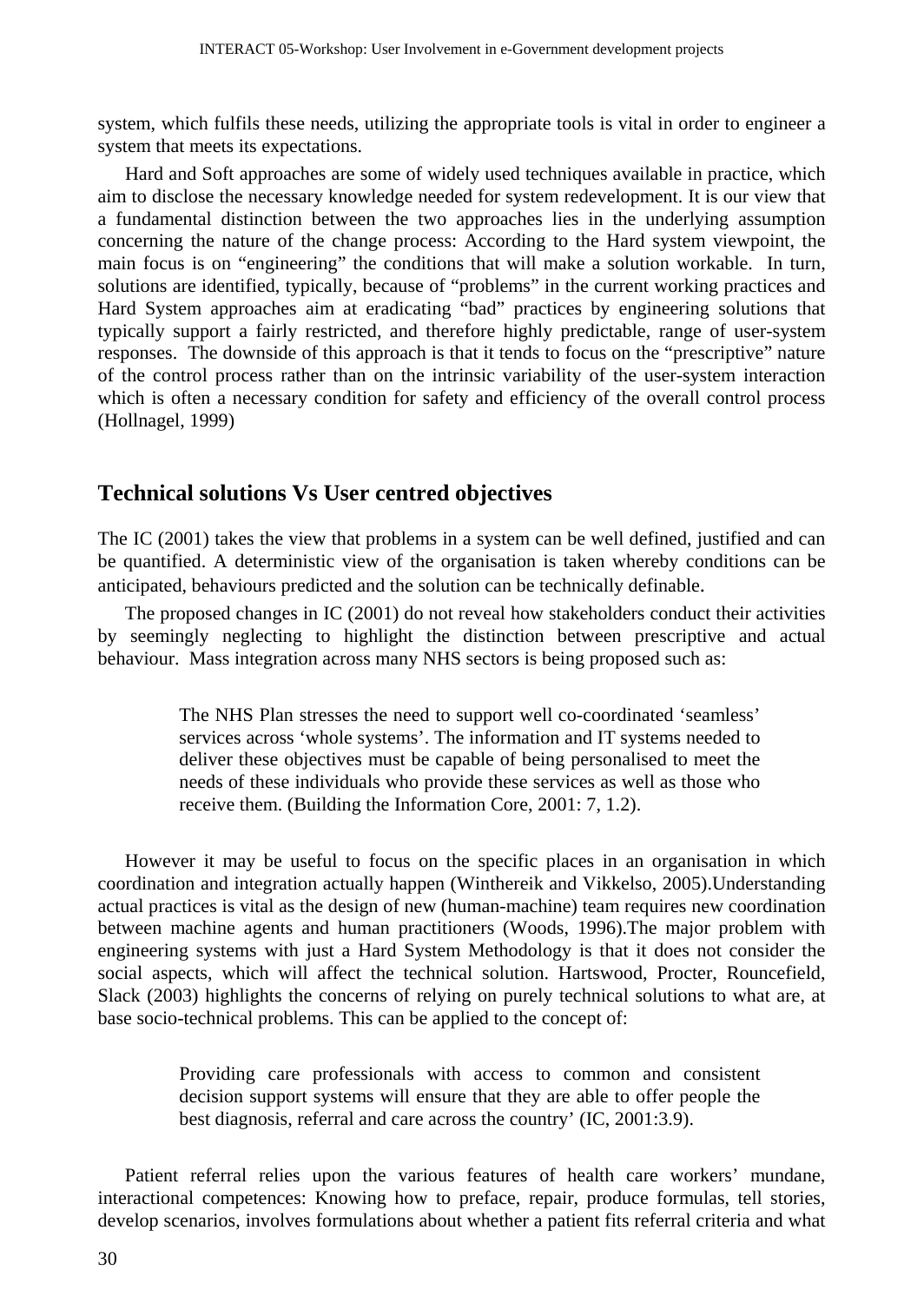help can be offered (Hartswood et al, 2003). Ignoring such communication patterns can lead to latent conditions being embedded in the system. When a retrospective view (Dekker, 2002) is taken, errors in the system are perceived as an incompetence of the individual, in this case the practitioners. In such cases the design of the system will not reflect the entire context of where the system will be used. The design views the practitioner's interactions with the system as isolated from other tasks. This effectively results in a system that fails to act as a team player (Woods, 1996).

Overall, these reforms appear to be both ambitious and conflicting and do not appear to have been analysed beyond face value. Co-ordination across 'whole systems' entails the conforming and support of staff within a highly hierarchal organisation, which may result in conflict and resistance

Reforming the system to create new and more effective clinical practices, care processes and ways of working relies on good quality information and modern information and communication technology. Building this information core is vital. (Building the Information Core, 2001:5)

The NHS Plan further highlights the need for change due to the fact that 'Information is not shared and investigations are often repeated, performance has been inhibited by a lack of reliable information for clinicians, managers and patients' (IC, 2001:2.4). The need for change to the working practices of the NHS staff can be viewed as a hard approach as it presumes that technology will simply eradicate the problems highlighted. The current information obtained by the various departments is viewed as 'isolated' information, which can be better, utilised through the use of IT technology *(See Figure 1 next page for a view of existing interactions)*. Similar concerns are raised concerning a recent proposal to introduce Electronic Medical Records (EMR) in the ambulance service. (IT Perspective, 2003). Again, the limitations of the HSM approach emerge in several places. The design of data base repositories on the one hand, and the process of inputting data, on the other, is always kept distinct, whereas the latter is considered just a matter of designing an "appropriate" interface. There is, however, in the technical proposal an expression of concern that such a distinction might jeopardise the whole project:

"The collection system must not hinder their work and they [*ambulance crews*] must be able to see real benefits from its collection. If they are tempted to circumvent the system in order to concentrate on the "real" work of the service, the data will not be trustworthy and undermine the whole system" (Output Based Specification—OBS, 2003, page 10)

Again as pointed out while discussing the overall proposal, the OBS document seems to assume that providing more information will inevitably result in a better decision making process. But as Berg and Toussaint (2003) have recently pointed out this is quite naïve:

[...] professional "knowledge" and "information" cannot be conceptualised as atomic bits and pieces that can be "stored" and "retrieved" at will, and that can be unequivocally mapped on simple, universal schemata." (Berg & Toussaint, 2003).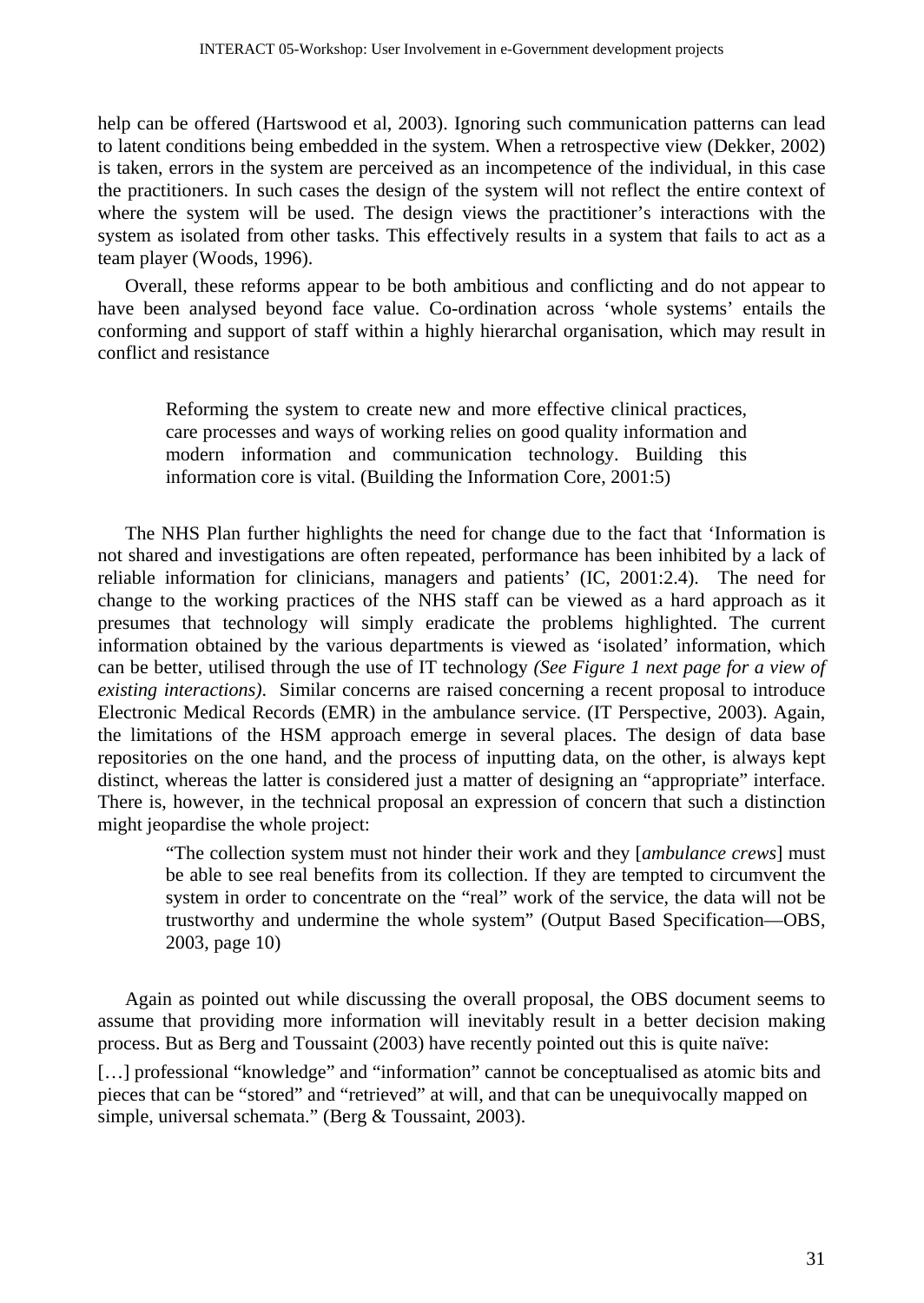

*Figure 1. A Rich Picture illustrating the complex interaction and communication between the NHS sub divisions and associated external health care services. The access to the various IT services by all the divisions are also displayed. (Information Core Document Chp 3)* 

Both in the IC and in the OBS description, the underlying unquestioned assumption is that enabling information to be easily distributed and accessed will in turn enhance performance and automatically provide clinicians, managers and patients with quality information.

However, the impact that the transformation from paper based medical records to electronic forms would have on redefining the roles of individuals as well as the relationships between healthcare workers was not envisaged. The working practices of General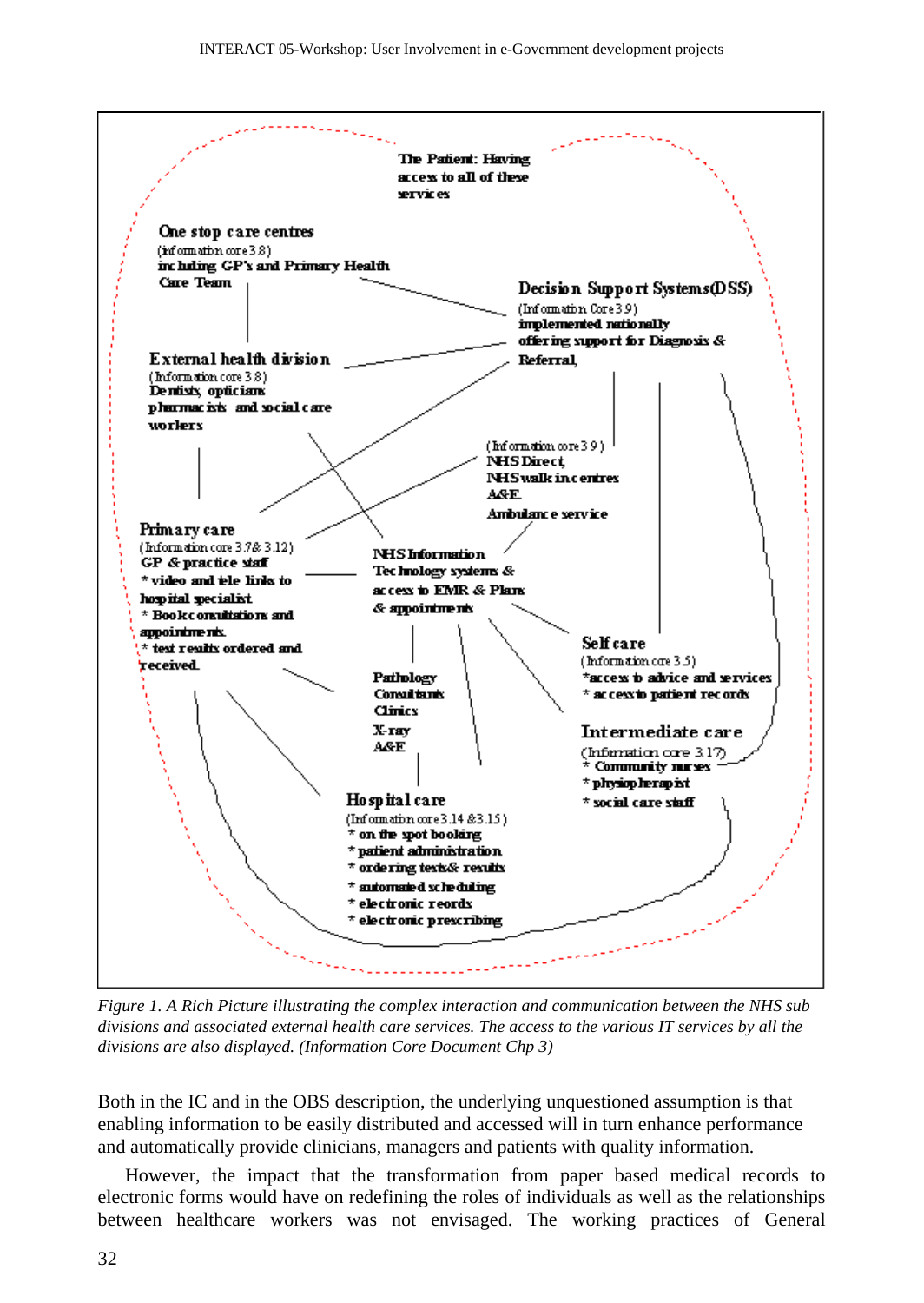Practitioners were not successfully identified nor were the intricacies of the construction of traditional patient records. The simple process of reading and writing medical records has revealed that these activities 'rest upon complex and systematic social practices which are not explicitly concerned with the group, or interaction, or with the organisational, and yet do have relevance to co-operative work' (Heath & Luff, 1996: 355).

Furthermore, the assumption that medical data could be communicated in a 'seamless' fashion, raises concerns due to the dynamic nature of information. (see Figure 1). Information can be interpreted in many forms by the various stakeholders, which can lead to distortion. Different people have different interpretations of data, and these must be disclosed if miscommunications are to be avoided (Woods, 1996).

In effect systemic vulnerabilities can thus be embedded as each individual within this hierarchal domain will have varying objectives that are context dependant.

It appears that the needs of the patient have not been analysed in respect to: what patients want access to? How they want to access the services and what objectives they hope to achieve. Modelling this kind of activity could have extracted the obscure requirements necessary to inform the development of a successful system.

The issue of access, whereby all 'health care professionals and patients are to have the right access at the right time', further conflicts with the issue of safety and security, (IC, 2001:3.4).

#### **Discussion**

Given the domain where this system is being introduced, the government has failed to anticipate the possibilities of conflicting requirements due to the number of stakeholders involved and the approach adapted to reengineering. Individuals perceive situations in unique forms; doctors will have different needs and requirements of a system than that of patients or nurses. Relevance and meaning are not the same in every situation and cannot be codified, as shown in the case study around the discharge letter (Winthereik and Vikkelso, 2005).

New technology often forces practitioners to tailor a system in locally pragmatic ways, to make it work in real practice (Dekker, 2002, Winthereik and Vikkelso, 2005). Healthcare professionals will adapt systems to fit in with their routine activities. It can therefore be argued that when designing for the sharp end, overlap in organisational boundaries need to be identified so that the inadequacies of systems can be elicited *(see figure 2 next page for an example of crossing over the boundary)*.

Socio-technical systems are mutually constitutive; implementing new systems not only changes practices but also impacts back on the system itself (Hartswood et al, 2003). A design approach which only considers one stakeholder 'patient-centred' will come at the expense of the other stake holders such as the staff.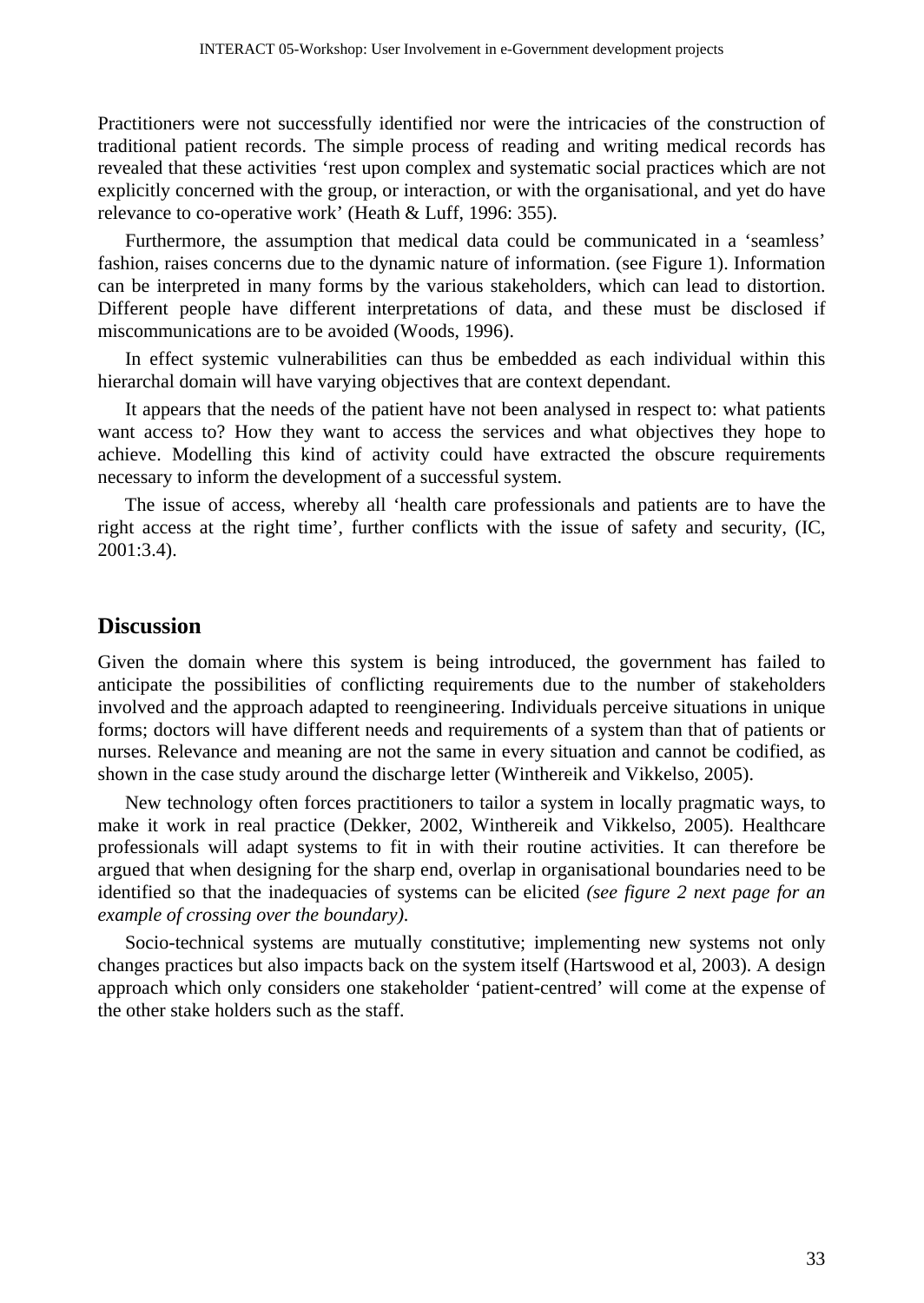

*Figure 2: A Rich Picture indicating the activities of the hospital and other health care professionals. The boundary indicates the intended cross over between sub sections of the NHS. The patients being the primary concern reside on the border, indicating their role concerning the proposals.* 

System developers must ask certain questions in order to extract an understanding into complex and safety critical environments such as:

- What are the current working conditions?
- What are the conflicting objectives that would allow practitioners to violate procedures?

(E.g. Efficiency Thoroughness Trade-off (ETTO) Principle; Hollnagel, 2002)

What are the latent conditions for errors in the system, procedures and working conditions?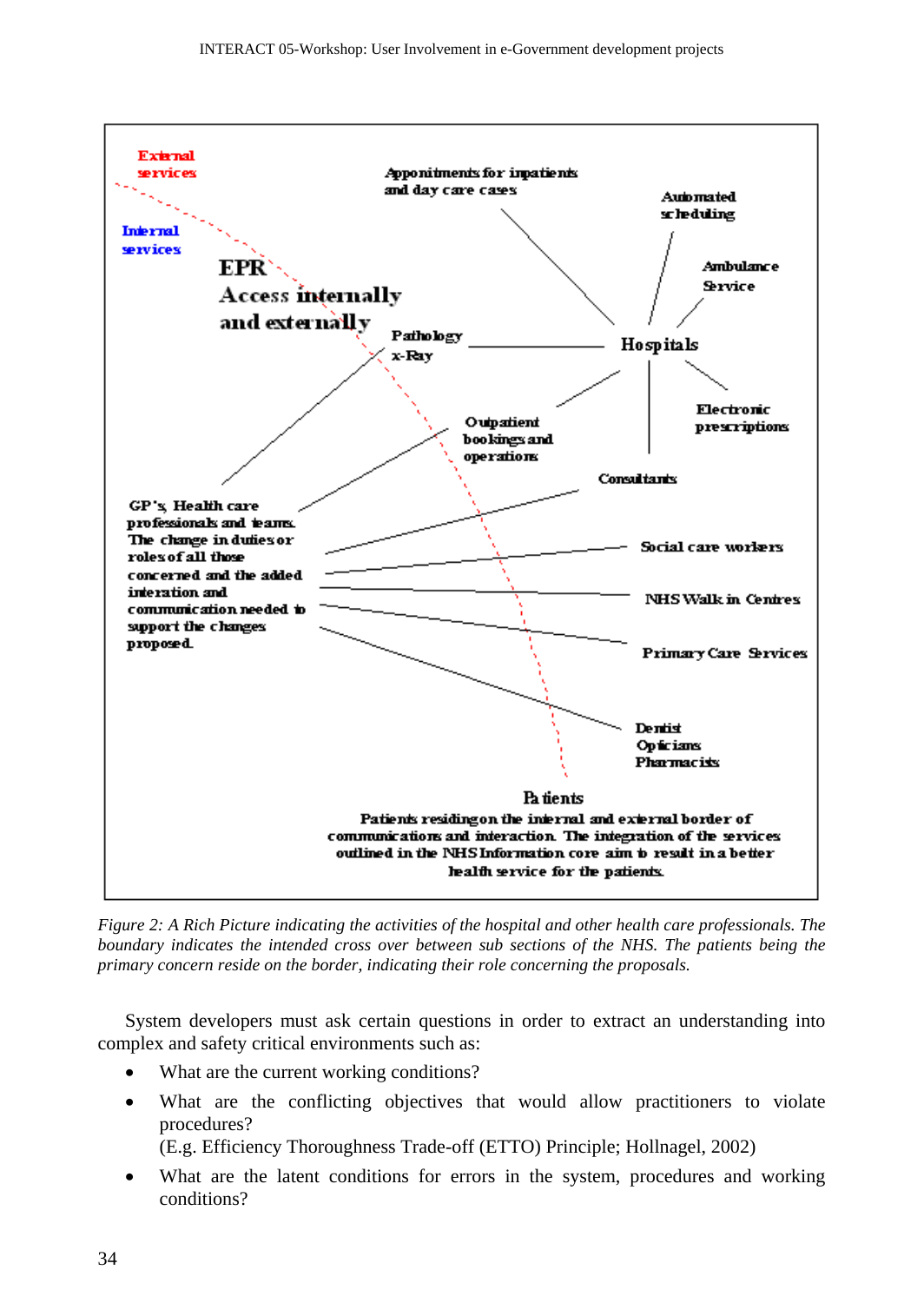- How do practitioners make judgments?
- What or who is involved in decision making processes?
- How can Information Technology be deployed to make communication more efficient?
- How can we ensure that these findings are implemented into a usable system where stakeholders needs' can be met?

When dealing with the sharp end, system developers need to search for underlying patterns of current user-system interactions, (Woods, 2002). Modelling could have given developers insight into how people, teams and organisations coordinate information and activities. Furthermore, it could have established how practitioners handle evolving situations and cope with underlying complexities of the work domain (Fields, Amaldi &Tassi, 2005).

Soft Systems methodology (SSM) and Computer Supported Cooperative Work (CSCW) studies have criticised the approach taken by the government when trying to impose structural change without considering social aspects of the domain. We suggest that had SSM been deployed in unison with alternative methods, developers, whose high level objectives are to implement a system that meets and supports user's needs, may be well equipped to deliver a flexible system.

We need to understand the 'messiness' and the concrete forms of the work practices for which ICT application has to be designed, and capture the features that makes the current system "workable". This serves at least two interrelated purposes: it facilitates the interaction with the users in the process of requirements elicitation, and it is a necessary step in the generation of system requirements (Berg & Toussaint, 2003). The NHS is a prime example of such a domain because it is a social and cultural organisations whereby problem situations cannot be well defined, explicitly explained or be resolved simply. In healthcare, tasks are often fuzzy, complicated and involve a great number of people and technologies, whose activities are intricately linked (Winthereik and Vikkelso, 2005).

Technology can be used to enhance human expertise as long as technology is viewed as an effective "team member" rather than as a "prosthesis" (Hollnagel & Woods, 1983; Woods, 1996). This discussion does not intend to restrict the development of electronic medical records, but rather to raise awareness that designing for complex socio-technical systems requires to identify as early as possible the existing and potential tensions among different stakeholders. Realising that there is no easy solution to resolving these conflicts; in each case some compromise must be reached which addresses only a subset of the recognised stances. To paraphrase Hollnagel (2002) we claim that human performance must always satisfy multiple, changing and often conflicting requirements. Not recognising this from the start of the design process increases chances of introducing latent conditions for errors.

## **References**

Checkland, P. (1999): Soft Systems Methodology: a 30-year retrospective. England: John Wiley & Sons Ltd.Collins, T.(2004): *Strategy for NHS IT must be 'all about the patients*. Computing.

Collins, T. (2004) *The public and private faces of the programme***.** Computing.

Dekker. S. (2002): *The Field Guide to Human Error Investigations*: Ash Gate.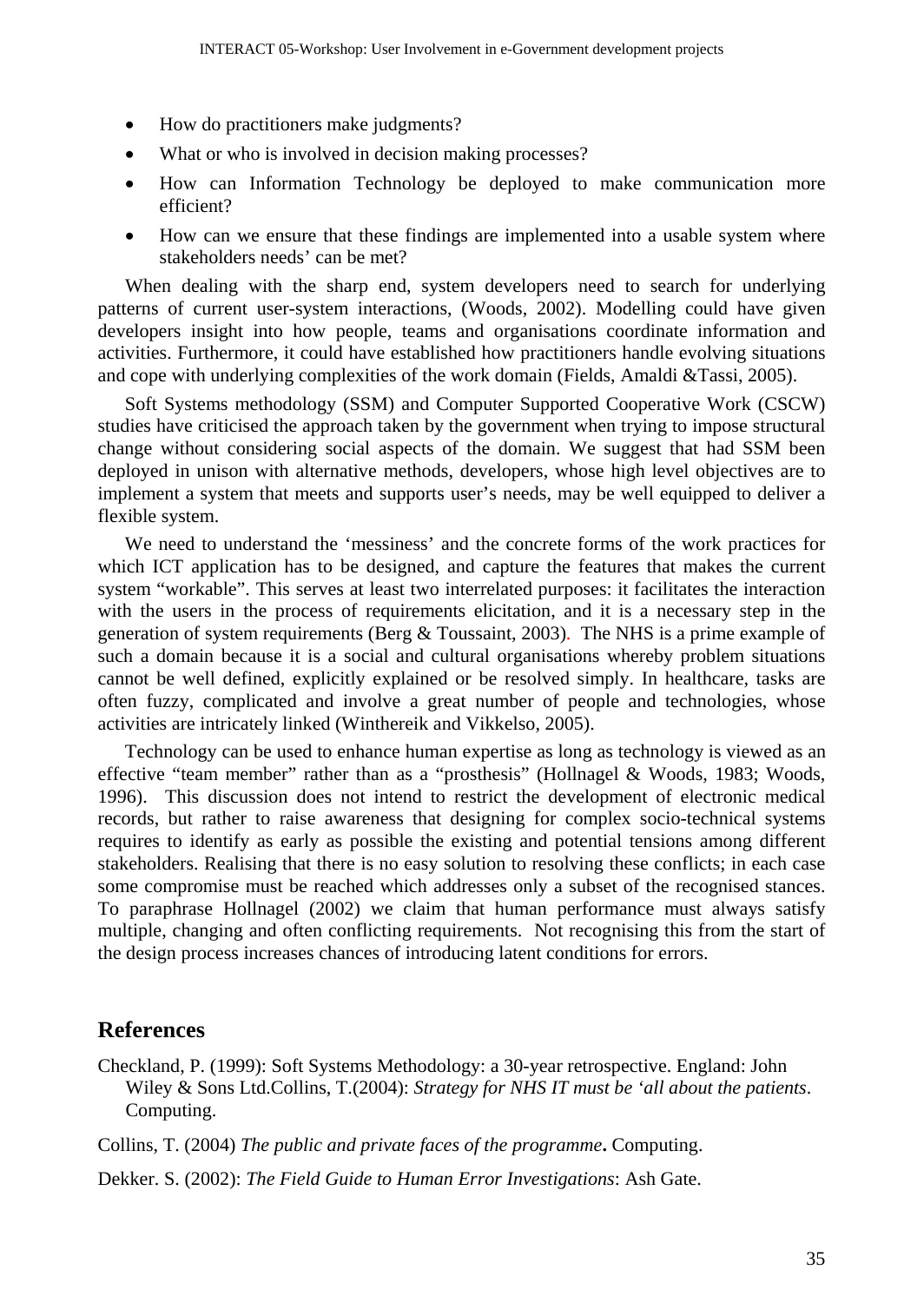- Department of Health. (2001): *Building the Information Core- Implementing the NHS Plan.* NHS Executive.
- Dix, A. Finaly, J. Abowd, G. Beale, R.(1997): *Human-Computer Interaction***.** 2nd Edition. England: Prentice Hall.
- Hartswood, M. Procter, R. Rouncefield, M & Slack, R. (2003): *Making a case in Medical work: Implications for the Electronic Medical Record*. Computer supported cooperative work 12: 241-266.
- Heath, C. & Luff, P. (1996): *Documents and Professional Practice: 'bad' organisational reasons for 'good' clinical records*. Computer supported cooperative work. ACM press. 354-363.
- Kotonya, G. Sommerville, I. (1998) *Requirements Engineering. Process and Techniques.* (Chp 1-3 & 8) England: John Wiley and Sons Ltd.
- Hollnagel, E. (1999) From function allocation to function congruence. In S. Dekker and E. Hollnagel (Eds), *Coping with computers in the cockpit*. Ashgate, page 29-53
- Hollnagel, E. (2002) Understanding accident From Root Causes to Performance Variability. 2002. *Proceedings of the 2002 IEEE 7th Conference on Human Factors and Power Plants*.
- Hollnagel, E., & Woods, D. D. (1983) Cognitive systems engineering: New wine in new bottles" In *International Journal of Man-Machine Studies*, **18**, 583-600
- Norman. D.A. (1990): The 'problem' with automation: inappropriate feedback and interaction, not automation. *Human Factors in Hazardous situations, Proceedings of a Royal Society Discussion Meeting.* 28-29 June 1989: Clarendon Press, OXFORD .
- Preece, J. Rogers, Y. Sharp, H. (2002): *Interaction Design: Beyond human computer interaction.* USA: John Wiley & Sons, Inc.
- NHS Information Authority. (2003): *ERDIP N2 Core National Evaluation- North & mid. Hampshire:* Volume 1 Sections 1-3. Jan 2003. http://www.nhsia.nhs.uk/erdip/pages/picker/?TopicID=15&subTopicID=31
- NHS Information Authority. (2003): *ERDIP Lessons learnt.* Functionality Topic. http://www.nhsia.nhs.uk/erdip/pages/picker/?TopicID=15&subTopicID=31
- Woods. D. & Cook. R.I. (2002): *Nine Steps to Move Forward From Error*. Cognition, Technology and Work 4:137-144, Springer-Verlag London.
- Woods. D.D. (1996). : Decomposing Automation: Apparent Simplicity, Real Complexity In R Parasuraman & M. Mouloua (Eds.), *Automation and Human Performance. Theory and Applications*. Associates, Mahwah NJ.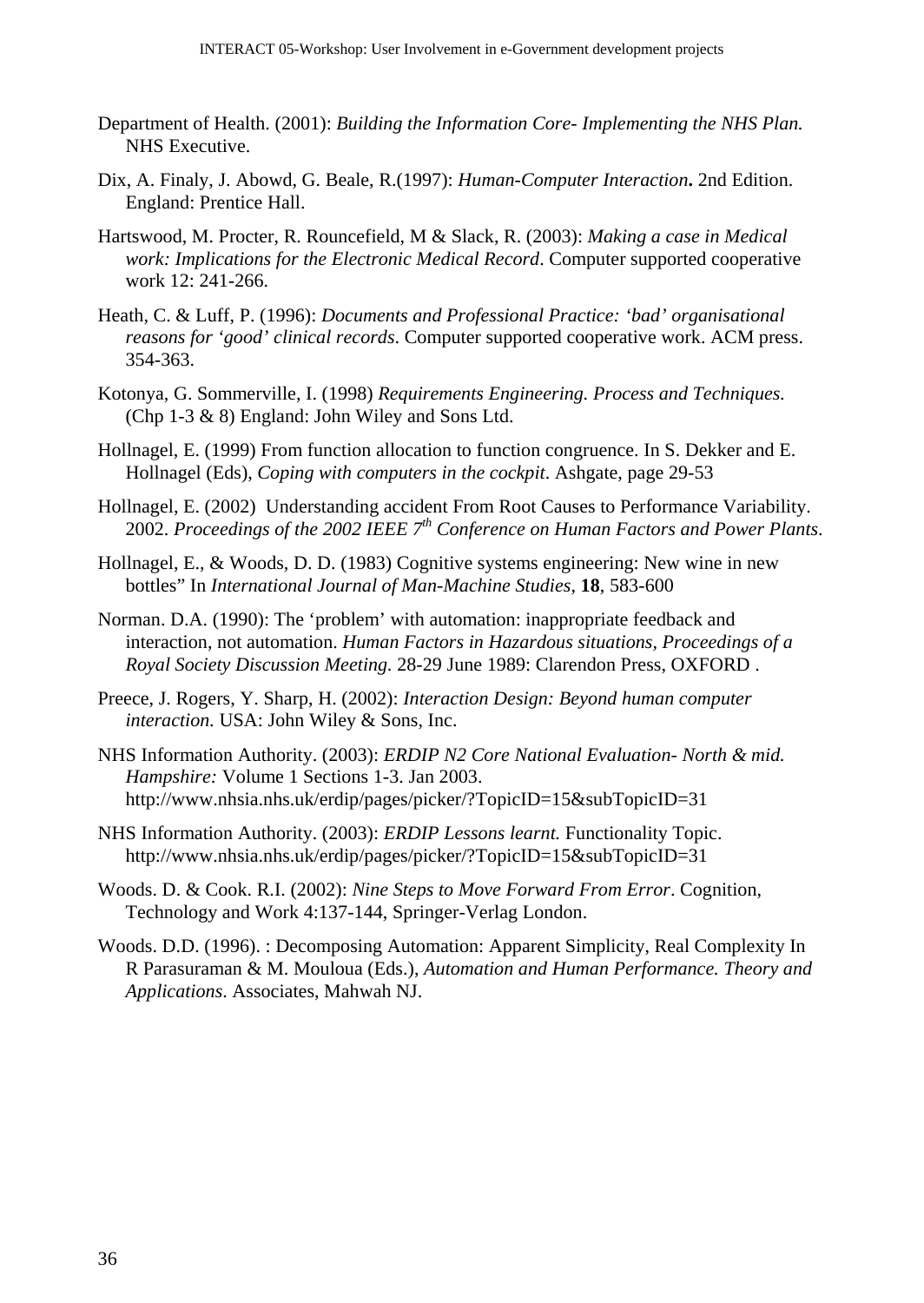# **User involvement in identity management e-Government architecture development**

Kamelia Stefanova, Dorina Kabakchieva, Centre for Information Society Technologies, Sofia University, Bulgaria kamelia@fmi.uni-sofia.bg; dorina@fmi.uni-sofia.bg

> Lia Borthwick British Telecom Ltd., London, UK lia.borthwick@bt.com

## **Abstract**

This paper briefly presents an innovative approach in collaboration of interested parties conducting research, technological development and implementation with the aim of creating an architecture that will enable open and interoperable e-Government electronic identity services and transactions in the EU (within GUIDE - an European Commission funded Integrated Project). A critical element of GUIDE is engagement of EU governments in order to stimulate political consensus and support among member states that will ensure the realization and political sustainability of the project in the long term. GUIDE's "Government Engagement Strategy" is designed to provide a unique venue through which to understand the tactical and strategic concerns of governments while at the same time to enable the project partners to better target their research and development objectives.

## **Introduction**

Governments have always been concerned with identity and are now confronted by the challenge of provisioning identity in the networked world.

*Identity* can be considered as a uniquely defined and maintained set of data, referring to a person or an organization and used for uniquely identifying the entity for particular e-Government processes.

*Identity Management* involves maintaining an entity's complete information set, spanning multiple contexts and transactions, and establishing the relationship among various identities with the goal of improving data consistency, accuracy and systems security in an efficient manner. Identity Management is becoming a key factor for the further advancement of e-Government throughout Europe as it should support e-Government processes in crossapplication and cross border environments.

It is well understood that deploying an Identity Management solution has many dimensions and uncertainties. Nevertheless, governments are now faced with a complex set of challenges as they are asked to balance the need for security, privacy, citizen and business demands for online services, and the issuance of digital identities to make these services a reality. This is not a simple undertaking and must be supported by a complex framework of laws, policies, institutional decisions, business practices and ultimately technology.

This paper briefly presents the objective of GUIDE, a project financed by the 6FP of the EC, with the main goal to develop an Open Identity Management Architecture for e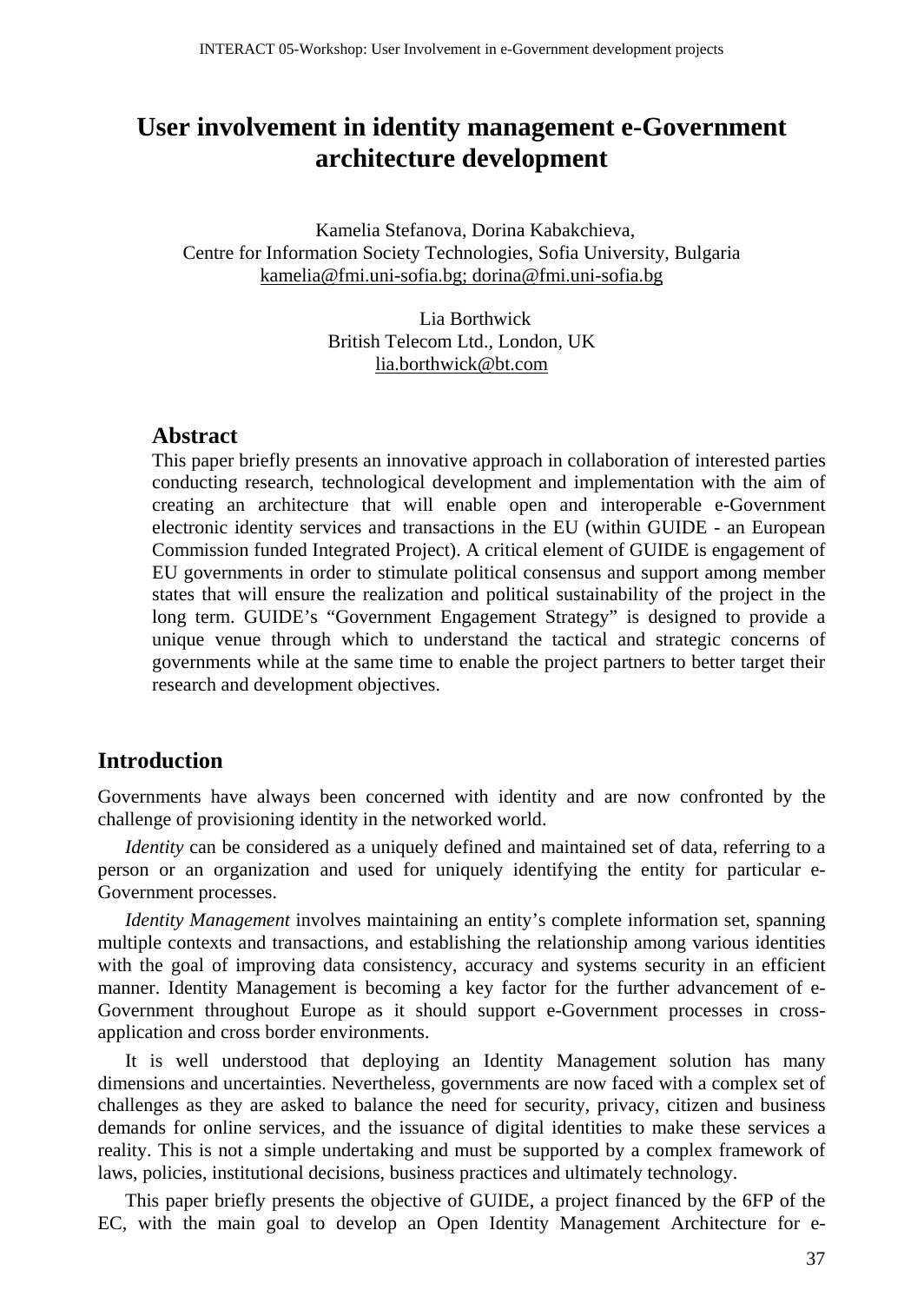Government in Europe. The architecture constitutes a first step toward the piloting, testing and enablement of pan-European e-Government services in the EU. In this context, a critical element of GUIDE is engagement of the EU governments in order to stimulate political consensus and support among member states that will ensure the realization and political sustainability of the project in the long term.

# **European Aspects of Identity Management**

The European aspects of Identity Management are briefly discussed in this section. The problem that GUIDE addresses, the main goal and vision of the project are also presented.

#### **The Current Situation in Europe**

Currently there are many "Identity Silos" in existence within Member States and across Europe, as it is shown on Fig.1.



*Figure.1: Current Situation in Europe* 

These silos are defined as disparate data stores containing identity data – often different versions of the same data, not joined-up or managed in any way. They exist within Government and also corporate systems. This is impacting the effectiveness of e-Government and security services across Europe. Identity is a key foundation of security solutions. Disparate, conflicting and unavailable identity data are currently limiting the effectiveness of authentication, authorization and general security applications across Europe. Governments find e-Government solutions costly to implement and maintain, due to a need to 're-invent the wheel' every time, and through expensive administration. Citizens find current e-Government solutions difficult to use, particularly due to disparate authentication mechanisms. Businesses are unable to securely and efficiently interact with Governments, impacting business agility and profit.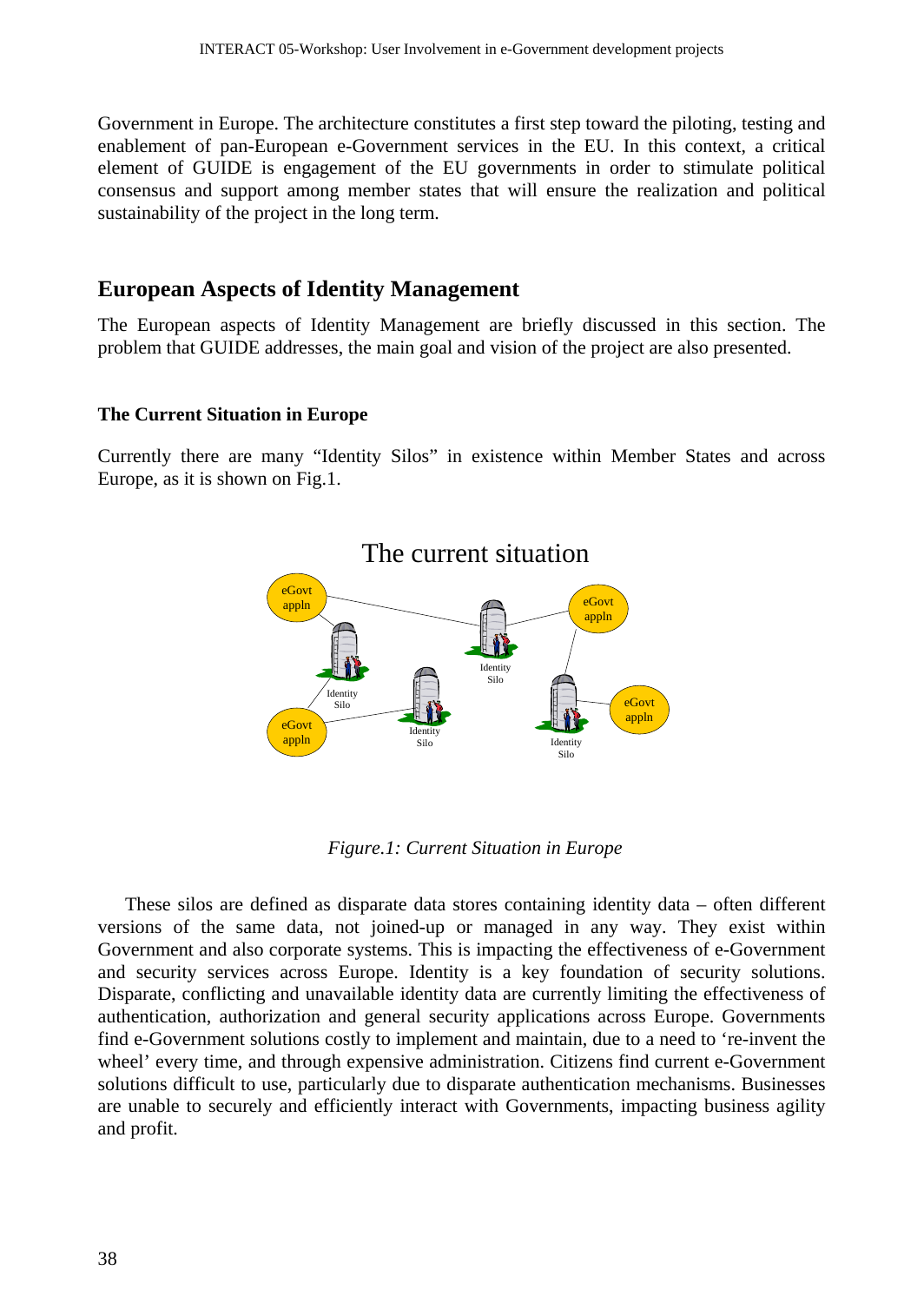### **Innovative Approach to Identity Management Research for e-Government at EU Level**

The *problem* that GUIDE addresses is the definition of a logical, technical, institutional and legal framework supporting the development of Identity Management services, which integrates existing Identity Management systems while being consistent with the juridical and regulatory conditions prevailing in Member States.

The *aim* of GUIDE is neither to address national Identity Management issues as such, nor to enable nationally constructed applications. Its objective instead concerns interoperability across national systems and structures (processes, cooperation, interfaces) within broader transnational, policy, legislative, and socio-economic boundaries.

GUIDE's *vision* is to develop an architecture that integrates local, regional, national and pan-European Identity Management services in an interoperable manner that allows accommodating the requirements of Member States.



*Figure 2: GUIDE Conceptual Model* 

The conceptual model of GUIDE is presented on Fig.2. The design and development of the GUIDE Open IdM Architecture is driven by *eight key political and functional axioms*, to which further research is designed to add more knowledge and insight (The GUIDE Consortium 2004).

- 1. European Open Identity Architecture: "A European Open Identity Architecture will be defined";
- 2. EU governance: "The architecture will conform to the overall EU regulatory and legal framework and system of governance";
- 3. State Governance: "Each Member State will have governance over Attribute Services operating within their boundaries, and the identity data underpinning these identity services".
- 4. Data Ownership: "Each functional element of identity data within the Identity Grid will have clear data ownership and data obligations";
- 5. External Applications: "All identity data is produced and consumed through applications outside the Identity Grid";
- 6. External Data: "A significant amount of identity data will always stay outside the Identity Grid";
- 7. External transactions: "A significant amount of identity transactions will always be done outside the Identity Grid";
- 8. Identity Services: "Applications outside the grid will interact with a set of "Attribute Service Providers" within the Identity Grid";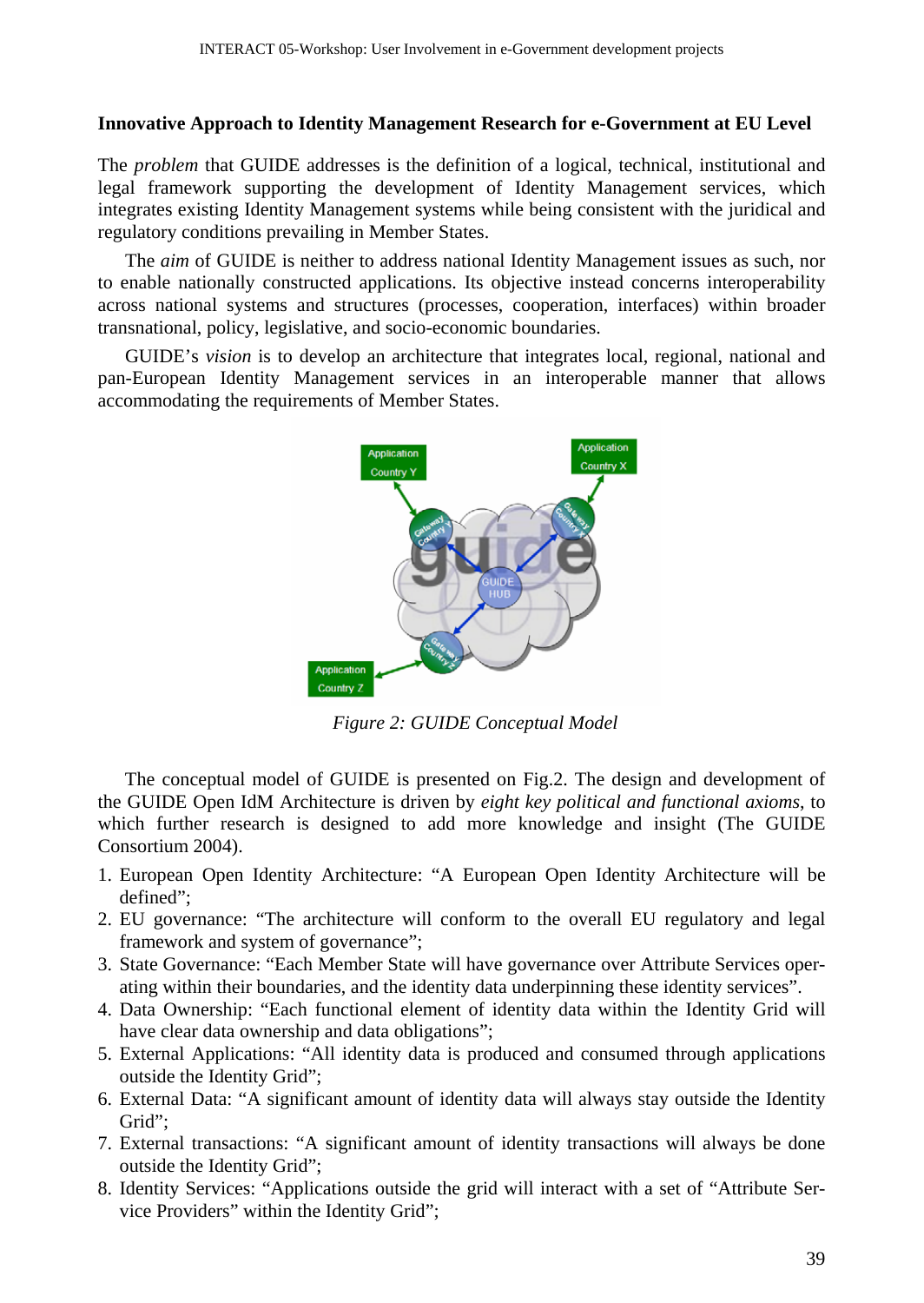Much of the research work within GUIDE focuses on institutional, policy, legal and sociological frameworks underpinning Identity Management in order to identify conditions for, and obstacles to, EU-wide take-up of e-Government services. Central to the research is an understanding of critical organizational and political aspects of Identity Management. An analysis of the legislative landscape at both, national and EU level, is also undertaken, as it will give the "enabling legislative framework", that will shape the paths of development of the Open IdM Architecture of GUIDE. The socio-economic, ethical and cultural differences that drive identity formation are considered and studied as well.

### **User Involvement in GUIDE**

The objectives of GUIDE are planned as sequential phases of research and development, leading to adoption and implementation of the architecture. The most important element of GUIDE is to collaborate with EU governments in order to create political consensus and support among Member States that will establish fruitful cooperation for innovative ideas and solutions for EU e-Government services Open Identity Management Architecture design and development.

#### **Government Engagement Strategy**

The Government Engagement Strategy" (The GUIDE Consortium 2004) is designed to provide a unique venue through which to understand the tactical and strategic concerns of governments while at the same time to enable the project to better target its research and development objectives.

The Government Engagement Strategy has two main goals:

- To ensure political support and obtain expert advice from government officials involved in Identity Management at local, national and EU levels;
- To maximize the impact of GUIDE by involving local and national governments in pilot solutions.

The Government Engagement Strategy is composed of four interrelated and concurrent phases. The first phase consists of face-to-face consultations with senior government officials, involved with policy and technological aspects of Identity Management at local, national and EU levels. Apart from its introductory nature, the purpose of this phase is to allow GUIDE and governments develop complimentary and mutually supportive perspectives, and explore the key technological and policy priorities and challenges of different Member States. The second phase includes the formation of an Advisory Board to be composed of senior government officials and other experts involved in Identity Management. The structure and precise function of the Board is designed to reflect and represent the diversity of the political constellations that make up the EU and the different approaches to Identity Management that result thereof. The third phase involves a series of high visibility workshops around the EU in order to enable government officials concerned with Identity Management to participate and explain the strategic orientation and challenges of their respective organizations. They will also have the opportunity to exchange experiences with their counterparts from other governments and the wider scientific and research community involved in Identity Management. The fourth phase includes the formation of a GUIDE extranet and an observatory on Identity Management issues in the EU and internationally. The objective here is to provide space for the exchange of experience and insights while keeping the Identity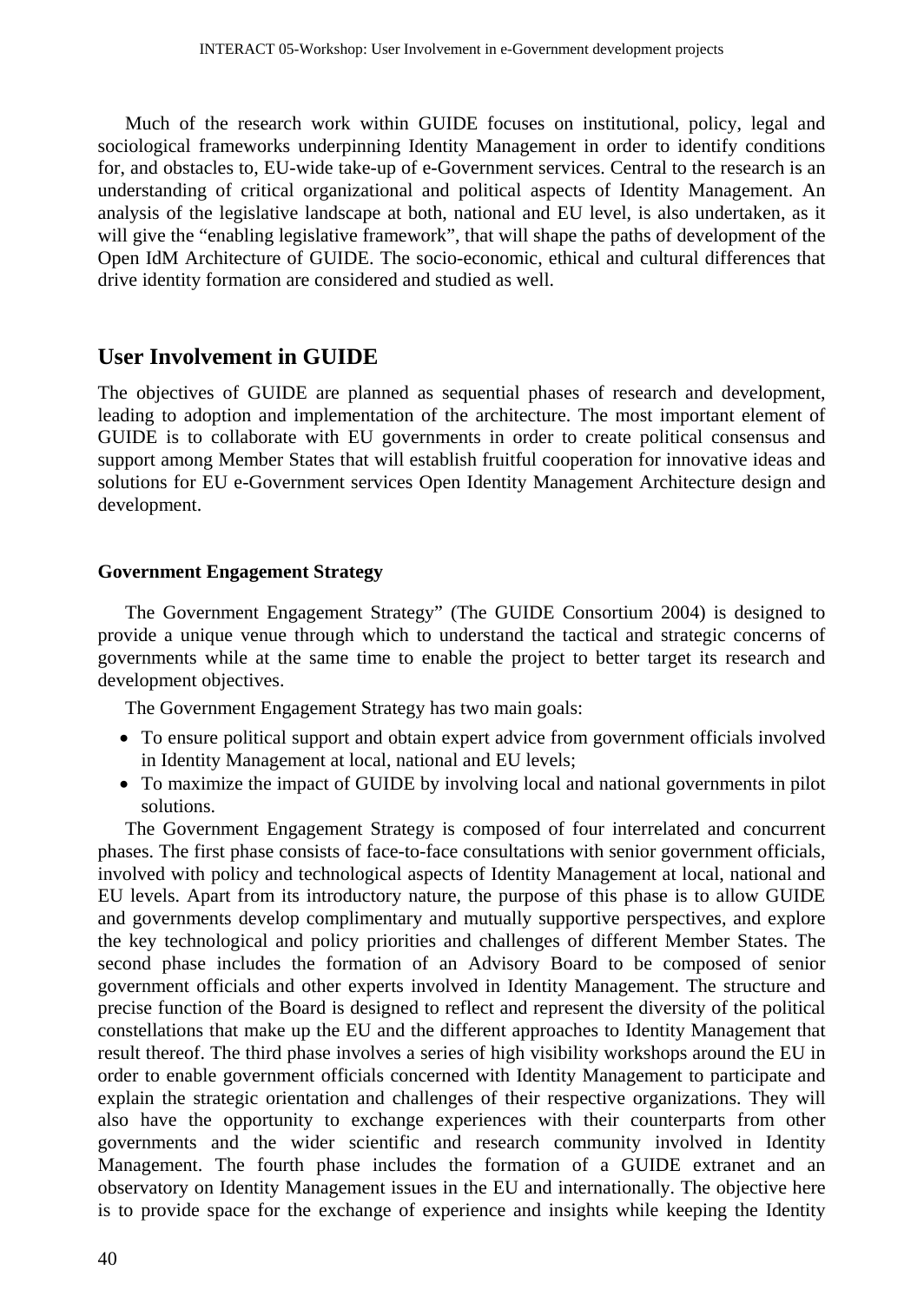Management 'community of practice' at the cutting edge of international developments in Identity Management issues.

The project participants are aware of the diversity that marks national approaches to Identity Management. The strategy therefore is one of "relative autonomy", designed to reflect and represent this diversity in a way that allows GUIDE to operate as a platform of engagement with different national orientations or constellations thereof without being entirely absorbed by any one in particular.

### **Official Consultations with Member State Governments**

The Government Engagement Strategy has now concluded the first round of official consultations with Member State governments (Guide Phase 1). The consultations have been conducted according to a consistent methodology in order to produce comparable results across Member States. Taking into account the legislative and technological diversity that marks Member States, efforts have been made to remain flexible with respect to the parameters of inquiry, while adhering to the principal research questions of the project.

The consultation phase of the Government Engagement Strategy has been organized with the objective to yield information and primary research material in support of the main pillars of GUIDE, namely its position within the IST program and other related initiatives; its strategic goals and outcomes; its policy aspects and engagement with Member State governments; and its technological approach and objectives.

The scope of the consultation meetings and engagement includes the following issues:

- Architectural principles, nationally-specific Identity Management services "views', and interoperability challenges for architectural design;
- Institutional, policy, and legal conditions that structure and delimit Identity Management in specific national contexts and their implications for technology design and solutions;
- Nationally-specific Identity Management process and service analysis, interoperability standards and elicitation of user requirements;
- Government stakeholder cooperation and organizational modeling in Identity Management and e-Government service provisioning;
- Identity data analysis and definition of technical and interoperability guidelines in Identity Management;
- Exploration of trials and pilots in terms of their relevance to the implementation of the GUIDE architecture, GUIDE's innovation and cross-border usefulness.

Each of the government consultation meetings has concluded with exploration of the prospects of government engagement in the GUIDE planned pilots and participation of government officials in the Advisory Board (Phase 2 of the Government Engagement Strategy) and in the planned workshops (Phase 3 of the Government Engagement Strategy).

# **Conclusions**

GUIDE's overall goal is to create the main critical requirements and principles for Open Identity Management Architecture development that will support EU e-Government services interrelations and interoperability, based on durable trans-national co-operation and consensus on a pan-European basis. The two main objectives of the Government Engagement Strategy, presented in this paper, are to ensure political support and obtain expert advice from government officials involved in Identity Management at local, national and EU levels, and to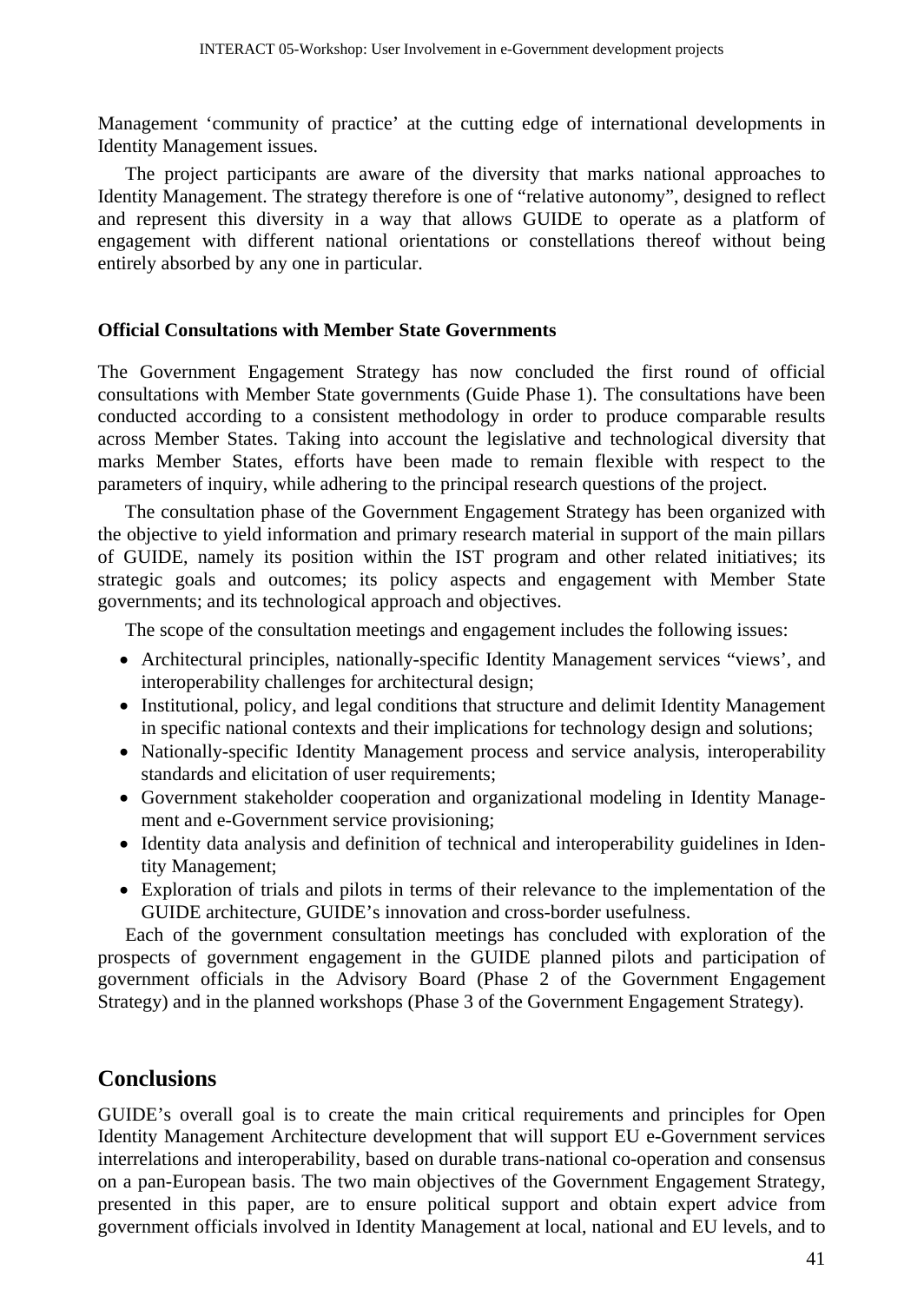maximize the impact of GUIDE by involving local and national governments in pilot solutions. Through achieving the scientific, technological and socio-economic goals GUIDE will contribute towards initiatives that will ultimately deliver multiple benefits to governments, citizens and business.

# **Acknowledgements**

This work has been performed in the framework of the IST project GUIDE (IST-2003- 507498), which is funded in part by the EC. The Authors would like to acknowledge the contributions of all project partners.

# **References**

*The GUIDE Consortium* (2004) GUIDE Open Identity Management Architecture Overview, GUIDE Architectural Snapshot.

*The GUIDE Consortium* (2004) GUIDE Government Engagement Strategy.

*GUIDE Government Engagement Strategy – Phase 1*: EU Member State Government Consultation Report.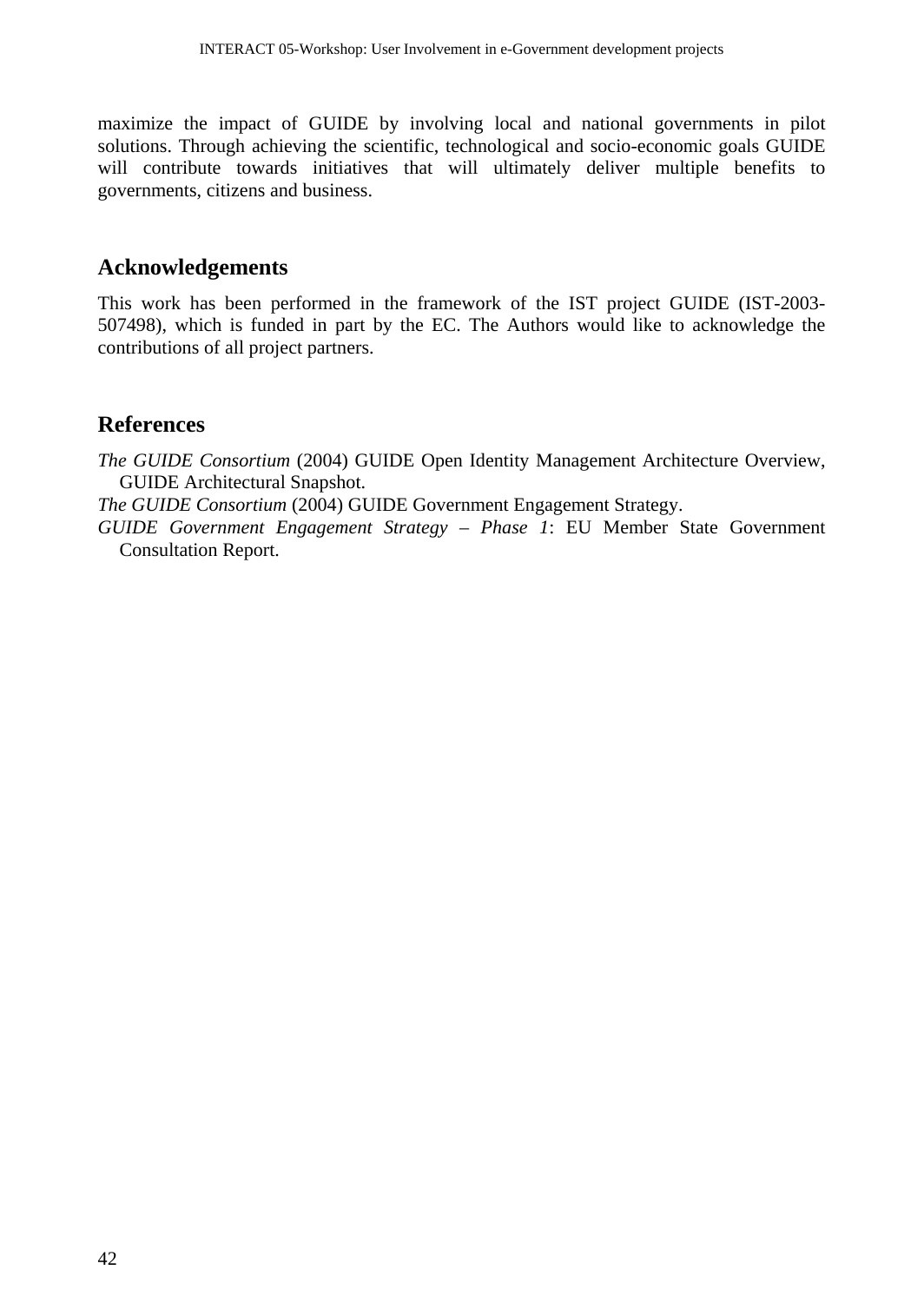# **Stepping carefully between powerful users: An incremental approach to system development in political mine fields**

Lars Risan Center for technology, innovation & culture, University of Oslo, Norway lars.risan@tik.uio.no

### **Abstract**

The development of e-Government projects often takes place in contested spaces, with a large numbers of stakeholders and in the tensions between conflicting, yet important values of the community. ICT-systems sometimes intervene in these conflicts because to distribute information in new ways may potentially mean to distribute power in new ways. In such cases we may not expect that a formally explicated method of user participation will ease the tensions. The steps taken to be able to introduce a new system may then have to be incremental and ad hoc-strategic rather than following a rational procedure. These claims will basically be underpinned empirically, by reference to an investigation of a Norwegian trial project known as the Electronic Mail Journal.

## **Introduction**

Nation states are big, powerful institutions. They allocate great powers, such as the right to kill, and crucial values, such as the liberal rights of its citizens and their rights to be different from each others and to disagree. The development of e-Government projects often takes place in contested spaces, with a large numbers of stakeholders and in the tensions between conflicting, yet important values of the community. Some e-Government projects will intervene in these conflicts and tensions. The general points of this paper is, first, that ICTsystems sometimes will intervene in these conflicts precisely because ICT is a technology to *move information*. Information is knowledge, when it is understood by humans, and knowledge is power (more on this further down). Distributing information in new ways means, potentially, to distribute what Foucault termed power/knowledge (Foucault 1980) in new ways, and that often meets resistance.

The second general point concerns user participation, in cases where the "users" include many user groups (internal as well as external users), and where many of these user groups are also stakeholders. In such cases, and especially where ICT distribute power/knowledge, we can not expect that a formally explicated method of user participation will ease the tensions. Conflicts are sometimes objective, and social engineering will not solve them. The steps taken to be able to introduce a new system may then have to be incremental and *ad hoc-*strategic rather than following a rational procedure.

This paper will present the development of an e-Government service that exists in a contested space of various stakeholders and interests. The case in question is a trial project to let the general public have web-access to the mail journals of the central Norwegian state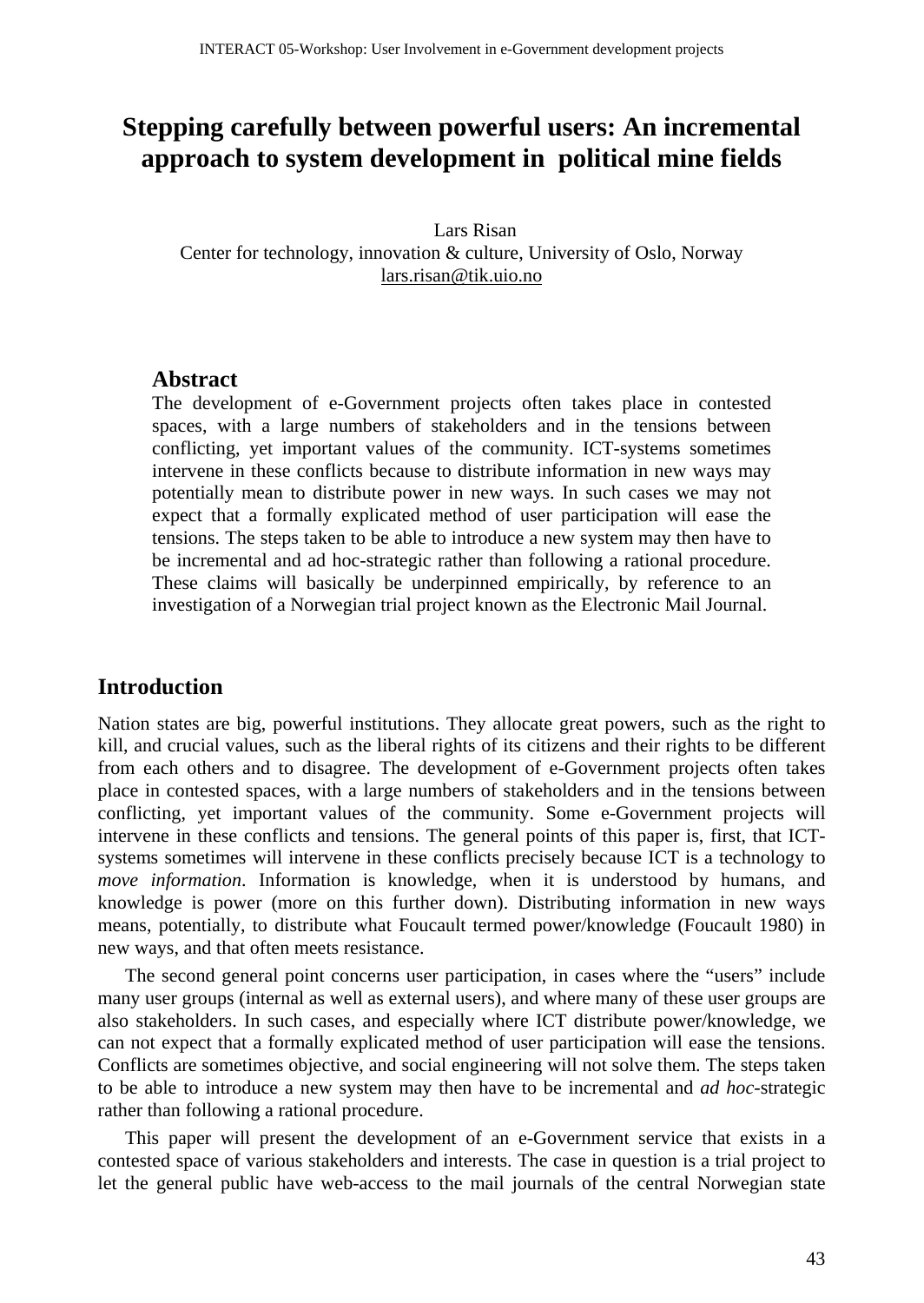administration. The system is called the *Electronic Mail Journal* (subsequently the "EMJ").3 The contested stakes of the EMJ-project, in short, are these: The EMJ is explicitly made to promote an open and accessible state administration. This is broadly accepted as an important side of all democracies. Against this value of openness stands the need of any administration not to be unduly disturbed in their work. A critical press – or a scandal oriented one – with too much access to works in progress may hamper necessary preparation of cases and due processes. The need for indisturbance may be of both legitimate and illegitimate kinds, and there is a large gray zone between legitimate peace of work and illegitimate concealments, where the press and various kinds of governmental bodies will draw the boundaries between them quite differently.

Against the value of openness also stands the obligation of the state to safeguard the legal rights and privacy of the individual. The state is obliged to keep some of the information it collects about individuals away from the public eyes.

Trapped between these values, the establishment of an EMJ-service has succeeded (so far) due to the following reasons:

- The system has been developed "bottom up", by small and politically insignificant actors.
- The system was initially developed with very few users (end users as well as internal users). This limited the numbers of stakeholders, and made the system less dangerous.
- Numbers of users (internal as well as external) have gradually increased, through a series of small and seemingly "insignificant" steps.

EMJ has been developed incrementally, but only partly by an explicit strategy to do it incrementally. To a large degree the proponents of the system have done what they can to develop the system, leading them by necessity rather than by strategy to take one step at the time.

Information and communication technology works by moving and changing information. Introducing it where it was not before is seldom a mere rationalization of the previous flow of information. It is a *change* in the flow of information. It is the making of new knowledge by the reorganization of (possibly the "same") bits of information. Thus when ICT moves or reorganize information it possibly change power relations. This may make the introduction of it dangerous to those liable to loose power, and it may make *non-communication* – *not* to speak or make public a given item – preferable to some, because non-communication can mean the preservation of differences that are also differences of power.

The following story about the Electronic Mail Journal exemplify this.<sup>4</sup>

 $\overline{a}$ 

<sup>3</sup>A mail journal is a list of the officially recorded incoming an outgoing letters to a given governmental body (Note: The word "electronic" does not refer to the nature of the mail, as in "E-mail". The Electronic Mail Journal is an "electronic" list (a database) of all kinds of letters, including old fashioned letters, faxes and formal E-mails). The journal contains the title of the letter, its date and the receiver and sender of the letter, and some technical data (notably the subject number, linking relevant documents together).

<sup>4</sup>This paper is based upon an empirical investigation of the EMJ-case, published in a lengthy report in Norwegian (Risan 2004). I have read all relevant and available documents in the case and interviewed central actors. I have learned to use the EMJ by having "trial access" to the service. Due to this trial access I also have been able to use the EMJ-service to search for documents concerning the EMJ, and thus to have a very good insight in where the relevant documents are, and to whom they have been sent. In the following I will not refer to the documents that supports my claims, as this would fill this short English paper with Norwegian footnotes (except when I refer to a quote that is not mentioned in the report). The interested reader is referred to the report.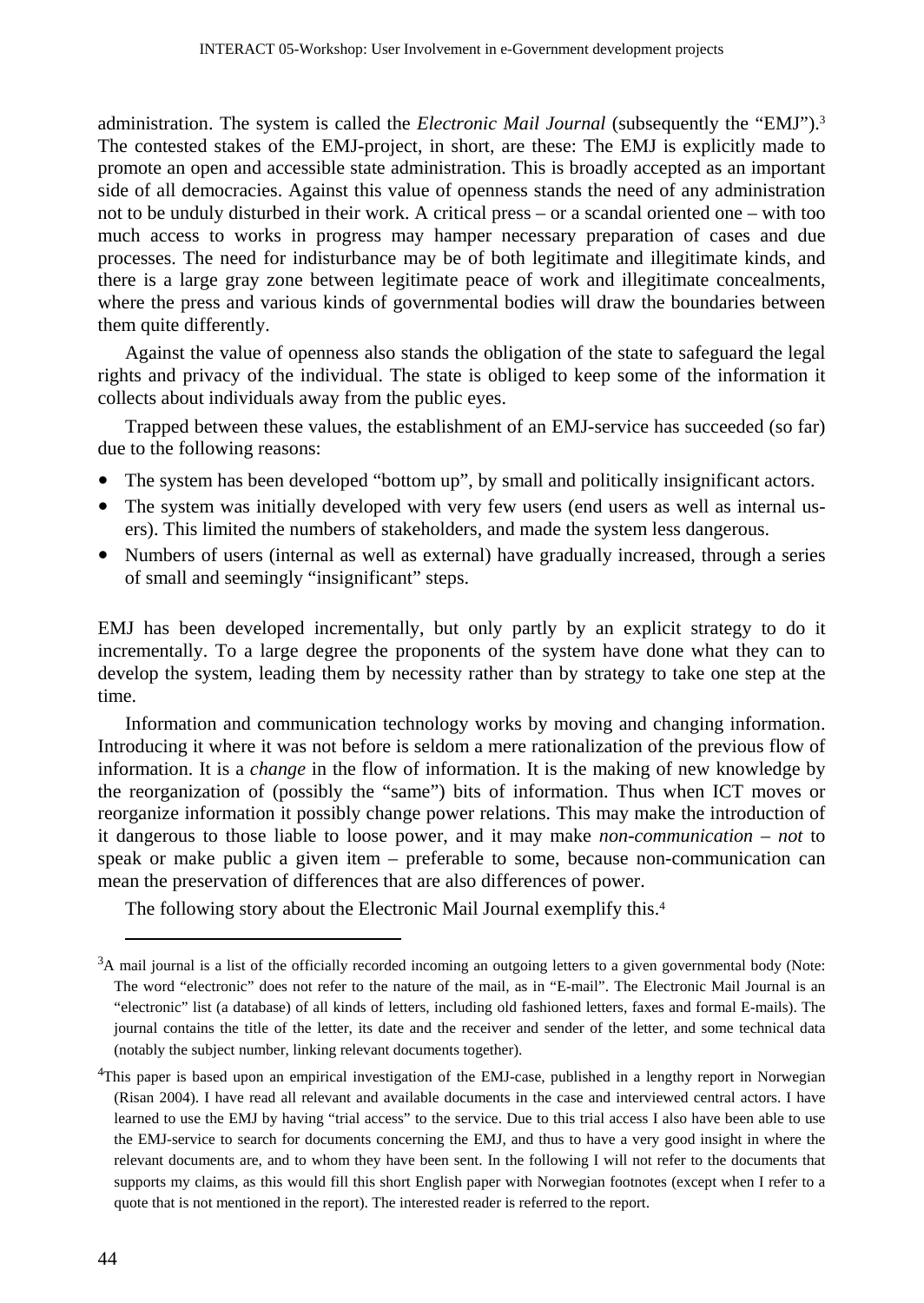# **The Actors of the EMJ-process and their Stakes**

Here is a list of the major institutions and stakeholders in the EMJ-process.

- 1. **The Ministry of Modernization.** Owns the EMJ-project. As owners they are formally responsible for the fate of the EMJ-project. They support the system both principally and in practice, but have also acted in ways that strongly indicate a resistance to the project. The Ministry have to be an mediator between external actors of different opinions. In addition, there are probably both supporters and critics of the EMJ within the Ministry, but it has not been possible to get anyone to speak about these internal differences. Their effects can only be observed in ambivalent actions, an ambivalence that has resulted in the very long trial period.
- 2. **The Central Information Service ("SI", now part of "Statskonsult")**. The daily maintainer of EMJ. They have been a directorate placed under The Ministry of Modernization during most of the process (recently privatized as a state owned company), and have little formal power. They have always been enthusiastic promoters of EMJ, and have seen it as their cause to "effectuate the nice words about openness and democracy that the Ministry talked so much about", as one SI-person working with EMJ expressed it.
- 3. **The Press and its organizations**. Enthusiastic supporters of a system that they see as a most effective instrument to promote an open state and to ensure good conditions for a critical and informed journalism.
- 4. **The Data Inspectorate**. A governmental body with quite broad authorities concerning personal privacy. Fears the possibility that EMJ mat be used in order to systematically collect personal information, notably personal contact with the state administration. They fear that if people starts to believe (rightly or not) that their correspondence with governmental bodies may be used in commercial or political ways, they may not want to make otherwise necessary contact with governmental bodies.
- 5. **The Ministry of Finance and The Office of the Prime Minister**. The purpose of the EMJ is to make the inner workings of the state administration more available to the public. However, several institutions and people have been worried about the possibility that EMJ can also be used to produce information about documents that are (legitimately) exempted from public disclosure. This is a possibility because the search engine of the EMJ makes cross-departmental/ministerial searches possible, thus enabling the coupling together of information that isolated is meaningless and/or harmless. Many actors fear this possibility. The Ministry of Finance and The Office of the Prime Minister is only the most explicit advocates of a careful line in relation to possibilities of leakages.
- 6. **The Minister of Justice currently in office**. In June 2005 the Minister of Justice proposed a new *Freedom of Information Act*. During the last 6 years, defenders of EMJ have worked in the committee that has written the proposal. In the proposal, EPJ is at last legally authorized, and the law is likely to be approved by the Parliament.

The institutions in point 4 and 5 are both critical to the EMJ-project, but none of them explicitly rejects the entire project. They just want some limitations and some assurances against what they see as possible misuse. Moreover, their skepticisms share one factor: Both The Data Inspectorate and The Ministry of Finance/The Office of the Prime Minister want to secure "privacies", respectively the privacy of individuals, and the privacy of certain inner workings of the State administration. They want to achieve this "privacy" by putting limits on the flow of information. That is, they want to preserve and establish certain kinds of noncommunications, certain kinds of "taboos". Some things are better not said, not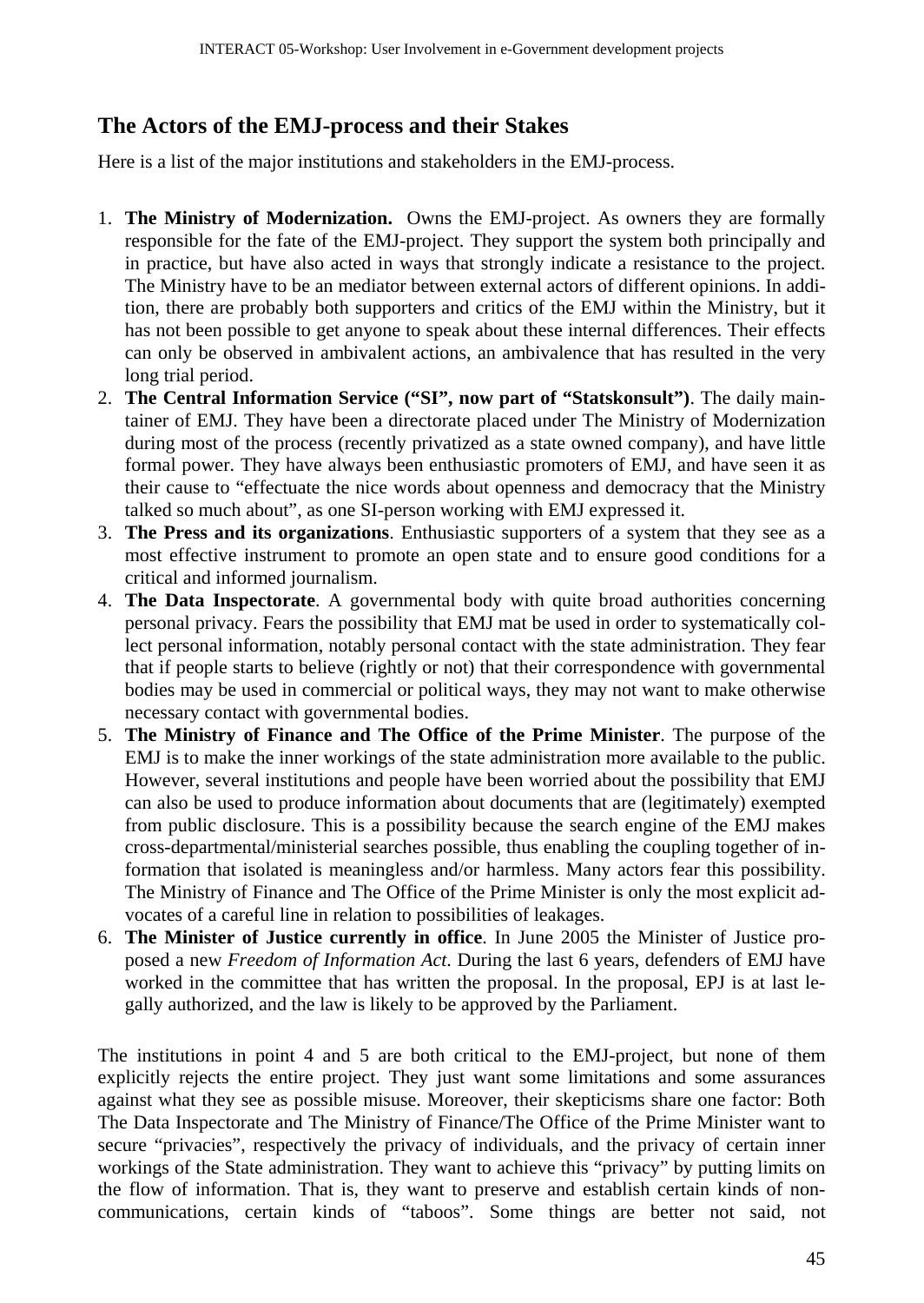communicated. I'll return to the politics of non-communication further down. First I need to present, in a very brief outline, the story of the Electronic mail Journal.

### **The story of EMJ**

Just to give an idea of how EMJ has been developed, here is a list of the major events in its history.

**1990:** A temporary Norwegian governmental body – The "information committee" of the Government in office – takes the initiative to develop an Electronic Mail Journal.

**1993:** The first version of EMJ is launched, with five ministries/ departments delivering their mail journals to the system, and with five newspaper offices as end users. The usability is awkward and in need for serious rethinking.

**1995:** A Web based version is launched. EMJ has hit the "desktop" of Windows 95 and Mac. The number of end users and content providers are increased. The end users express their great satisfaction with it.

**1995 and onwards**: New users (eagerly waiting to get access, lined up in a queue) and content providers are gradually included.

**1999:** The owner (the Ministry of Modernization) takes an initiative to consider the possibility of unrestricted public access. The externally produced report recommends such public access. However no action is taken, except for the continued gradual increase in number of users and providers.

**2002:** The Ministry of Modernization (MOD) slowly (and tacitly) acts in a way that suggests that they try to demolish the project. The daily maintainer (SI, now Statskonsult) arranges a broad meeting where the owner get to meet the users (the press), and is forced to explicate their plans. The press writes about the coming "scandal". One week later the political leadership of the Ministry promises the permanent continuation of the EMJ-project.

**2003, winter:** The Ministry of Modernization publishes a report that outlines the permanent, public EMJ. Some restrictions are suggested implemented, to preserve personal and ministerial privacy.

**2003, spring:** Statskonsult produces a requirements specification for the permanent service. The plan is to have a permanent service ready by the end of the year. The owner of the project receives this document, but does nothing but prolonging the trial project through 2004.

**2004, spring:** A bureaucrat at the Ministry of Modernization let it shine through to me, in a phone call, that the requirements specification is not likely to be used, but no explicit reason is given, and no letter (public or exempted from disclosure) exists that describes the reason for this.

**2005, spring:** The Minister of Justice proposed the new *Freedom of Information Act.* EPJ is about to get its legal authorization. All Ministries and central state departments will *have* to deliver their mail journals to the EMJ.

There are many delays in this story. There are steps leading in the direction of a new service and steps leading away from it, sometimes taken by the same institution (notably the Ministry of Modernization). I cannot explicitly discuss all of them, but I will make some general sense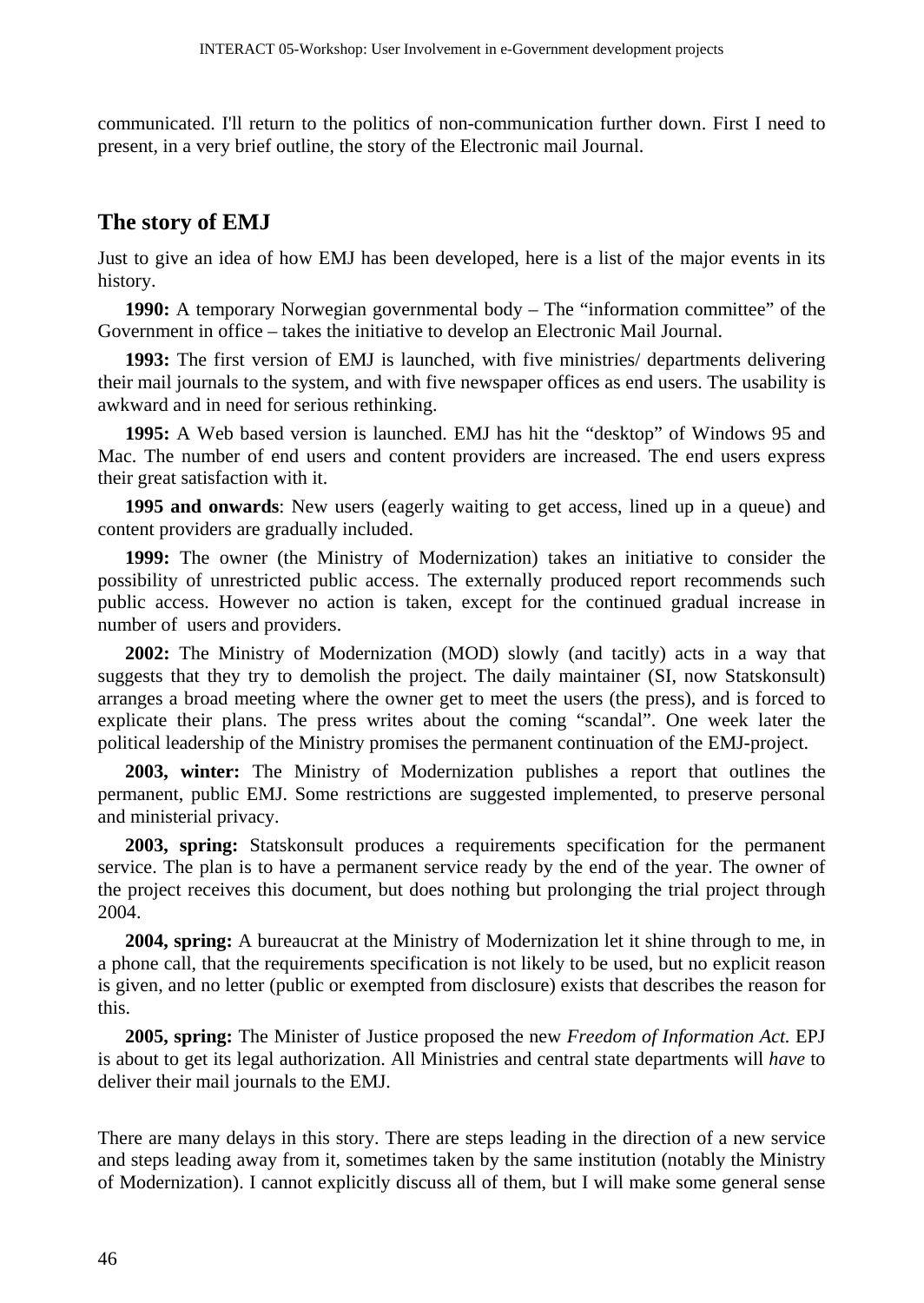of them by giving an outline of what I think is the three major arguments and positions in the EMJ-case.

### **The major positions in the EMJ-case**

**Openness**. All the involved parts of the EMJ-process agree on the following: An open state administration, where the press as well as the public in general have access to as much as possible of the inner workings of the administration is seen as a democratic good. No one questions this explicitly. Furthermore, no one questions that EMJ is a truly helpful tool in achieving a more open state. This gives the EMJ-project an unquestionable strong position, used for what it is worth by its supporters and acknowledged by its critics. In line with this argument, it is also argued with authority that a future EMJ must be open to the general public, not only to the press. The "information privilege"5 of the press in the current institutionalized trial version cannot be upheld.

**Personal privacy**. Since the 1999-report, this has been the most controversial theme, at least the argument most explicitly discussed. Personal privacy has a quite strong position in Norway, much due to the work and the strong position of *The Data Inspectorate*. Ideologically, all actors in the EMJ-process recognize the value of a strong protection of personal privacy. In practice most of the actors also support the Data Inspectorate in their cautious line of reasoning. Notably, the departmental 2003-committee followed this line, repeating the conclusions made in the 1999-report, made by the external lawyers and based on the arguments of the Data Inspectorate.

The press organizations, however, strongly rejected this cautiousness. They argued that the measures to protect personal privacy would become a great hindrance to critical journalism (because the suggested protection of personal privacy will take the form of tagging and making invisible of personal names, including the names of public persons). Moreover, they claimed that the feared misuse was not actually possible to do. Thus, the measures taken were not only harmful, but unnecessary. Their position where registered but not taken into account.

**Ministerial non-communication**. I use this term to cover both legitimate concealment of information and more or less legitimate secrecy. Most documents and actors in the EMJprocess recognize the importance of legitimate concealment, also the press. However, the ways in which different kinds of concealment is talked about in the EMJ-case documents is different from the ways in which openness and personal privacy is talked about. Both these two values stand on moral high ground. They are normatively celebrated. Not so with concealment, not the legitimate one, and certainly not the informal one. Non-communication is barely mentioned, even if always recognized, and very seldom *more* than barely mentioned.

When reading the documents of the EMJ-case, and when talking to people in the administration, I have often been struck by a "sense" or "feeling" of the importance of concealment rather than confronted by explicit knowledge of its importance.

There have been many turns and many delays in the history of EMJ. They are mostly undocumented. That is, there exist no explicit and publicly available document to explain events like the silent attempt by the Ministry of Modernization to close down the EMJ-service in 2002. Obviously, something that is not documented and written down has been going on. I have reasons to believe that some of this "invisible" activity involves strategic maneuvers by

 $\overline{\phantom{a}}$ 

<sup>5</sup>This phrase is used in several documents, see (Arbeids- og administrasjonsdepartementet 2003).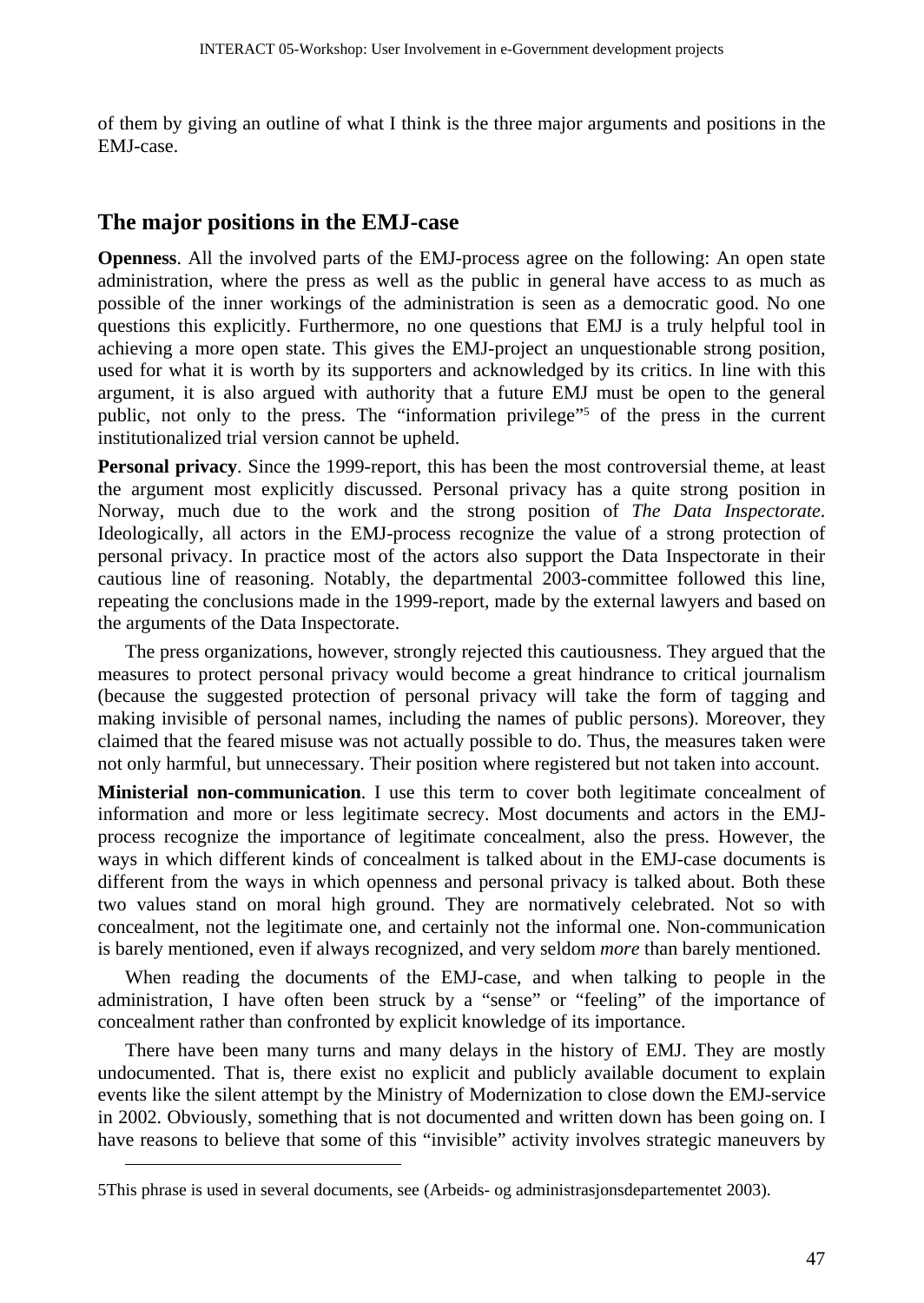EMJ-skeptics, taken in order to preserve non-communication. The following case provides us with a glimpse of such strategic, non-explicit maneuvers.

The Ministry of Finance and the Office of the Prime Minister are still (as the only ministries) not taking part in the EMJ. The explicit reason for this is a known leakage through the EMJ of sensitive information. The case runs as follows.

"Governmental notices" are political documents made by the ruling party/parties, often circulated between The Ministry of Finance and the Office of the Prime Minister, in the making of the next year budget. They are widely acknowledged as exempted from public disclosure. The political opposition has no rights to know them, not even by their title. Some years ago such a title, or some of the title, was leaked through the EMJ. It was possible to trace the title of one such document, because it, apparently, had reappeared in another nonsecret document. The electronic possibility to link series of documents across departments and ministries through their subject numbers made this leakage possible.

The Ministry of Finance and the Office of the Prime Minister will not take part in it before they are assured that cases like the one mentioned above will not – and *cannot* – recur.

Now, as part of my investigation into the EMJ case I conducted a quantitative survey of the possibility to systematically use the service to produce "personal profiles" about individuals (in ways that the Data Inspectorate fears). I tested the presence in the EPJ-base of 1768 accidental persons and got some strong indications. Only 41 persons had one entry or more in the base, and I interpreted our findings to include only 4 persons with entries that possibly could be used to build person profiles. I concluded that it does seem very unlikely that these few occurrences (0.23%) will legitimate any systematic attempts to build person profiles (Risan 2004).

In April 2005 I was invited by Statskonsult to present these results, at a one-day conference where many of the involved parties of the EMJ-project were present. One person persistently and fiercely questioned the validity of my quantitative investigation of the (im- )possibility of making "person profiles". This person was not – as one might perhaps have expected – the person from the The Data Inspectorate, but the archive leader of the Ministry of Finance, the Ministry most concerned about protecting its own non-communication. This person also sat in the 2003-committee that suggested the protective measures to ensure personal privacy.

Can it be the case that the "politically correct" argument to protect personal privacy is being used to promote the case of ministerial non-communication? This may at least be a *possible* strategy. The proposed measures to protect privacy can probably not be implemented at the already available (10 years old) database. This database may have to be closed down, in the name of personal privacy, something that will also protect Ministerial privacy, including an assurance that possible but not discovered links to reconstruct titles of Government-notices will also be removed.

One may question the scientific validity of the case here presented. After all, I am speculating about hidden intentions of a single person. I may be wrong about it. This is true, but I want to defend the necessity of speculating about silent strategies. There is little doubt that strategies of this kind do exist, and that they are at work in cases like the EMJ-trial project. The promoters of personal privacy and the promoters of ministerial privacy have good reasons to join their forces. But such strategic alliances are hard to study explicitly, because people tend to avoid talking to inquiring social scientists about such strategies. (The person from the Ministry of Finance has denied to be interviewed by me). Yet, alliances and strategies of such kind do undoubtedly exist, and their very existence is important to the argument presented in this paper. This leads me to the concluding remarks.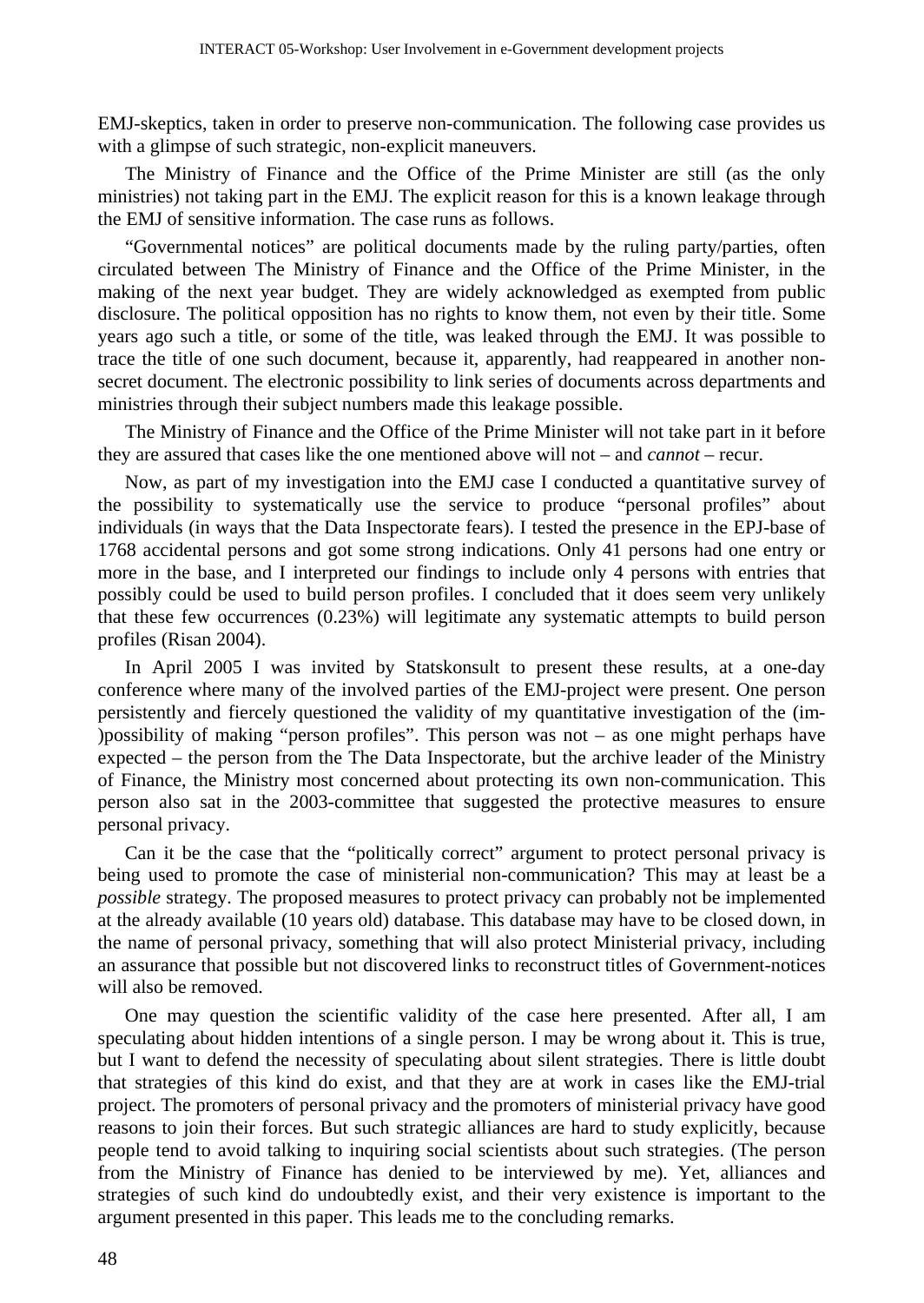## **Conclusion**

The EMJ service is a tool to give the press and the public in general *real* and *substantial* insight into the workings of the state administration. The service is not a top-down, politically driven and politically correct celebration of openness and democracy, like the Email address "president@whitehouse.gov", just to take a small but well known example. It is not a project that any politician has ever used in order to win votes or promote him- or herself as a promoter of democracy, not to say "E-democracy".

This links up to the generalization I initially made about the relation between power, knowledge and information- and communication technology. The EMJ database and its search engine is a machine to distribute knowledge and power in new ways. That makes it dangerous to some people and some places.

The party to lose control of knowledge (and thereby to lose power) by the introduction of the EMJ is the central state administration, notably the Ministries. In the last case I presented, it is a representative for the Ministry of Finance, a powerful institution in Norway, who, seemingly, acts strategically to preserve control of knowledge. This ministry is under pressure to denounce this power for the sake of openness. The pressure comes from three sides: "bottom up" from Statskonsult (formerly SI), who has worked enthusiastically and slowly to build up the EMJ-service during the last 12 years, "externally" from the press, who has lobbied and used its media power to support Statskonsult, and more recently, "top down" from the current political leadership, notably the current minister of Justice.

I am quite certain that it has become possible to put pressure on old, powerful institutions like the Ministry of Finance and the Office of the Prime Minister because the EMJ-project has been driven "bottom up", by less powerful institutions, slowly and through a series of small steps and alliances.

As Følstad is discussing elsewhere in this collection, user involvement may be a device in order to increase user acceptance of new solutions (Følstad 2005). In the EMJ-process the main challenge has been to achieve the acceptance of the internal users, the content providers of the service. These users have been involved, and their involvement has been of vital importance to the project. Mostly this user involvement has taken the form of bilateral negotiations between Statskonsult and the potential content providers. Statskonsult has been in contact with the archive leader of a given governmental body. When, as often has been the case, the archive leader has been sympathetic to EMJ, this person has pushed the service internally in her organization, and EMJ has won another content provider.

However, user involvement does not necessarily minimize resistance to a new system, and we should not think of this involvement as a technocratic means to speed up user acceptance. The Ministry of Finance (and other hesitating actors) have been highly involved future users of EMJ, albeit not through formalized procedures of user involvement. Some of the major obstacles of the EMJ-service are *due to this involvement*. This, however, is not a problem that could have been avoided. The Ministry of Finance has good reasons  $-$  as they see it  $-$  for not wanting certain kinds of openness. The press disagree. They accuse the Ministry for protecting information that should be public. Who is right? Could a formalized procedure of user involvement – applied by an external change consultant – settled this question rationally, or earlier in the process? I doubt it. It may even have resulted in someone in the right position to call the whole project off in an early phase of it. Conflicts are often not solved rationally. When the Ministry of Finance (and other hesitating actors) will accept the EMJ – as they may have to do when it becomes legally compulsory – it may not be because they have rationally bought the *content* of an argument. There may be no rationally achievable synthesis between two values (such as democratic openness versus more and less legitimate concealment of due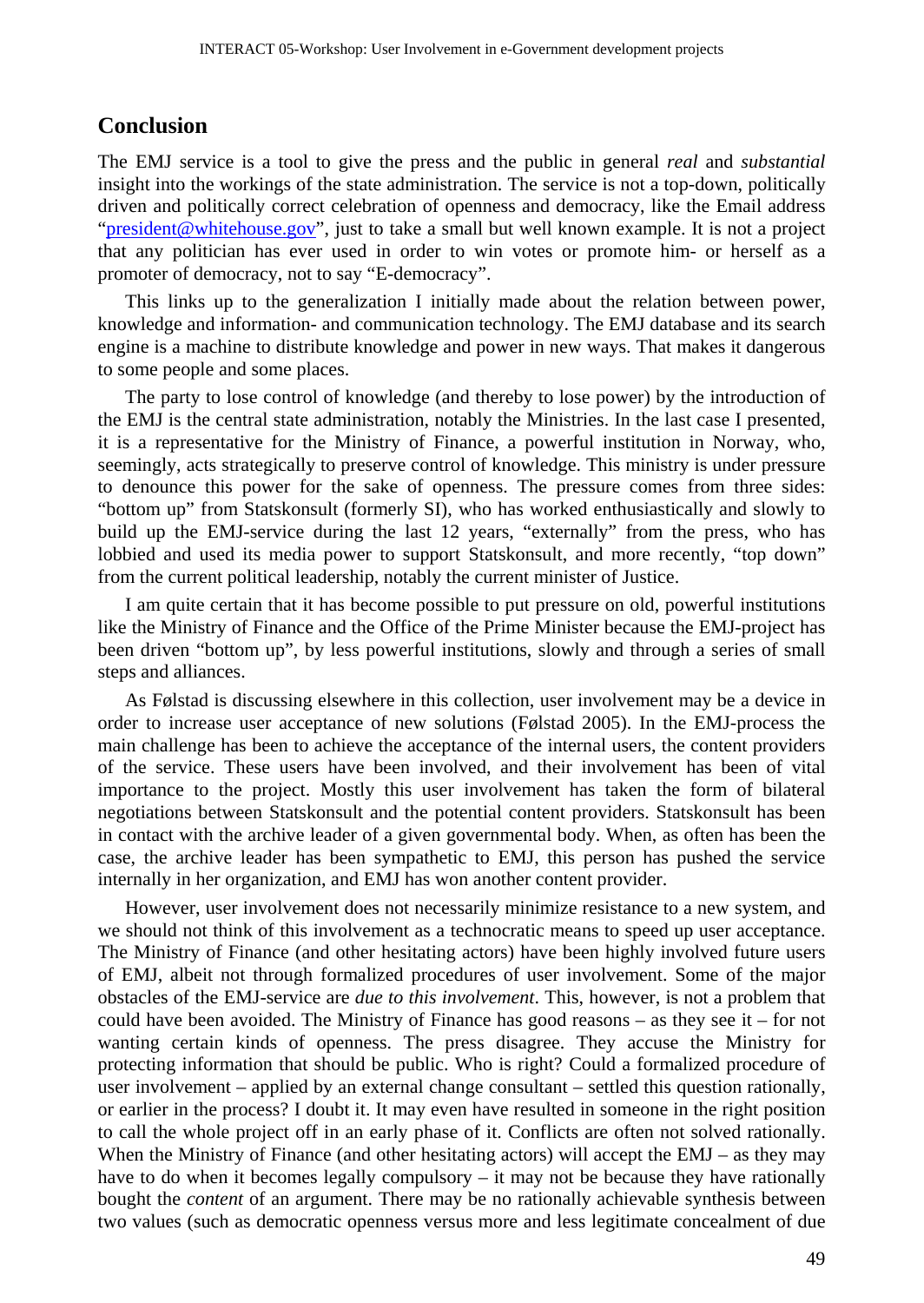processes). It may be that the Ministry of Finance keeps on having good reasons for not wanting certain kinds of openness. Thus it may be that the Ministry becomes forced to acceptance of the EMJ by a constellation of actors that slowly and tactically have built up a *position* from where to enforce this change, despite the resistance. Power/knowledge is context dependent, and sometimes the *con*-text is more important than the text.

# **Acknowledgements**

The present paper was written as part of the research project EFFIN - Efficiency through user involvement. (See www.effin.org). A main goal of the project is to adapt methods of usercentred design to the context of e-Government development. EFFIN runs from 2003-2006 and is financed by the Norwegian Research Council through the FIFOS-program.

# **References**

- Arbeids- og administrasjonsdepartementet (2003) *Elektronisk Postjournal Prinsipper for etablering av en ny elektronisk postjournaltjeneste i en åpen og brukerrettet forvaltning*. Saksnr hos AAD: 1999/02858, doknr: 082
- Foucault, Michel and Gordon, Colin (1980) *Power/knowledge : selected interviews and other writings* 1972-1977. Brighton : Harvester Press.
- Følstad, Asbjørn (2005) "Why do we involve users? The role of the HCI practitioner in e-Government projects", this volume.
- Lars Risan (2004) *Prøveprosjektet Elektronisk postjournal Statlige manøvrer mellom åpenhet og personvern*, Arbeidsnotat nr. 33/2004, Centre for technology, innovation and Culture, University of Oslo. Available at

http://www.effin.org/Dokumenter/EPJ\_statlige\_manovrer.pdf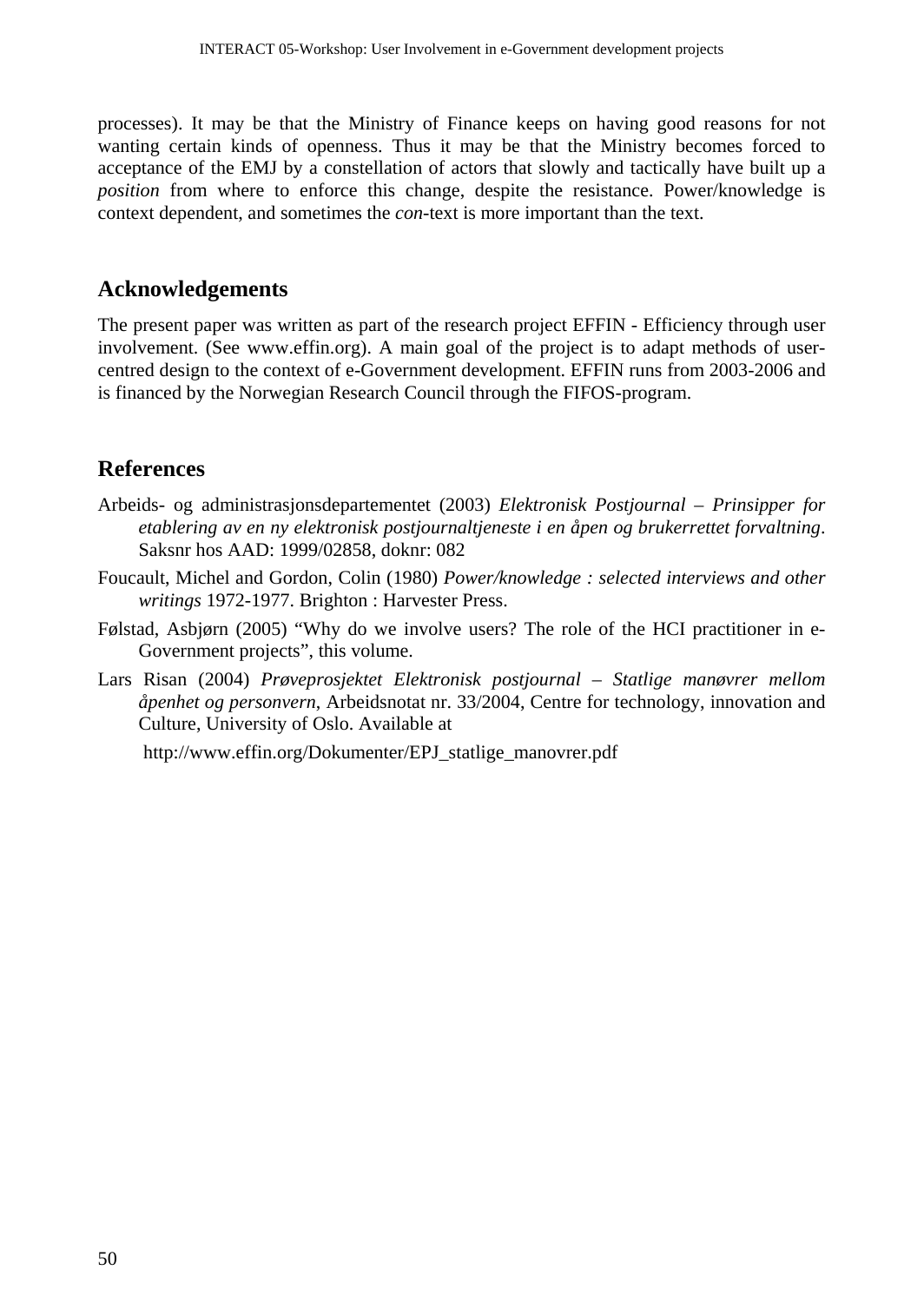# **Situating the transient user: overcoming challenges in the design of e-Government systems**

Philip Inglesant and M. Angela Sasse Department of Computer Science, University College London p.inglesant@cs.ucl.ac.uk; a.sasse@cs.ucl.ac.uk

## **Abstract**

e-Government systems present new challenges for user involvement in the design process. Existing user-centred and participatory design methodologies were mainly developed for situations where a user is in the workplace. In e-Government applications the user population is heterogeneous and numerous; the increasing ubiquity of e-Government systems also questions the concept of "the interface". This paper presents the results of a study of discourses of e-Government users in two cases studies of interaction with new information systems in transport, which illuminate usability problems arising from a failure to prioritise users' needs at all stages. An approach is proposed which accounts for the values as well as the goals of users, appropriating stakeholder analysis and ideas from Soft Systems Methodology while recognising that the routine actions of users in the real world are situated and contingent.

# **Introduction**

Electronic Government was originally understood as the online provision of existing services, as, for example, in the UK Government's 2005 target for all services to be online. However, e-Government plays a crucial role not only in the delivery of existing services, but also in making available new public policy options, in a mutual shaping of technology and society. A more inclusive definition of e-Government is as the adoption of electronics to mediate interactions between government and citizens, business, or other governmental organisations. Transactions may be complex and distributed; ownership and responsibilities may be distributed between government, citizens, and third parties such as commercial software developers or service providers. The resulting complexity makes it harder for users to understand the systems they are interacting with, and for developers to address usability throughout the design process.

# **Conceptions of the user in e-Government**

There is a lack of research into the user in e-Government. In a short article, Flak, Moe, and Sæbø raise the need for more research into the user side to balance the primacy of increased efficiency as a driver of e-Government. An HCI approach goes beyond this, though, aiming for a deep understanding of the users' *needs and practices* and of their *values*; such a view, as Friedman, Kahn, and Borning argue, requires influence in the design of technology from the earliest stages and continuing through the process.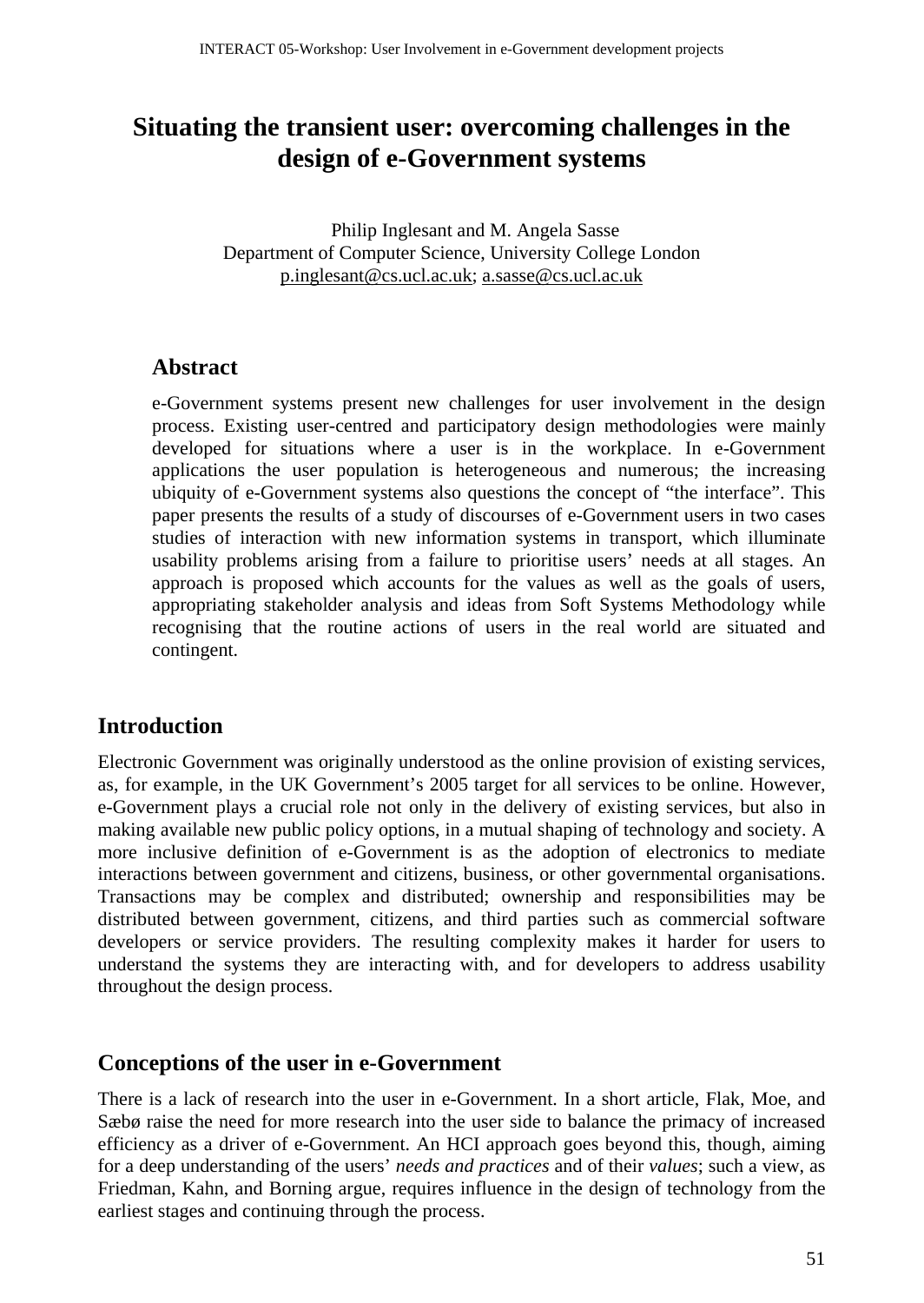#### **Who is the user?**

Much of the existing research into involvement of the user in the design process assumes that the user is typically an employee in the workplace, but in e-Government, *the user* is not within an organisation but is both a customer of a service and a citizen. At the same time, public sector employees, who traditionally have performed some of the tasks which electronic systems enable citizens to do for themselves, are also users of the system. What is needed is a perspective on the overall *system*, which does not make assumptions about the users but rather attempts to identify the "clients", as well as various other kinds of stakeholders.

#### **What is the computer?**

The category of computer is no longer a single machine, either a classic mainframe or a personal computer on a desktop; not only the machine itself, but the bounded set of functions it performs is "*multiplying and dissolving*". The systems, too, within which the computers are situated, are not bounded by the particulars of the technology, and in the case of e-Government are part of a much wider system, driven by policy needs.

#### **What is the interface?**

Whether using techniques of cognitive psychology, ethnography, or sociology, the traditions focus of HCI has been the *interface*. Sometimes, as in Suchman's ground-breaking study, a study of the interface illuminates usability problems whose origin lies elsewhere; as computers become increasingly ubiquitous, though, it is increasingly the case that users' interactions are not at a single interface or, indeed, that they may "interact" without being consciously aware of the interaction.

# **Embodying Values, Ensuring Usability: an Analysis of Users' Discourses**

For this paper, discourse analysis was applied to qualitative data from two studies on user interaction with technology in the transport sector. The discourses of users are used to throw light on their situated interactions with e-Government as encountered in daily life. These interactions are encountered in different situations and across multiple interfaces, including but certainly not limited to web pages: ticket machines, card readers, and mobile phones for both voice and SMS, amongst other interfaces, are implicated in these interactions.

### **Some illustrations from e-Government in transport**

Two case studies of e-Government in support of transport policy in London illustrate these usability issues in a multi-interface environment: Web sites are just one example of interfaces which also include ticket barriers, automated cameras, ticket machines of several kinds, and mobile phones for both voice and SMS messages.

As a locus for investigation, an urban transport system has characteristics which make it especially appropriate to throw into relief some of these questions, as a *system* which is encountered frequently and routinely by large numbers of people who are not particularly interested in "interacting" with it or the computer systems which support it, but simply in moving from one place to another as easily as possible.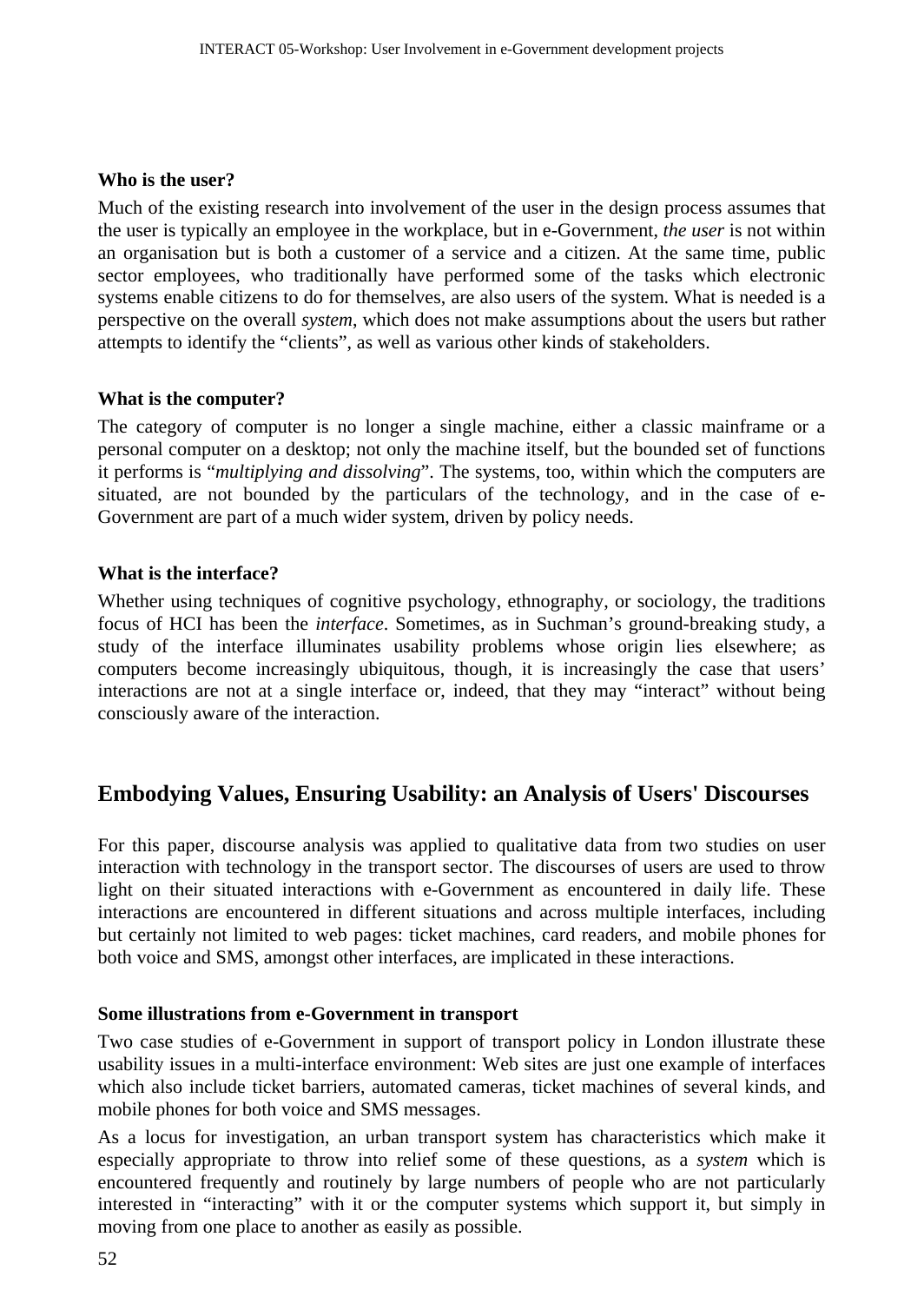**The Oyster card** is a contactless transport smartcard which can store period tickets as well as *Pre-Pay* value which can be used to pay for individual fares; it has the potential to encourage public transport use through reducing barriers to access, improve bus journey times, and free staff from the ticket office, as well as providing an integrated ticket across all modes<sup>6</sup>. The **Central London Congestion Charge** is a road charging scheme aimed primarily at reducing congestion by encouraging people to choose other forms of transport than private vehicles; revenues for the scheme are used to fund public transport. This study focused on usability in *payment* for the Congestion Charge, the area with which users interact most often and most directly.

For both case studies, a rich dataset included interviews<sup>7</sup> and focus groups with a total of eighty users of the e-Government services, interviews with twenty-five senior managers, policy researchers, trade union officers, transport campaigners, and other staff, observations, and analysis of published policy documentation in the form of strategy documents and minutes of meetings. The interviews were voice-recorded and transcribed for discourse analysis.

### **Beyond heuristics: usability in situated action**

It is not within the scope of this paper to develop a theoretical understanding of the concept of usability; to ground the analysis of usability issues some well-known usability heuristics are appropriate, using a broad interpretation adapted to these situated interactions.

Nielsen's heuristic: *Match between system and the real world* is interpreted here to include extra-linguistic communication with the user where the interface is not necessarily a Web site or other screen-based interface. The following examples illustrate usability problems arising from policy and from the technical design of the system.

## *Policy constraint*

A good example of a failure of a system to match the users' world is the non-availability of *Pre-Pay* on Overground services run by the Train Operating Companies. For the user, this means a complex and confusing situation in which some Oyster tickets, for example period travelcards, are available for use on TOC services, and some National Rail stations have Oyster readers, but other fare options, such as prepay, are only available at a limited subset of stations:

*I get off at .. somewhere where I can only get out with a valid ticket … , so sometimes I've just waved a prepay .. card, and sometimes … they let me out, and sometimes they let me go and buy a ticket once I get out – Oyster user* 

Essentially this *usability* problem arises from policy issues related to the separate organisation of TOC services, and their different fare structure.

## *Technical constraint*

l

Another example of the mismatch between expectations and delivery is the online purchase of Oyster tickets. Oyster users can buy a period ticket or add prepay value via the Internet, which is then loaded to their card at a nominated Tube (London Underground) station. However, this

<sup>6</sup> Pre-Pay is not currently accepted on some rail services run by Train Operating Companies

 $^7$  A large amount of this data from charge payers was collected by undergraduate students at UCL as part of a final-year project, and the authors of this paper gratefully acknowledge their contribution.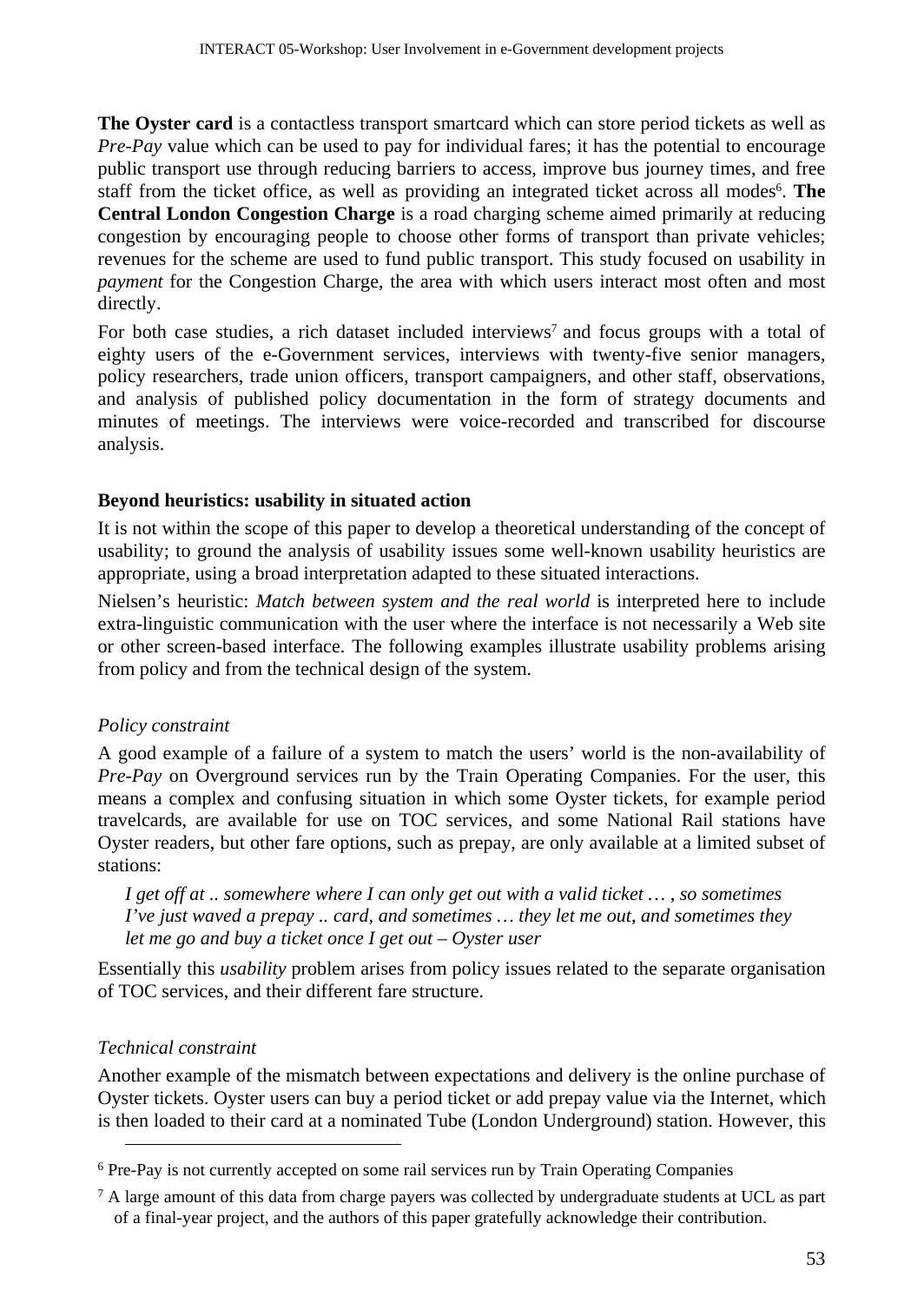is constrained by the technical architecture of the system. Downloading of a ticket or stored value, ordered earlier on the Internet, onto the chip held on the Oyster card can only be done by passing through a gate or using a "validator" machine at a Tube station; there are no facilities for downloading stored value elsewhere:

*Oh, yeah, and if you live in Hackney, which doesn't have a close Tube station, what are you going to do? – Focus group participant* 

The restriction which requires physical presence in order to download data to the card is inherent in the architecture based on RFID technology; the point here, though, is that the requirement to pass through a ticket gate at an Underground station is not a match with the real world of the users travelling by bus, train, or some other mode of transport.

#### *Normal, natural troubles*

The capability of the system to handle "*normal, natural troubles*", to use the phrase that Randall and Hughes have borrowed from Garfinkel, is related to a broad interpretation of Nielsen's heuristic: *user control and freedom*.

The Congestion Charging payment system provides some good examples of failure to allow for contingencies. Although the system provides both traditional and electronic payment channels, interviewees cited events such as being unable to find a shop to pay in, not being sure in advance whether they will need to pay, arriving home late, or being forced to drive into the charging zone by some incident such as a diversion:

*sometimes it's hard to find a shop. They don't have the shops all around the, you know, …* 

Sometimes users simply forget, but this, too, is a "*normal, natural trouble*":

*… sometimes, you just, it slips your mind, it's so easy, and then you think at midnight you think, oh, damn, I haven't paid the congestion charge, and you know you're going to get a … fine or something – Congestion Charge payer* 

### **Reaching the Transient e-Government User**

In moving towards a proposed *approach*, rather than a methodology, for involving users with the aim of improving usability in situated, ubiquitous e-Government systems, it is useful to appropriate ideas from existing practices such as Soft Systems Methodology in terms of modelling and understanding a situation from the viewpoint of many stakeholders. The "*purposeful action*" which SSM takes as its basis needs, however, to be qualified with the understanding that the moment-by-moment interactions with technological systems in real-life situations are contingent and are "*not adequately explained by … preconceived cognitive schema*". Such an analysis must also take into account the *values* of its heterogeneous *users* as well as their goals in using the systems, and these must be reflected not only in the system implementation, but in the public policies with it embodies.

If not articulated as cognitive plans, how, then, can the values and goals of users, and in particular the tensions between their values and goals and their interactions with the system, be understood? It should be clear from this discussion that a variety of approaches is needed, but in identifying usability issues an analysis of the discourses of the users has illuminated some "breakdowns", or mismatches between the users' world and the computer world.

Heuristics, as understood in the HCI tradition, have their place, as pointers to usability issues; but heuristics developed for usability evaluation of web pages (for example Nielsen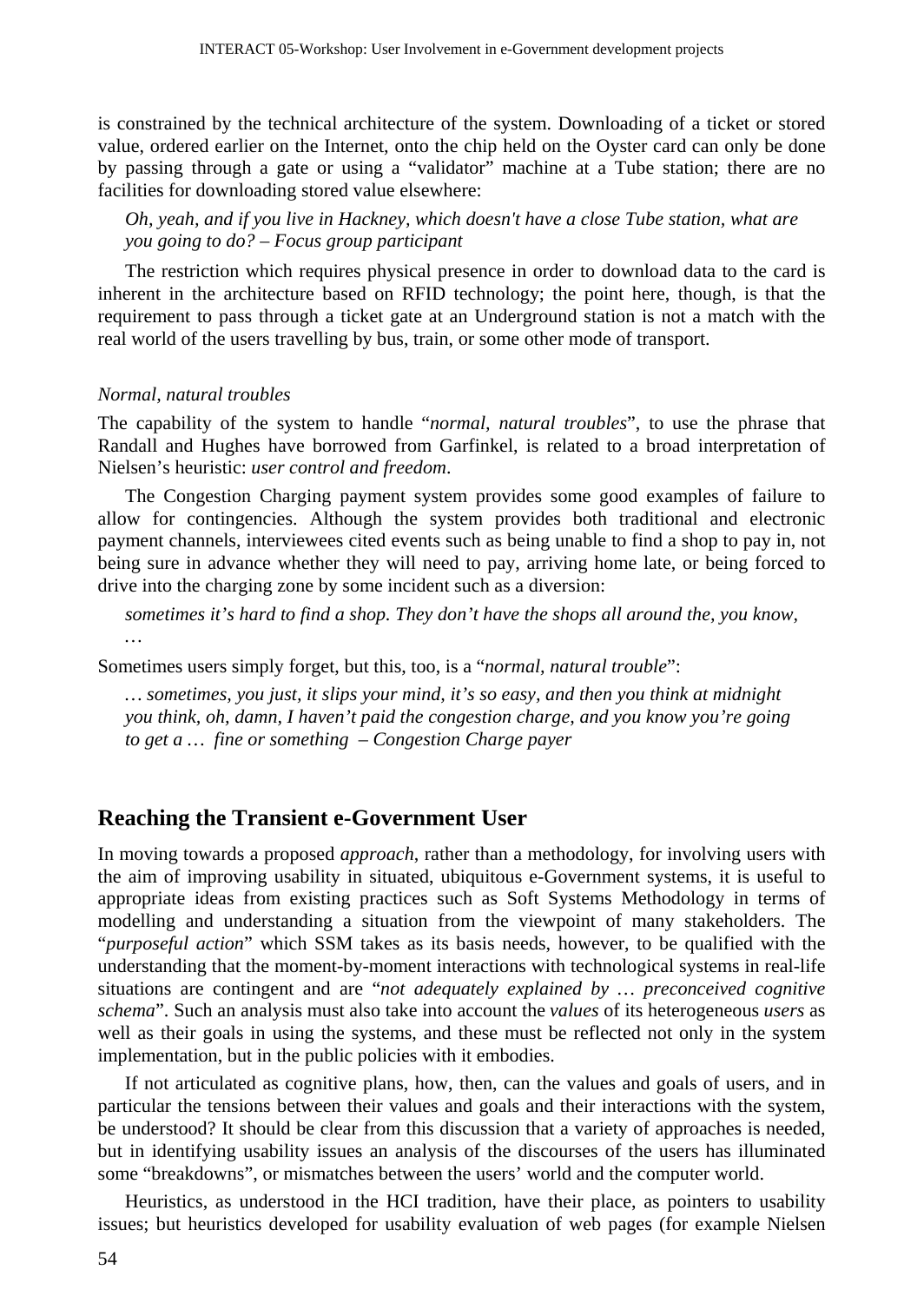2005) can only provide some general guidelines; as these few examples illustrate, existing heuristics widely used in usability studies need to be substantially broadened and adapted if they are to be suitable for the situated interactions of e-Government.

# **Conclusions**

This analysis of the discourses of e-Government users has shown that usability problems for these two application areas were not in the interfaces themselves, but in the wider context of the transactions as a whole, and in the policies which they implement. In e-Government, though, there are further constraints not only on the users, but on the designers and the implementers, of public policy imperatives. Usability is one of a number of competing considerations and trade-offs; usability problems arise from a complex interplay of policies, which have a significant impact on the interactions experienced by the service user.

Overcoming the "*great divide*" between the social and technical sciences means not only that implementers of electronic systems have to be aware of the social aspects, but also that policy-makers have to be aware of the implementation, and the usability impacts, of policies as they are embodied electronically. This awareness, too, must be an iterative process, or rather continuous, as new understandings of the users are gained, and as the systems constantly develop and mature.

# **References**

- Agre, P.E.: *Conceptions of the user in computer systems design*. In: Thomas, P.J., (ed.): The Social and Interactional Dimensions of Human-Computer Interfaces, Cambridge University Press, Cambridge, UK (1995) 67-106
- Bannon,L.J.: *Dwelling in the "Great Divide": The Case of HCI & CSCW.* In: Bowker, G.C., Star, S.L., Turner, W. & Gasser, L., (eds.): Social Science,technical systems,and co-operative work: beyond the great divide Erlbaum, Mahwah, NJ, USA (1997)
- Cabinet Office: *Government to speed up introduction of online services*: 30/03/2000. Available at: http://www.number-10.gov.uk/output/Page2795.asp. Visited: 25/05/05
- Checkland, P. & Scholes, J.: *Soft Systems Methodology in Action (with 30-year retrospective).* John Wiley & Sons, Ltd., Chichester, UK (1999)
- Flak, L.S., Moe, C.E., and Sæbø, Ø.: *On the Evolution of e-Government: The User Imperative*. In: Traunmüller, R. (ed.). Electronic Government: Second International Conference, EGOV 2003; Prague, Czech Republic (Proceedings). Springer-Verlag, Berlin, Germany (2003) 139-142
- Friedman, B., Kahn, P.H. & Borning, A.: *Value Sensitive Design and Information Systems* In: Zhang, P. & Galletta, D. (eds.): Human-Computer Interaction in Management Information Systems: Foundations. M E Sharpe, Inc., NY, USA (forthcoming)
- Margetts, H. and Yared, H.: *Incentivization of e-government*. Available at: http://www.governmentontheweb.co.uk/downloads/papers/02031267\_academic\_report.pdf (2003). Visited: 25/05/05
- Nielsen, J.: *Ten Usability Heuristics*. Available at: http://www.useit.com/papers/heuristic/heuristic\_list.html (2005). Visited: 25/05/05
- Randall, D. & Hughes, J.A.: *Sociology, CSCW, and working with customers* In: Thomas, P.J. (ed.): The Social and Interactional Dimensions of Human-Computer Interfaces. Cambridge University Press, Cambridge, UK. (1995) 142-160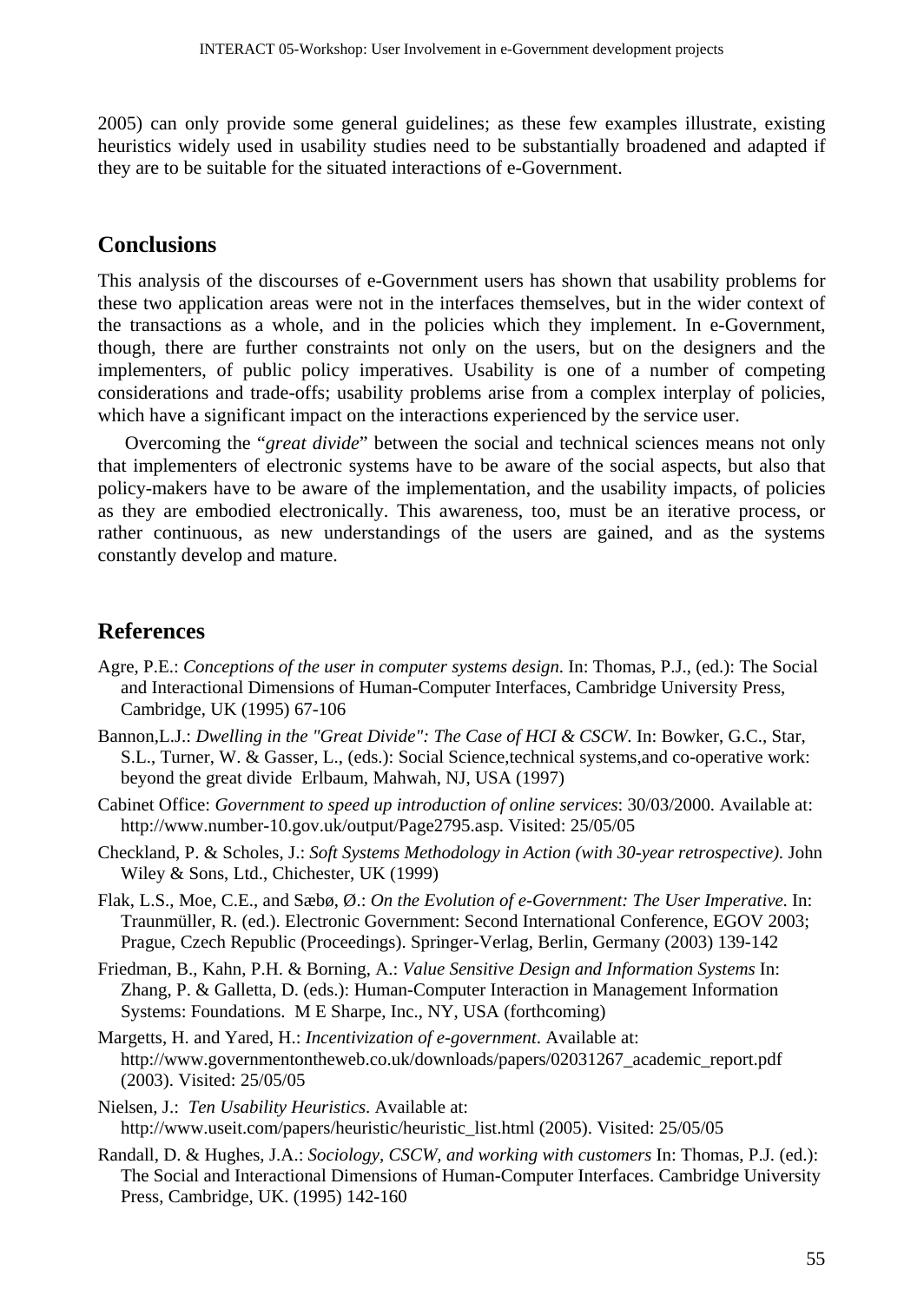Suchman, L.A.: Plans and situated actions: The problem of human-machine communication. Cambridge University Press, Cambridge, UK (1987)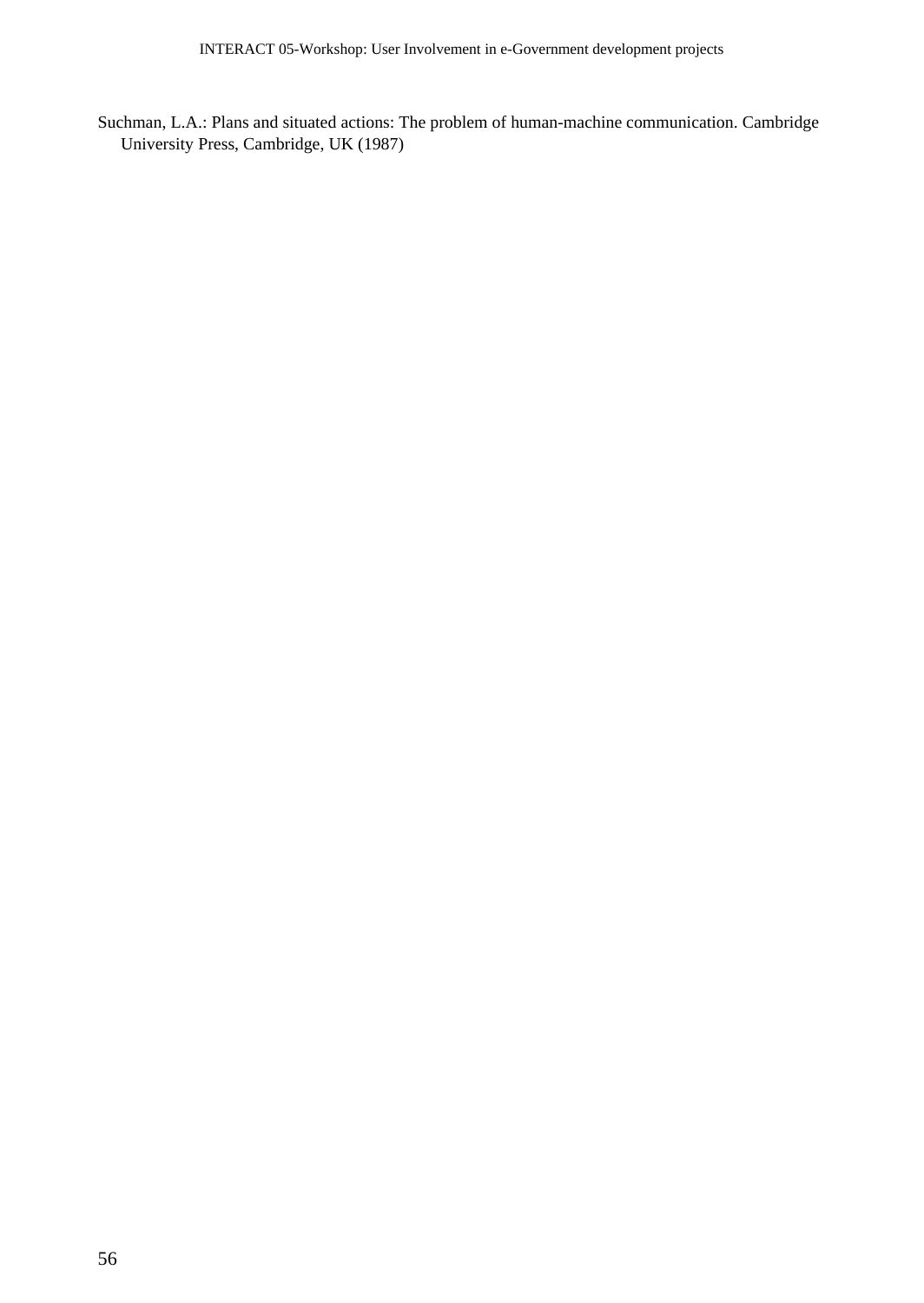# **A procurement approach to user involvement in e-Government**

Henrik Artman and Erik Markensten Computer Science and Communication, Royal Institute of Technology, Sweden artman@nada.kth.se; erik.markensten@antrop.se

## **Introduction**

In Sweden user involvement is legislated. If an organization is to change the employees work task and organization, which often is a consequence of acquiring computer systems, they have to involve them in the process. Despite this structured user involvement is still very rare. Furthermore, legislation is only applicable for system that affects the employed personnel. Much of the government computer systems today concerns applications for the public i.e. e-Government. What happens to user involvement when it comes to e-Government applications, and what motivation is there for user involvement if there is no legislation? For public interactive computer systems the answer is simple: the benefit that a system yields is directly connected to the extent to which it is used. If the system cannot be used there will be no benefits (Ottersten & Balic, 2004; Markensten, 2005).

Some recent approaches to integrate User-Centred Design (UCD) in systems development in Sweden have addressed that UCD should be of interest to the acquiring organization. For example, Lif, Göransson, Sandberg (2005) suggest that it would be sufficient for the procurer organization to follow a manual of systems procurement which include requirements of different user-centred activities and, in this way, force developmental organizations to work with user-centred design. The problem is that the manual is based on a project-model, rather than organizational motives. Another slightly different approach, put forward by Users Award - a Swedish union-owned company, is to certify products and in the long run force product markets to work for high quality products. Certification is here meant to help procurer organizations to make the "right choice" when choosing among alternatives. The problem is that it only covers product development and not tailored systems development. Furthermore it is the supplier company that applies for certification as well as pay for it.

Unfortunately, both of these approaches still presume that UCD is the suppliers' or developer organizations' responsibility. As argued in Markensten (2005) this approach, which has been prevalent the last 20 years or so, has seldom worked in practice. Very few suppliers take UCD seriously and employ usability professionals. And those that do still struggle to integrate the competence into their work processes. We argue instead that a successful approach requires an active procurer who addresses UCD issues already in the systems acquisition. If there is a direct relation between the use of an interactive service and the benefits it yields the procurer of that service needs to go through a user-centred design process in order to define what to acquire. This requires that the procurer organization must be much more active in deciding the relation between benefits and interface design, design object, user gestalts, usability evaluations and, as we propose, even in designing prototypes.

Our recent research on how procurer organizations understand and work with usability shows that procurer organizations often have a quite naïve view of user-centred design methodology but, on the other hand, a quite mature and complex conceptual understanding of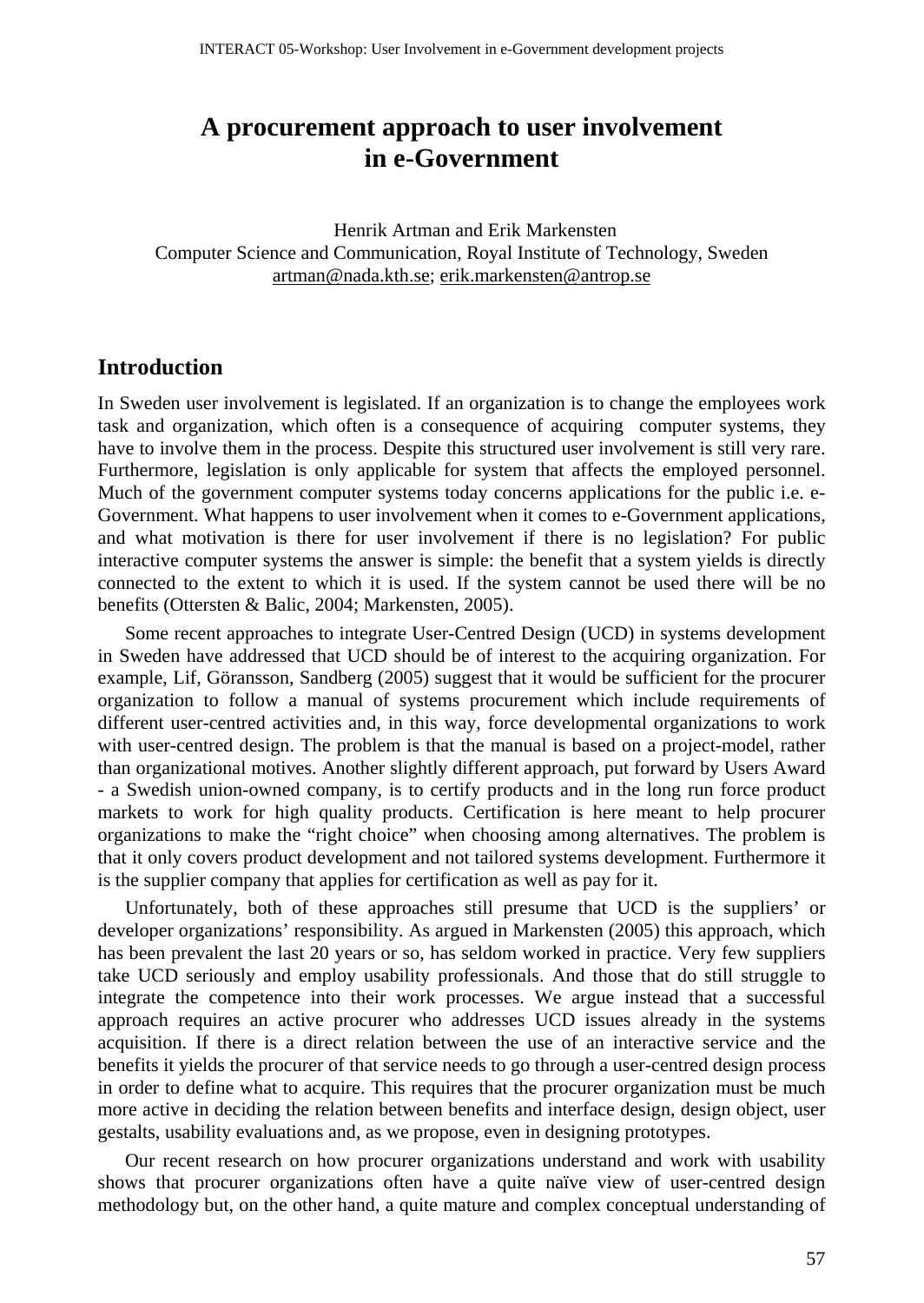usability. In spite of this many are prone to initiate user-centred activities (such as workshops, design activities etc.) before actual procurement (Artman & Zäll, in press; Markensten & Artman, 2004; Markensten, 2003). When starting the development project the organizations we have studied think they have done appropriate user-centred activities, and therefore is not willing to pay a developmental organization to "redo" this work. The problem is that the initial activities by the procuring organization often are made by project members who lack competence in UCD and focus more on the democratic issues of user involvement (Følstad, Jørgensen, Kogstie, 2004). The problem is thus more of a lack of design competence than interest and intention. The procurer organization may also face the risk of downplaying their competence in work practices because design of the system takes over.

# **A procurement approach to user-centred design**

The approach we suggest focus on satisfying the procurer organization's motives for acquiring a new system. By performing user research, interaction design and usability evaluation as part of systems acquisition the users' motives are included as well. Since business benefits are generated in use this process makes it possible to relate the choice of requirements and features to overall business benefits via the goals of different user groups. If the users can realize their goals in using the system the business, in turn, will realize their goals of investing in the new system. For large governmental organizations this requires involving usability competence in the procurement department (or business department). The solution for smaller organizations is likely to consult specialists in user-centred design, who performs this process together with the procurer organization project group. Despite how the procurer organization is organizing itself it does have to consider some vital aspects in order to procure usable systems. Here we summarize some aspects that we find important and which are supported by our and other's research.

## *Design object / scope*

First of all a procurer organization must get aware of the different design objects that are present in any design/development project. The operative procurer starts off with one image of what the system will be like – we call this image "brief image" as it is included in the first design brief when the procurer organization articulate its general systems idea. The designers in the project team each have some kind of designer's image, an "operative image" which is directing the design creation. The user on the other hand has an "activity image" which connects practices, systems design and context. Each such image is followed by several nonarticulated assumptions of actual use and subsequently the design object. The design object can be everything from designing interaction between people to designing interfaces for fluent task completion (Artman, Ramberg, Sundholm, Cerratto-Pargman, 2005). The importance is to articulate ones image and unfold the design object into some common ground.

## *Relating benefit and user requirements*

Organizational goals for acquiring an e-service can be to decrease costs, receive better knowledge of costumer patterns or increased customer satisfaction, effectiveness etc. These are benefits that motivate the acquisition of a new computer system. Organizations sometimes satisfy with these high-level motives for designing and then go directly to what technical means would accomplish these motives (Markensten, 2003). However, as mentioned above, technical means in itself will not make public systems directly usable or guarantee business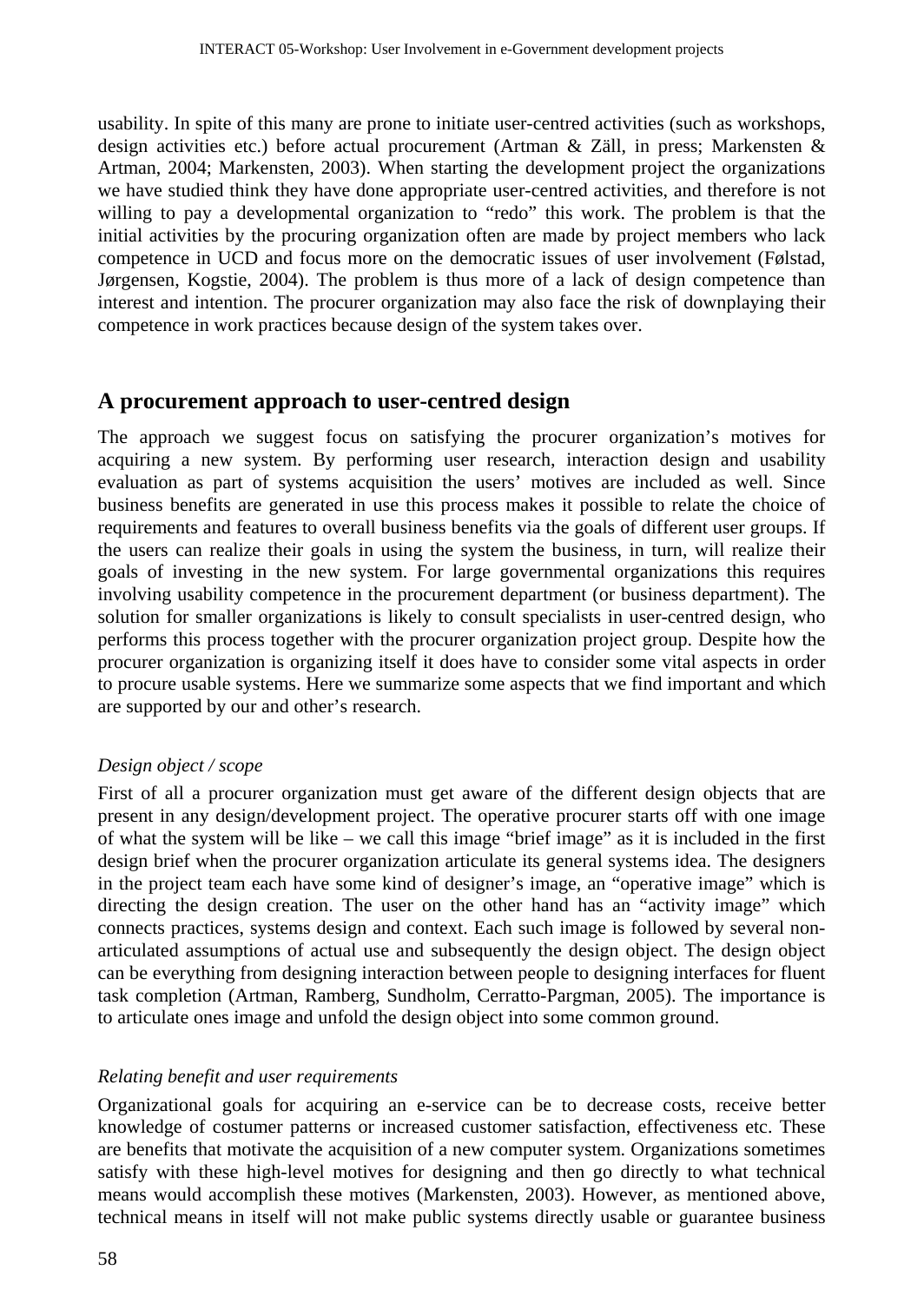benefits. In order to do this it is vital to also analyze the levels in between technology and business – user requirements (utility) and interaction design (usability). When designing already before considering development one has the possibility to transcend the gap between technical means and business goals through user requirements. While public systems must realize user goals in order for any form of organizational benefits to appear user goals may as well inform business goals. If users think it is a good idea to inform the tax government through Internet, the tax government may as well design a system that makes it possible and subsequently change their work organization as to handle such communicational channels.

#### *User gestalts*

In traditional user-centred systems design for intra-organizational use the users are often known from the offset. In such cases it means that one can work directly with the users that will be affected. However, in large organizations even such practice is cumbersome because there might be too many affected employees. Using user representatives who is representative for the actual cluster of users in specific ways often solves this situation. There are several problems with this approach, such as representing a larger population as well as that user representatives quickly adapt to a role as a project member rather than a user representative. Lastly, the approach often presumes that using a system and knowing how to redesign it is the same thing. In reality the latter part requires competence in interaction design and even elicitating/anticipating requirements about current/future needs may be difficult for someone who is not trained in methods and design.

In e-commerce and e-Government, i.e. public systems this is even more problematic as the presumptive users may not share any work practices, task organization or even motives for using the system. Public systems are often assumed to be designed for the most averaged user, or sometimes for the most problematic users (as for example when designing for extreme use cases). Many procurer organization starts with an idea that everyone will use the system – which is as false as blurred a user gestalt can be. The consequence is that you design for noone, or for very rare cases and assume you have some minimal resemblance to other cases. Furthermore, such indistinct user gestalts are seldom correlated to business cases.

We have found Personas as being a useful method, both for public and internal systems design (Markensten & Artman, 2004). Personas are descriptive user gestalts with specific scenarios. They should be based on thorough analysis of users goals and motives for using the system as well as important user characteristics and business scenarios. If one cannot find information of about the users, as for example when working with systems of high secrecy level, personas must be thoroughly validated by the procurer organization. The personas are then used by designers to prioritize design decisions. Just as when involving real users in design Personas is meant to downplay the designers and developers motives and biased operative images. Detailed Personas has the advantage of distancing the designer as well as the operative procurer from his/her own image of the ideal user and use situation and may empower discussions of the different images at play in the project.

The effectiveness of Personas in systems acquisition is demonstrated in Markensten & Artman 2004. But even when it is impossible to get access to users personas can be effective. To work as a tool for design persons must be based on real data, but even when this is impossible they can still play an important role as a mirror of different actors images of who the user are. We recently participated in a high secrecy project with no possibility of actual user involvement. The procurer had a naïve design brief that described the users as "anyone".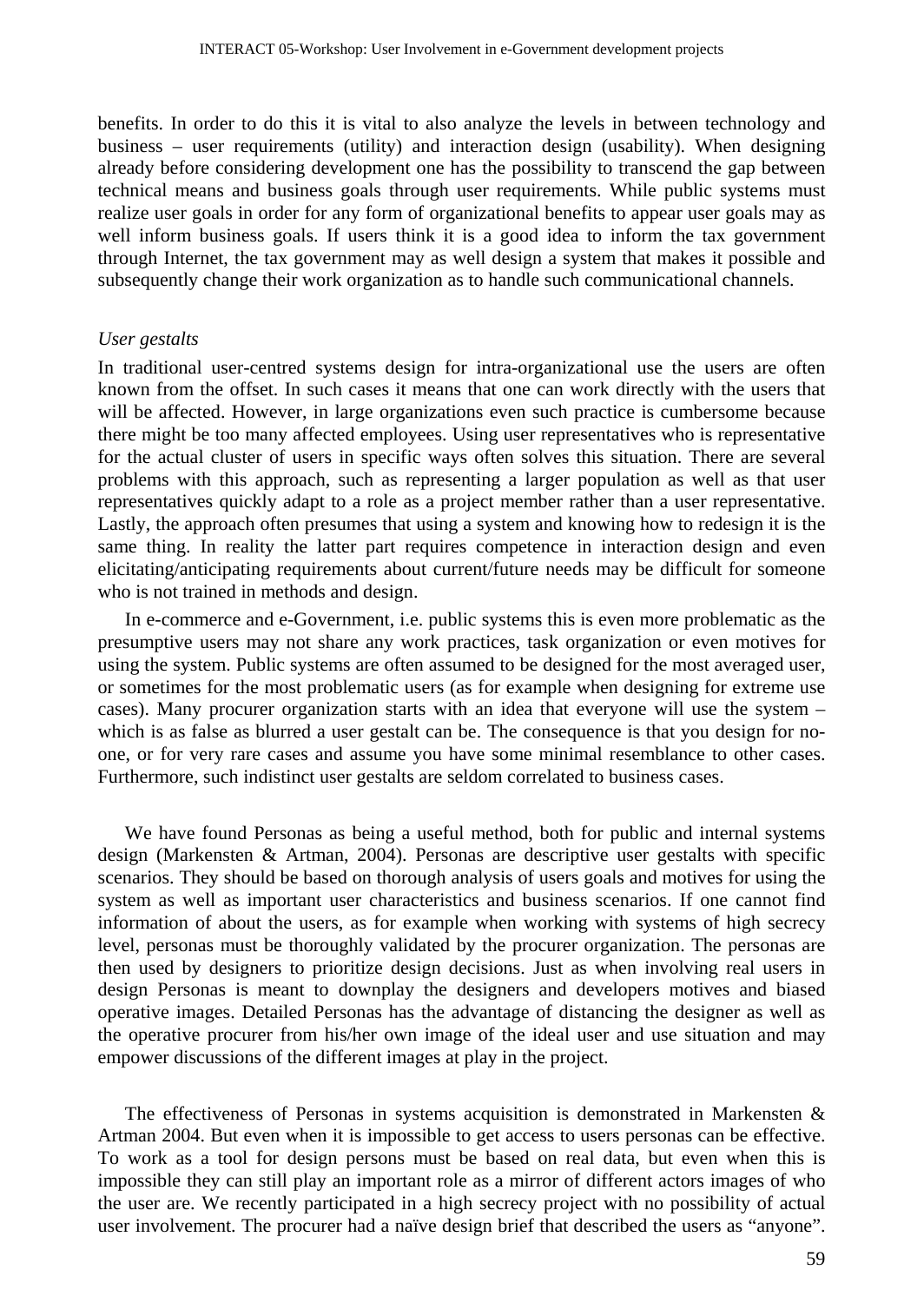Our students first formed Personas from their own prejudices. Not surprisingly, the Personas became lesser versions of young persons who, who had university diplomas and had vast experience of computers – that is mirrored versions of the students themselves. The intention from our point of view was of course that they should become aware of their prejudices. When they then reworked their Personas and subsequently presented them to the operative procurer as a form of validation – the procurer first just accepted them. We then forced the students to do a more thorough validation in order to form a primary persona, which no design decision is allowed to violate. The procurer refused to give a concise answer to the validation. Instead he presented a new image of the primary user that did not at all conform to the six personas created, but to a young very creative man in advertisement business. This gestalt was more a less a mirror of *himself*. Persona gestalts and brief image of the future system in use were oriented towards an idealized self-image. It is exactly such images user-centred design must work against before a system is put into development.

#### *Prototyping and evaluation*

Analyzing and creating user gestalts is not enough in order to extrapolate user requirements. This only covers the "what" part of the equation – what services should be included in the system to match user needs? To solve the second part, the "how" part, it is necessary to also design and evaluate prototypes of the future system. This will explore how the interaction with the services should be designed in order to match the goals and needs of the future users. By making prototypes and confronting users and business management with them it is possible to evaluate not only how the system will work in use when ready, but also if it seems to support the desired business goals. By using prototypes before actual RFT (Request for Tender) one also gets the benefit of getting a very tangible image of the system to be developed, and it is possible to discuss the requirements in a way that is far more accessible than a list of requirements. We have found procurer organizations who have organized several activities to engage users. For example, prototyping workshops (Artman & Zäll, in press) or quality validation workshops (Artman, 2002). These workshops were put together quite loosely but with strong incentive for making a user-centred design. Prototyping as such is tangible and can of course be done by most people, but informed design is a far more serious matter and should be performed with professional designers who can judge a specific systems appropriateness against an analysis of current and future needs.

It is important that the procurer organization must not get marginalized. They should actively and continuously assess the progress of the project. In some of our studies procurers have become marginalized as soon as the developmental project started, and they lost the power of the project (Artman, 2002). This is exactly what a procurer approach can hinder.

#### **Benefits of a procurer approach**

Above we have hinted about benefits with a procurement approach. Here we will summaries the benefits but also give some critical questions for the systems development branch at large.

*Validated systems as RFT:* The procurement is based on an evaluated system design, which is thoroughly anchored in several layers of the organization. The developmental organization will have to deal with fewer changes in the user requirements. With a procurement approach users are involved at the earliest possible stage.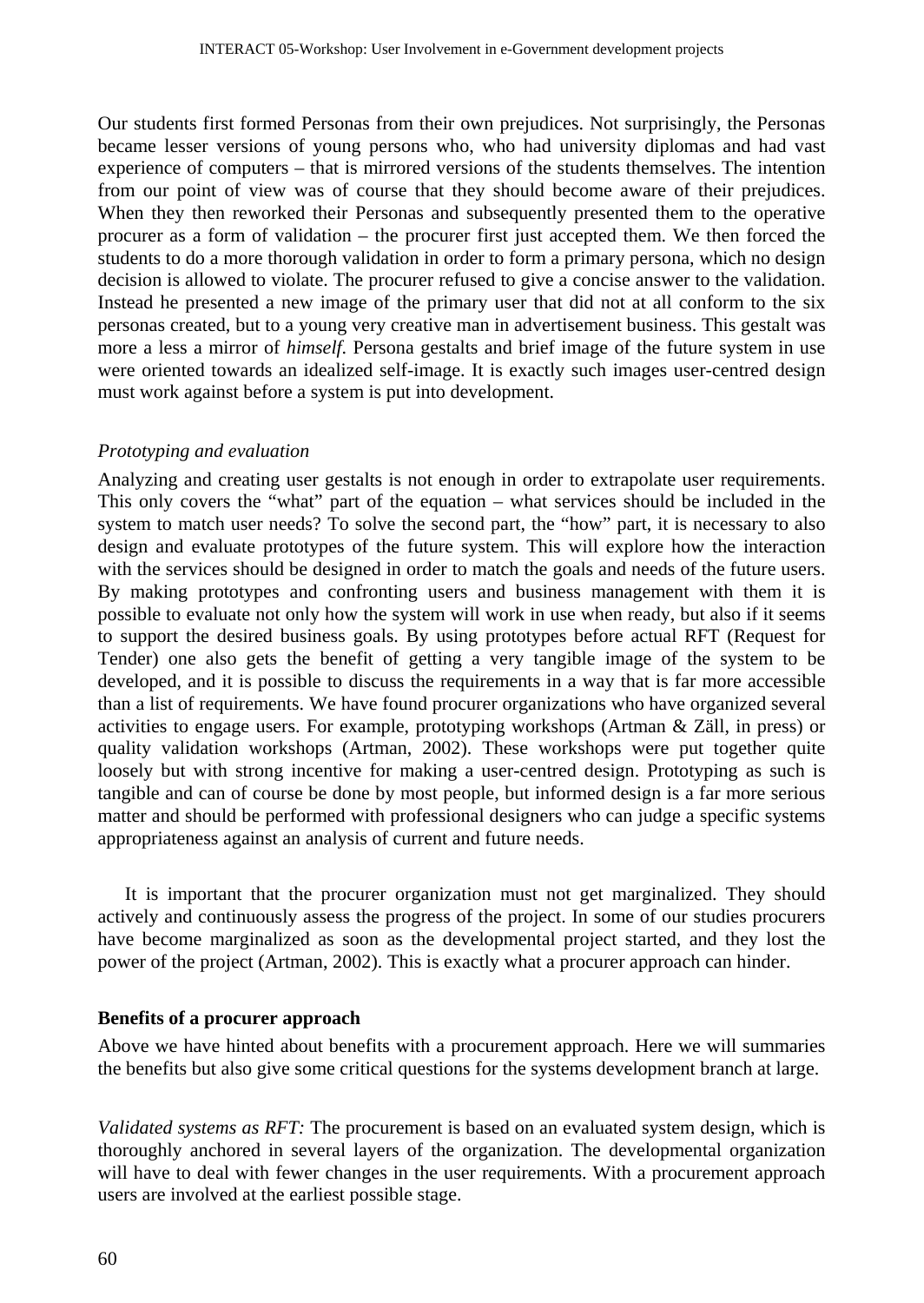*Integration and precise requirements:* A procurement approach as suggested above integrates all levels of systems development with the e-solution and the user as the central point between business goals and systems requirements, since it is the user, not the system, that will realize the organizational goals by using the future system.

*Communication:* Organizations are most willing to negotiate and discuss systems benefits and designs at an early stage. An approach that integrates users and business benefits is more likely to stimulate and encourage communication between different stakeholders. Moreover, visual tools such as personas and prototypes make communication much easier, both within the project group or the organization, as well with the development organization.

*Active procurer:* The procurement approach to UCD put the operative procurer in an important position. He or she must actively analyze and negotiate the relation as well as trade offs between business- and user requirements.

#### **Critical for assessment of the market of system development**

The systems development market has become used to having the power of development but as the industry and the users matures it is reasonable to expect drastic changes in the power distribution between procurers, users and developers. The market today is naturally suspicious towards a procurer approach, in part because experience of recent procurements, but also because the developmental organizations would loose their power.

The lack of opportunity to negotiate between a request for tender and an actual contract in governmental procurement points to the problem that the procurer organization has to actually require usability and user involvement from the development organization or conduct independent user analyses before actual contracting, which in any case requires knowledge about usability and usability methods. Usability therefore depends on the procurer organization's ability to see the benefit of doing or requiring usability at an early stage of the development. In such acquisition procedure, the question of usability is moved back and higher up in the decision-making management structure, and thus financial accountants are made responsible for making resources for usability available.

One argument often given as a caveat against a strong procurement approach is that during development many requirements changes and then the design cannot be frozen. However, such criticism is still strongly situated in a traditional approach that says that design is strongly connected with programming and technical considerations. Further more, there is nothing in this approach that encourages frozen requirements. Simply, what we propose is that acquiring organizations should become more sensitive to what they purchase, by using UCD as a natural bridge between business and user requirements. Yet, as any RFT, this is but a vision of what a desired future system should be like, and changes are bound to come later on when the development starts. The advantage is, however, that decisions about changes can be made much more consciously by the procurer since he or she understands the relation between the design, the services and the business goals by now. We believe the market will converge towards the relationships between procurer and developmental organizations as the corresponding stakeholders for architectural design and marketing.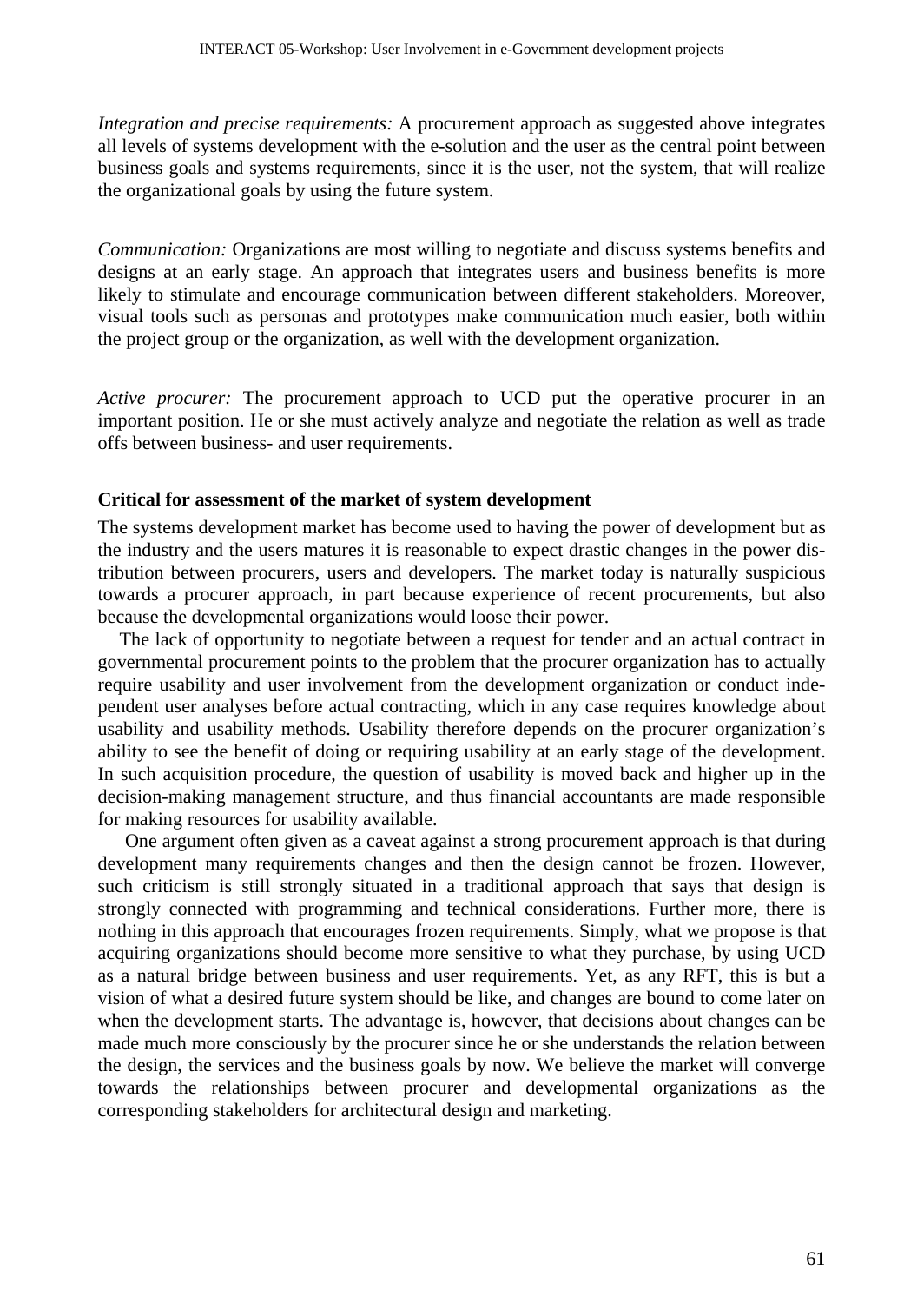### **References**

- Artman, H. (2002). Procurer Usability Requirements: Negotiations in Contract Development. *Proceedings of NORDICHI 02*. pp 61-70.
- Artman, H., Ramberg, R., Sundholm, S., Cerratto-P., T. (2005) . Action Context and Target Context Representations. Proceedings of CSCL'05. Taipei, Taiwan.
- Artman, H., Zällh, S. (In Press). *Finding a way to Usability*. Cognition, Technology and Work.
- Følstad, A., Jørgensen, H., Kogstie, J. (2004). User involvement in e-Government development projects. *Proceedings of NordiCHI'04*, Tampere, Finland, October, 217-224.
- Lif, M., Göransson, B., Sandbäck, T. (2005). Buying Usable The user-centered Procurement Process. Position paper at UITQ – User-driven IT Design and Quality Assurance: "Who can judge IT quality better than professional end-users?", Stockholm, Sweden, 25 May, 2005
- Markensten, E. (2003). Procuring Usable Systems An Analysis of a Commercial Procurement Project. In J. Jacko and C. Stephanidis (eds.). *Proceedings of Human-Computer Interaction International*., pp.544-548. London: Lawrence Erlbaum Associated.
- Markensten, E. (2005). Mind the Gap: A Procurement Approach to Integrating User-Centred Design in Contract Development. Licentiate Thesis, Royal Institute of Technology, Stockholm, Sweden. TRITA-NA-0447.
- Markensten, E., Artman, H. (2004). Procuring Usable Systems Using Unemployed Personas. *Proceedings of NordiCHI'04*, Tampere, Finland, October, 13-23.

Ottersten, I., Balic, M. (2004). Effektstyrning av IT. Liber.

UsersAward. UsersAward.se Last Visited 2005-05-19.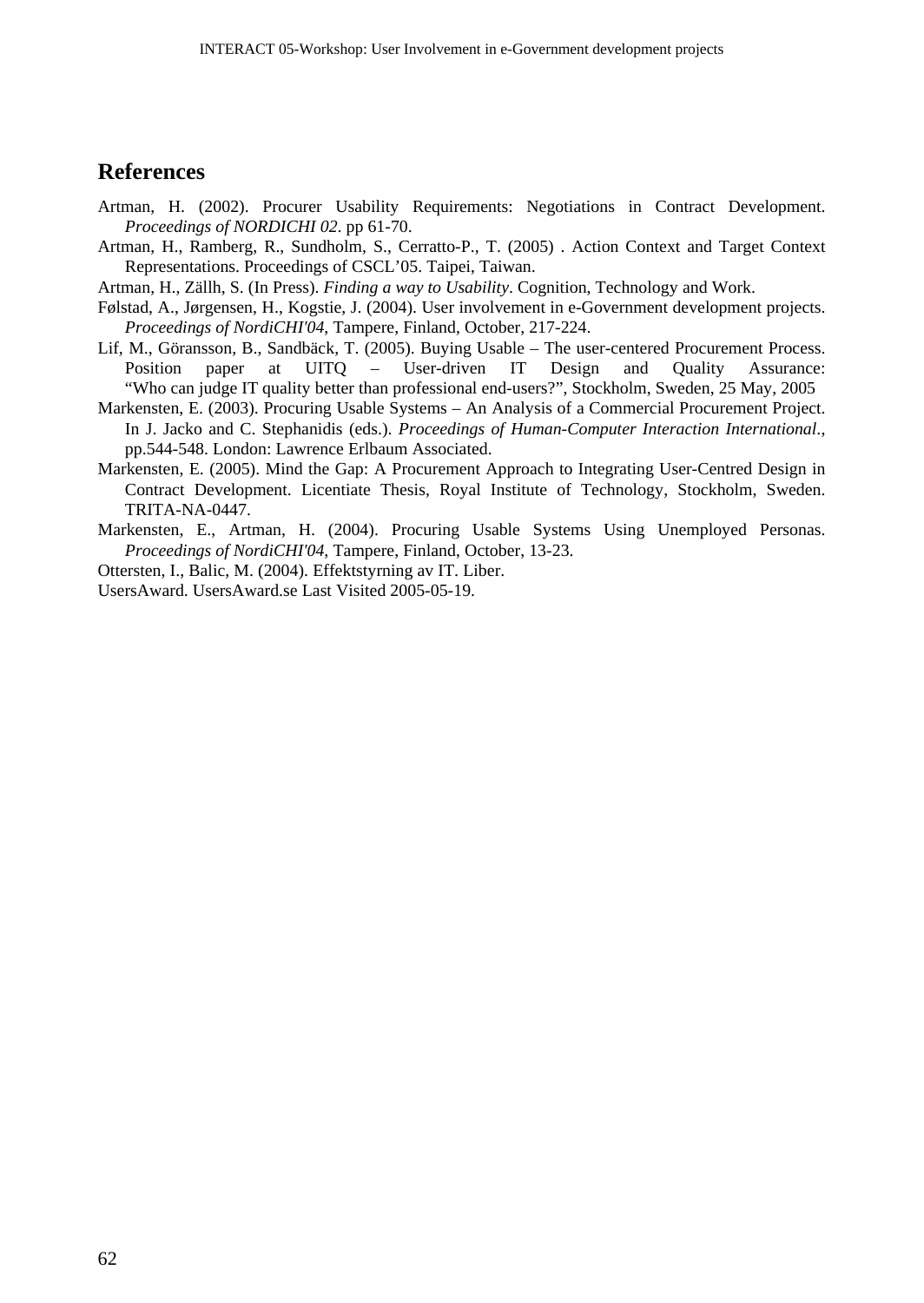# **Service Design methods and UCD practice**

Stefan Holmlid Human Centered Systems, IDA, Linköpings universitet, Sverige steho@ida.liu.se

### **Abstract.**

When developing technology supported government services or administration, it is of utmost importance that the methods employed are based on user-centredness. In this paper, methods from Service Design are used to provide a user-centred approach to design and development of e-government solutions. As a design discipline Service Design seem to be well fitted to sustainable and integrated design work for the benefit of government and citizens.

## **Introduction**

When developing technology supported government services or administration, it is of utmost importance that the methods employed are based on user-centredness. During the last two decades design has become an important perspective within the methods- and experiencemovements of user-centred systems development. Interaction design and experience design both were established during the 90's, and have gained ground within user-centred design, UCD, practices. As of today they have reached a level of integration where it is hard to tell whether they can or should be regarded as separate design disciplines. Simplified, it can be said that in the outset Interaction Design worked with tools and tasks, while Experience Design worked with media and entertainment.

One recent development within UCD is the introduction of an acquisition perspective. During the 70's, 80's and 90's UCD developed into a practice for system developers. As a consequence of this the needs and perspectives of user organizations and acquisition practitioners was not in focus nor were they the driving force. During the last few years the interest in these perspectives has increased, in Sweden largely due to the "Procurement competence" project (Vinnova, 2001; Holmlid & Artman 2002). Some of the issues pertaining to the acquisition perspective identified by this project are; the importance of tying together business goals, strategic and organizational change, and use quality of technology, the proactive stance a user organization gain in relationship to the system developer when using design methods from e.g. UCD (see e.g. Artman 2002; Holmlid 2004; Holmlid & Artman, 2004; Markensten, 2005; Artman & Zällh, in press). Service Design provides and contributes to the former of these issues, with a set of design methods. From a user organization and acquisition perspective, it is contra-productive to single out the software providing a service as the most important entity to design. For most organizations this holistic view can best be taken care of by the organization itself, and not by a system development company. It is within this context that Service Design operates. The work described in this paper was performed as part of the *Procurement Competence* project.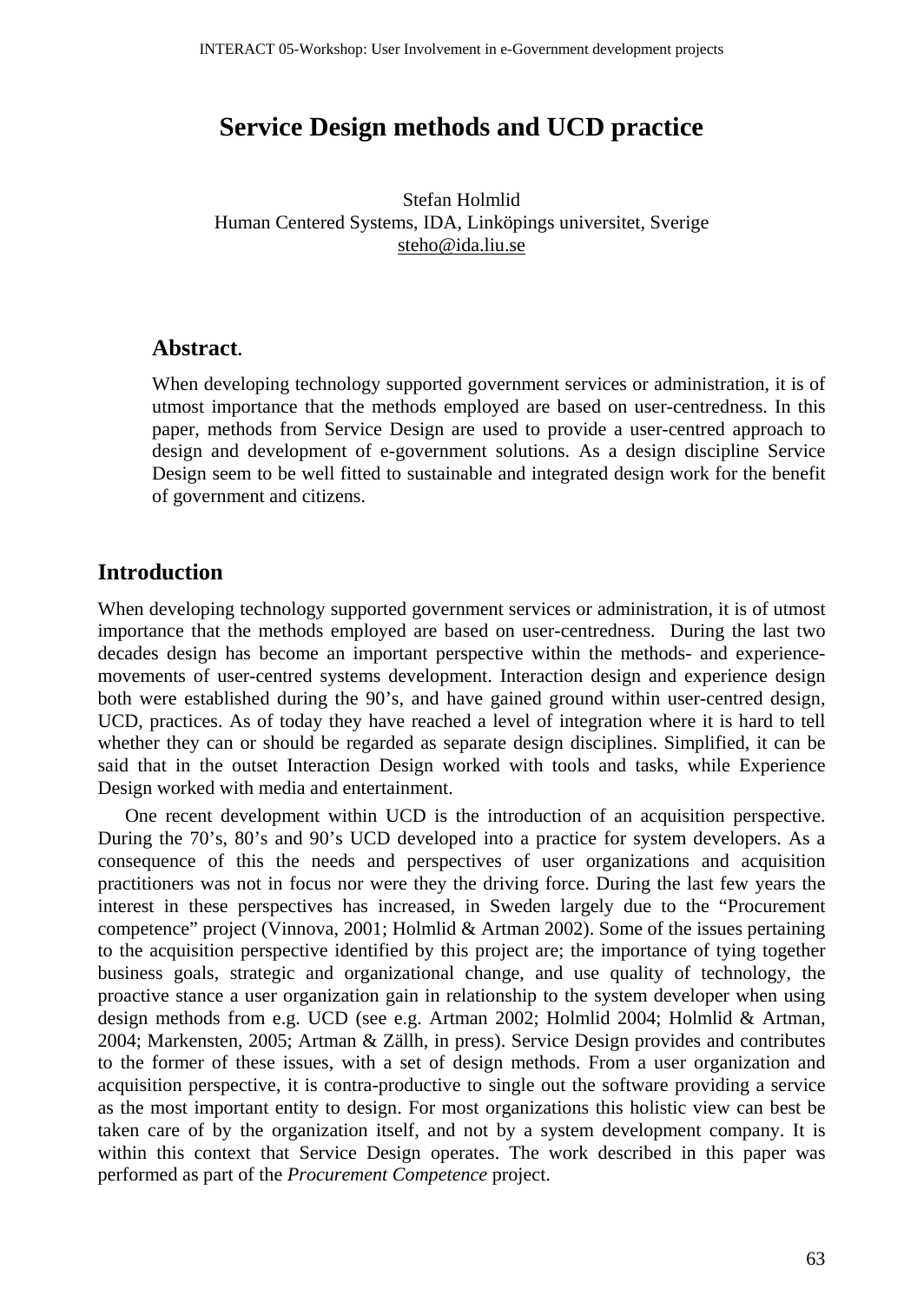Without going into any depths on e-government, I wish to stress that user-centredness is important, but might differ, depending on what aspect of e-government that is under scrutiny. The aspects that most frequently are discussed are e-administration, e-services, and edemocracy. In one sense it is hard to deal with only one of these aspects, if one does not use very limited senses of the aspects. As this paper will not deal with issues of political science, I will leave the topic by stating that the case referred to here mainly concerns e-service and eadministration, but they are influenced by issues of democracy, and equally influences the edemocracy of a society.

What is evident with technology supported government services and administration is that it bears strong resemblance with services, in contrast to products. A service most of the time is described as being intangible, heterogeneous, and perishable. Moreover, it is considered that there is inseparability between production and consumption when it comes to services. Edvardsson et al (2005) argues that this is an outdated definition, and that services rather are characterized by performance, processes and deeds. Lovelock & Gummesson (2004), e.g., agree partly with this and argue that for a specific service in a specific context, individual characteristics are more important than others, but they should not be viewed as a compulsory whole. When talking about service organizations, the term product-service system, PSS, is often used, to point towards a systemic point of view (Edvardsson et al 2000). With that perspective the term servuction is often used, to differentiate from production.

Designing such services calls for user-centred methods that apply to services (see e.g. Mager 2004). While being rooted in software development, Interaction Design seems to lack the wider perspective of differentiating between services and products. The main interest for Interaction Design is to design a well-functioning interaction of a software based application. E-government goes beyond the specific software application, and provides a portfolio of technology supported as well as people based services, with more or less complex mixes thereof.

Service Design as a field has a history almost as old as Interaction Design. It had its lift-off during the 90's and was defined as a cousin to industrial design. This means Service Design assumes the position of the customer/user of a specific service and by creative, user-centred and user-involved methods depict how the service should be performed. At the same time Service Design considers the possibilities and means to perform a service with such qualities, within the economy and strategic development of an organization. Thus, a Service Designer can visualise, express and choreograph what other people can't see, envisage solutions that do not yet exist, observe and interpret needs and behaviours and transform them into possible service futures, and express and evaluate, in the language of experiences, the quality of design (Service Design Network, 2005). Service Design aims to create services that are useful, usable, desirable, efficient and effective. Service Design has earned recent interest by Design Councils in Sweden as well as in Britain.

Several of the Service Development frameworks incorporate something that is called Service Design (see e.g. Edvardsson 2000). In reality it comes closer to service engineering in the sense that it is not supposed to drive idea generation or creative processes with the actors of a PSS.

Based on the descriptions of Service Design as a *design* discipline it seem to be well fitted to sustainable and integrated design work for the benefit of government and citizens. In this paper, methods from Service Design are used to provide a user-centred approach to design and development of e-government solutions.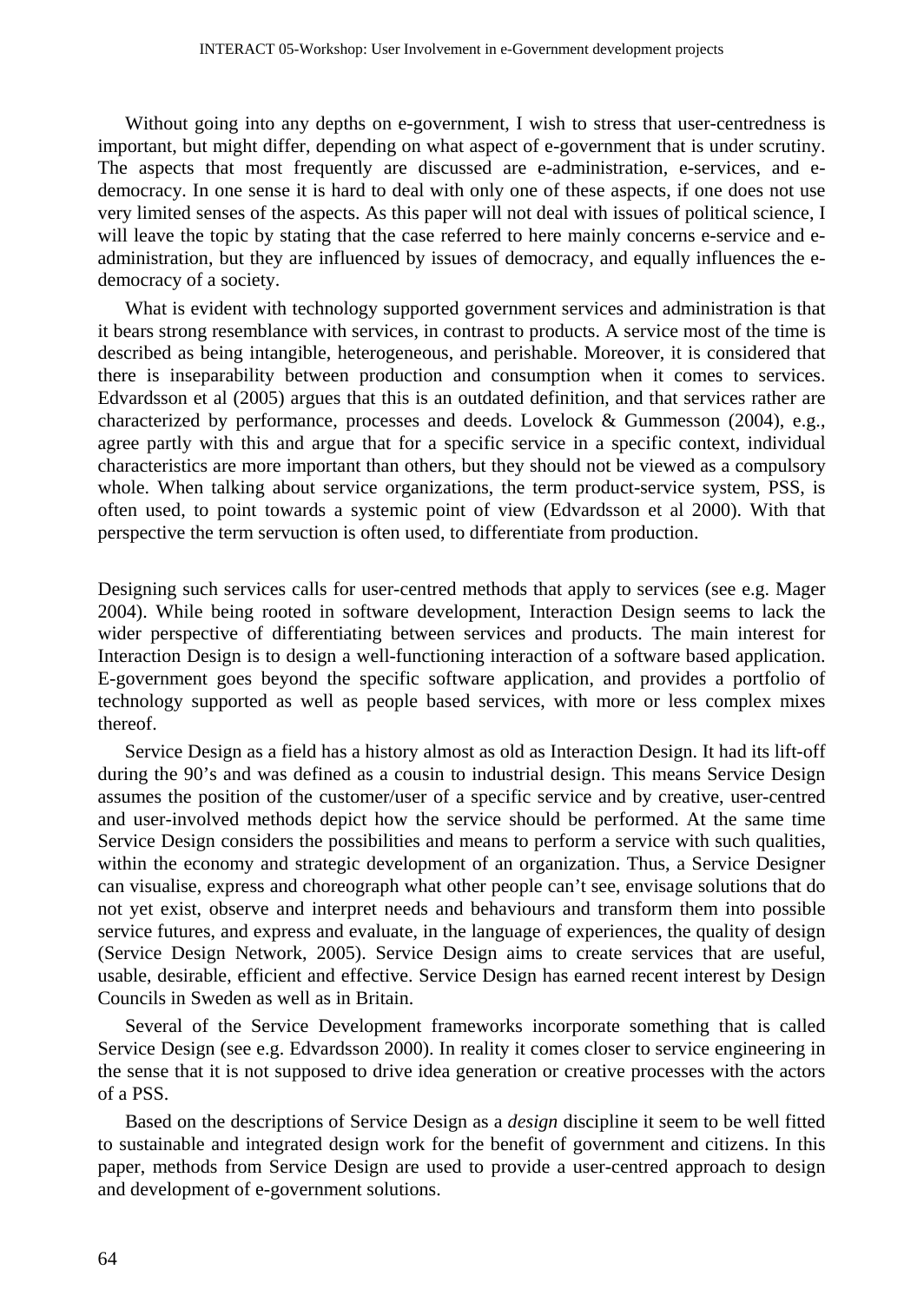## **Selected methods**

In this section I will briefly describe two methods employed within Service Design. The sources of the methods come from a wide knowledge area including non-design disciplines such as Service Marketing, Service Operations and Service Management. The descriptions are written as if they were design methods, in contrast to marketing, operations or management methods. A human-computer interaction specialist with knowledge on user centered methods will find similarities with established methods within their own field.

### **Blueprint**

In non-design literature there is no exact definition of what a blueprint is, nor is there any consensus on what it should include. The different perspectives of the areas define and scope a blueprint very differently (see e.g. Shostak 1984, 1987; Verboom et al 2004; Kalakota & Robinson 2003). Zeithaml & Bitner (1996, p 277) suggest the following description "a picture or map that accurately portrays the service system so that the different people involved in providing it can understand and deal with it objectively regardless of their roles or their individual points of view"

When taking the perspective of *designing* a PSS, a blueprint is a depiction that ties together, in a procedural manner, details and wholes of servuction. That is, it defines what is on-stage, how back-stage issues are performed, co-operation, touch points, technology support, the line of visibility, the line of interaction etc. It can be used both as a mapping of an existing PSS; and as a design tool for an envisioned PSS, or as a tool for understanding an emerging idea for a PSS.

#### **Service interface/interaction**

In non-design literature the more common terms are *touch points* and *evidence* (see e.g. Zeithaml & Parasuraman, 1990). In Service Design, however, it is more enabling to use Service Interface or Service Interaction. These terms comprise touch-points, evidence, meetings and technology. Thus it deals with issues related to graphic communication, humancomputer interaction, social interaction, etc.

Again, it is a holistic method, but it focuses on interaction, communication, experience and relations. It is not feasible only to define and design one kind of interaction or singular touchpoints if we design a service. We need to consider the whole servuction process and the PSS, and find and design detail and wholes. A service interface can be depicted in several different ways, narrative, functional, aesthetic, etc. In most cases several of these are needed, with iterations and user evaluations, to be well-designed.

## **Government public relations case**

One case will be presented, to highlight and describe the application of the methods. The design was performed as a part of an inventive or idea-generation phase of the design life cycle. The need/s were already identified and discovered.

All Swedish government agencies were supposed to change their ways of working to support the vision of a 24-hour government. Moreover, this agency had the specific task of making some of their databases with journals of cases public. The agency interpreted this as putting the databases online through a web interface. From the business perspective this move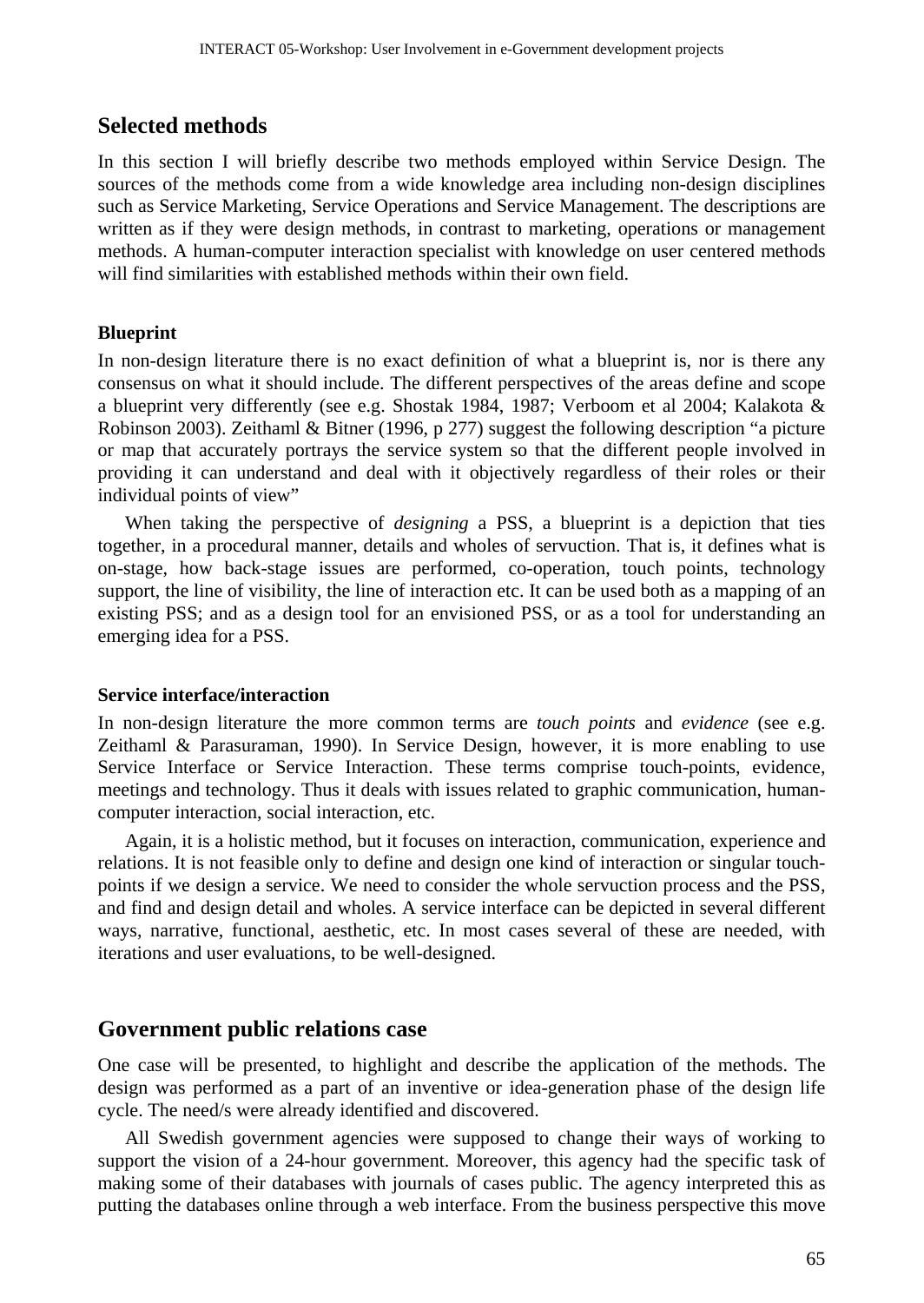seemed to be able to create an efficiency improvement of the press department's work. This work today mainly consists of getting phone calls, e-mails and faxes from journalists, searching the databases and providing journalists with answers. Most of the time, many journalists are interested in the same cases, so the questions to be answered are very similar. The agency saw an opportunity to demand more self-service by the journalists, and require of them to search in the databases by themselves.

Our approach was to view the work that the press department had been doing as a service to the journalists. From that point we performed a service design. This included developing a service blueprint, a pluralistic customer journey and suggestions for service interaction. These were developed by studying the work of both journalists and the press department, interviewing them, as well as pin-pointing the business change that the agency wanted to accomplish.

The journalists wanted better access to information from the databases, wanted to be able to subscribe to changes related to specific cases, and specific areas of interest, and did not want to get rid of the contact with the press department. The press department wanted to perform less work with repetitive questions, to free capacity for more complex work, and to easily provide information prepared to all. The service concept proposed was to define the journalist and the press department as a perfect match to produce good, correct and interesting information. The journalist asks, the press department retrieves and produce information. The database and the on-line technology provide a possibility not to have to reproduce information over and over again.



*Figure 1: The blueprint for the public relations case* 

The blueprint (see figure 1) depicted a wide range of actors influencing the service for the journalists. As the service concept suggested the press department would still take phone calls and prepare on-line versions of database information. This information would be published in the information portal, once prepared it would be easy for the press department to point to these pieces of information. Journalists would be able to subscribe to database updates for this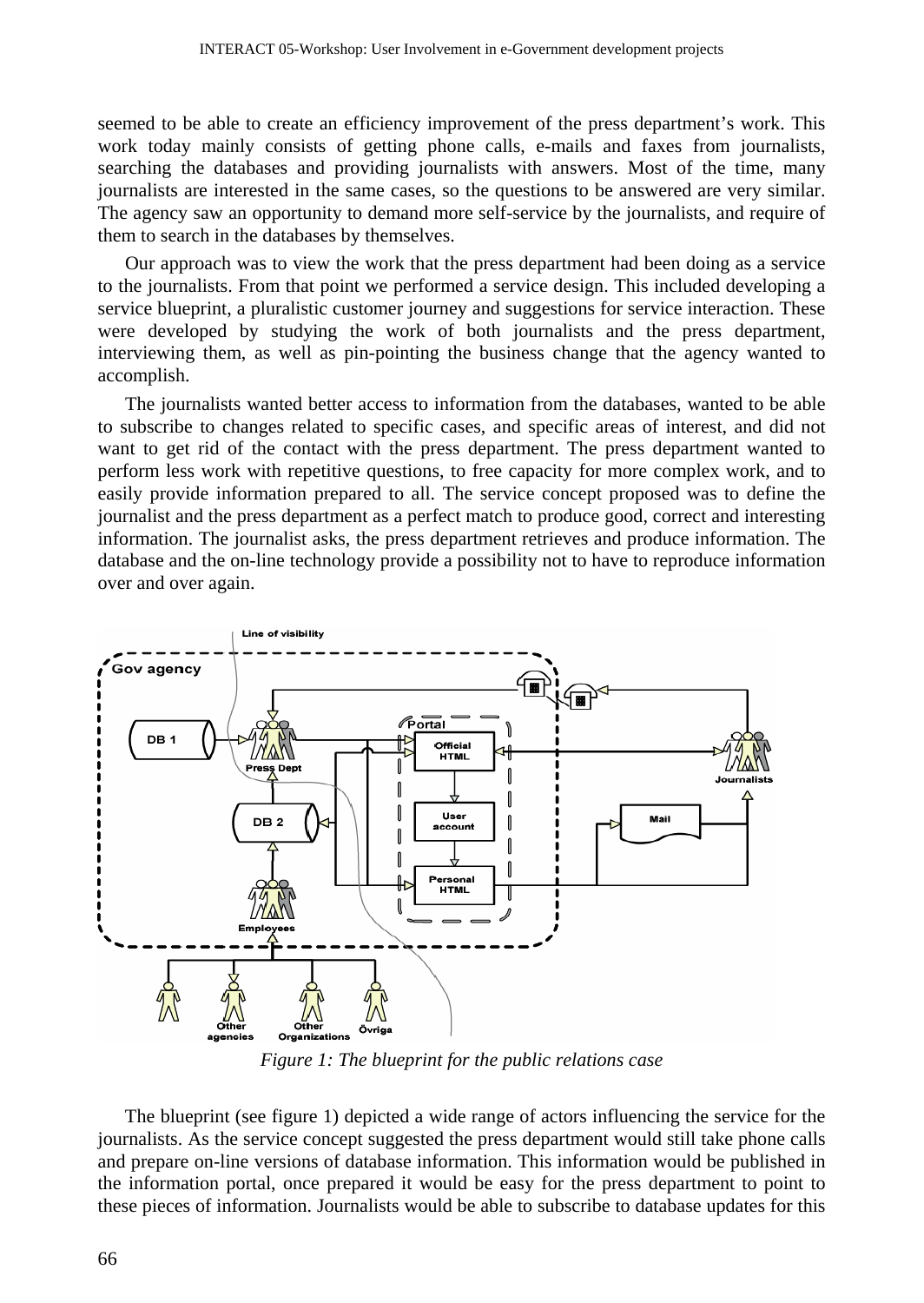specific case, or to other more general criteria. Moreover, they would be provided with an individual user account where they would get an individualized portal page, with their own subscriptions, and saved database searches. Full public access to the database would still be available, but not assumed to be the entry point for journalists.

The suggested service interactions, of which some can be identified in the blueprint, comprised such things as a search portal, evidence and interaction related to a subscription model, etc. The design work in this case did not go as far as to develop the detailed conversational protocols for the Press Departement, and internet interactions, but suggested that this would be needed to fulfill the visions of the service concept.

#### **Conclusion and discussion**

In many ways the methods presented here resemble design methods from Interaction Design and User-Centred Design. They are processual, capture interactivity, and the dynamics of the design material and object are important. And the means of depiction also are similar – with story-boards, scenarios, etc.

In Interaction Design though, it is fairly uncommon that the longer processes of use are designed. They might be taken into account, e.g. when one is designing a web interface of a insure agency for seldom users, but most of the time design problems are limited to a singular use situation or a singular application, which might be extended over time. The design area is closed within a task or an application. Moreover, Service Design methods also highlight relational matters and the balance between business and user centered design.

Service Design provides an overall design and contextualize Interaction Design for technology supported services. The focus on users and the method portfolio are shared, which provide user-centred design action space across not only a technology development process, but also an organizational change process.

Service Design and Interaction Design can mutually benefit each other for the sake of user-centred design. Such a beneficiary relationship can be achieved, e.g., by procurers doing Service Design and use it as a part of their procurement strategies. In such cases Interaction Design will be dealt with at a much earlier stage of a IT development process, i.e. before the contract is signed and during the early requirement specification phase. This will provide the UCD professional with a better ground-work, and require a developer to work more usercentred.

For e-government the challenge lie in connecting organizational development and technology development through design, and not letting the IT-developer drive organizational change through a technological business opportunity.

Failing to tie Service Design and Interaction Design together, regardless of who is actually performing that specific work task, will lead to unnecessary double-work or hindrance of continuous, mature and sustainable user centered design work.

### **References**

Artman, H. (2002). Procurer Usability Requirements: Negotiations in Contract Development. *Proceedings of NORDICHI 02*. pp 61-70.

Edvardsson, B., Gustafsson A., Johnson, M., D., Sandén, B. (2000). *New Service Development and Innovation in the New Economy*. Lund, Studentlitteratur.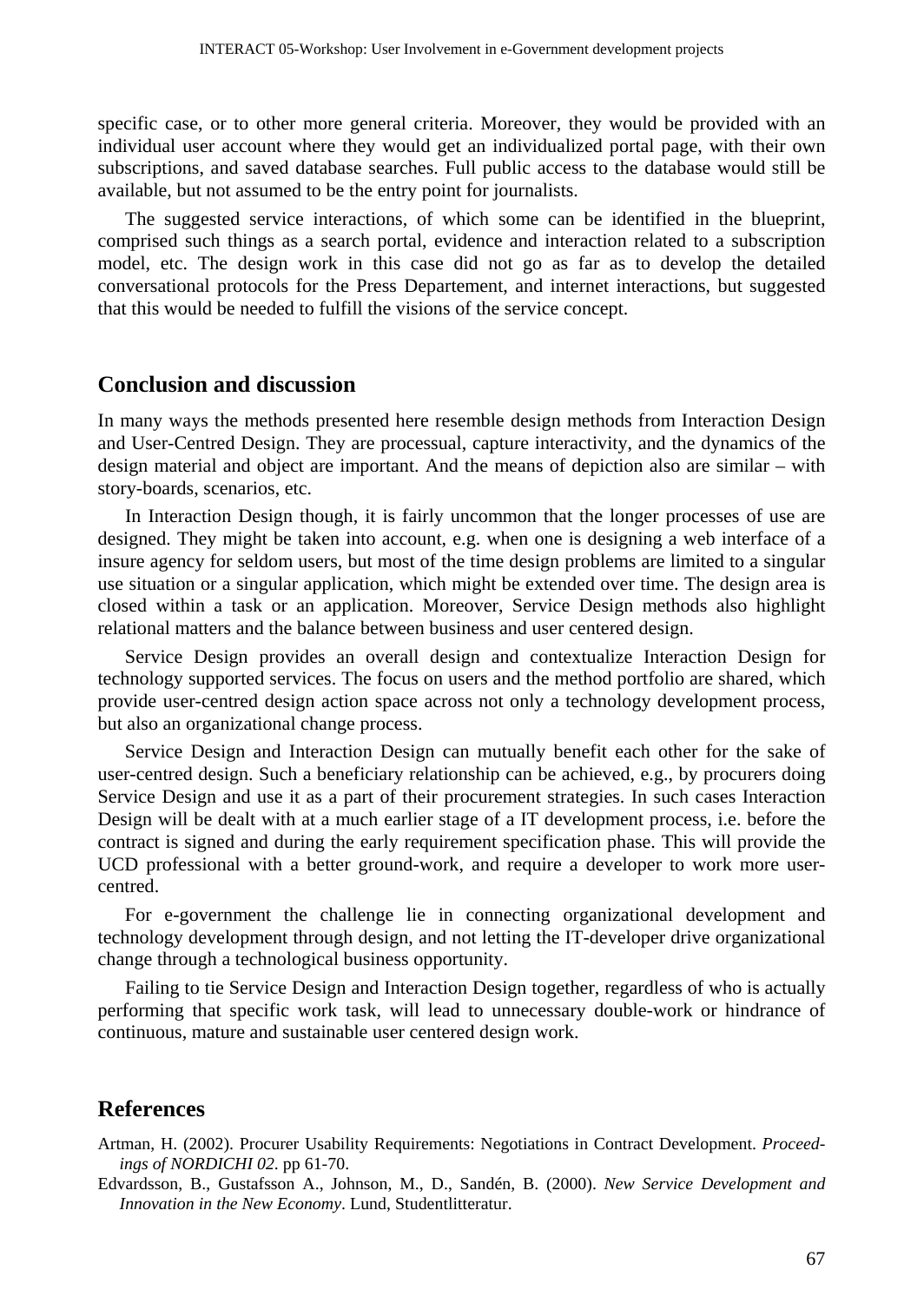- Edvardsson, B., Gustafsson, A., Roos, I. (2005). Service portraits in service research: a critical review. *International Journal of Service Industry Management 16(1)*:107-121.
- Artman, H., Zällh, S. (In Press). Finding a way to Usability. *Cognition, Technology and Work*.
- Flieb, S., and Keinaltenkamp, M. (2004) Blueprinting the services company: Managing service processes efficiently*, Journal of Business Research, 57*:392-404.
- Holmlid, S. (2004). Issues for cooperative design: A procurement perspective. In *Proceedings from PDC 2004*, vol II:139-142.
- Holmlid, S., Artman H. (2004). Shared Object Asymmetrical and Conflicting Objectives. In proceedings from Bertelsen, O., W., Korpela, M., and Mursu A. (2004). *First International Workshop on Activity Theory Based Practical Methods for IT Design, ATIT 2004*. http://www. daimi.au.dk/publications/PB/574/PB-574.pdf
- Holmlid, S., Artman, H. (2002). Procuring usable systems: Key issues for systems development. *Workshop at Nordichi 2002*.
- Kalakota, R., Robinson, M. (2004). *Services Blueprint: Roadmap for Execution*. Boston, MA: Addison-Wesley
- Lovelock, Gummesson (2004). Whither Services Marketing? In Search of a New Paradigm and Fresh Perspectives. *Journal of Service Research,* 7:20-41
- Mager, B (2004). *Service design: A review*. Köln International School of Design, Köln.
- Markensten, E. (2005). Mind the Gap: A Procurement Approach to Integrating User-Centred Design in Contract Development. *Licentiate Thesis, Royal Institute of Technology, Stockholm, Sweden. TRITA-NA-0447*.
- Service Design Network (2005). Service design network manifesto. Unpublished.
- Shostack, G.L. (1984) Designing services that deliver. *Harvard Business Review, 62(1)*:133-139.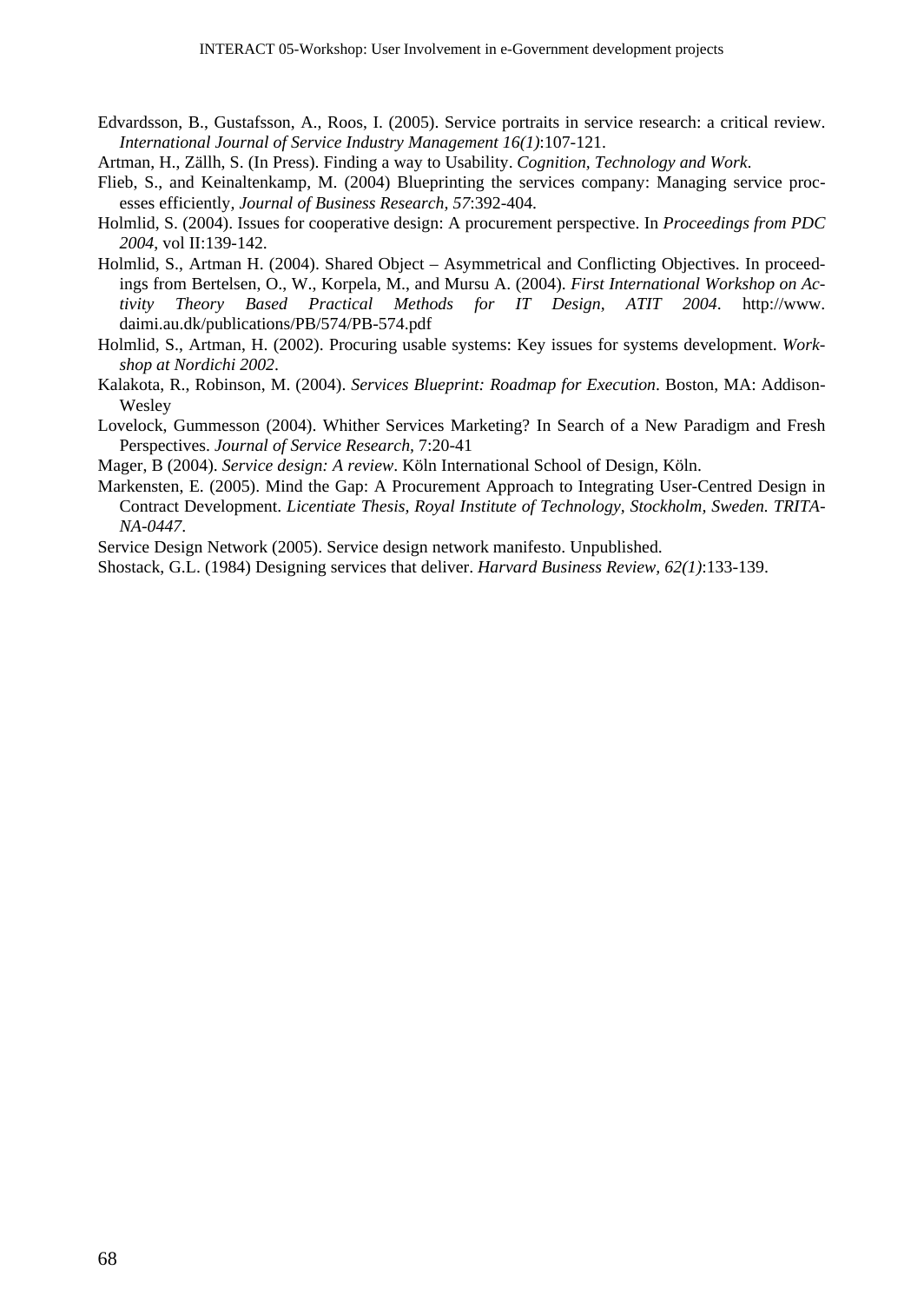# **Prototypes and tender documentation**

Jan Håvard Skjetne SINTEF IKT, Oslo, Norway janhavard.skjetne@sintef.no

## **Abstract**

Developments of IT systems and especially Governmental IT systems have for many years experienced problems reaching specified requirements. Successful development of IT systems is characterized by collaboration between disciplines and early verification by end-users. The tender process usually used today could hinder this collaboration and verification. This proposal suggests that a prototype with essential characteristics could be used as a boundary object to enhance collaboration and verification. There is a need however to identify exactly what these characteristics are.

# **Introduction**

Development projects of IT systems and especially Governmental IT systems have for many years experienced problems reaching the specified requirements, deadlines and budgets. The reason for this is complex, and many guides are produced to lower the risks for failure. Examples of this is the OECD Policy brief which identify eight general guidelines from managing risks to involving end-users (OECD 2001), and The Office of Governmental Commerce which have set up a website to promote good practice:

(http://www.ogc.gov.uk/sdtoolkit/index.html).

The main characteristics of procurement of Governmental IT systems are that they are usually developed using a tender process. In a tender process the public organizations specify their demands in tender documents. These documents are then sent to a set of pre-qualified suppliers and they write a proposal based on them. The organization then selects one of the proposals based on a set of predefined criteria. This process is described in rules from the European Commission (EC) and World Trade Organization (WTO) regarding acquisition of products and services to public organizations, and one of its purposes is to ensure an open and free competition and should be supplier independent.

Could this tender process be part of the problem? It has been reported that the tender process generates a communication gap between the customer with focus on the business and the suppliers developing proposals based on the tender documents (Lauesen and Vium 2004). This paper suggests that use of prototypes with the right characteristics could increase the quality of the proposals and still be supplier independent. We do however not yet have enough knowledge about these characteristics.

## **Successes in product development**

When reviewing the literature from a Human-Centred approach two important factors were identified which are important in successful development projects.

- Collaboration between disciplines
- Early verification of user requirements with prototypes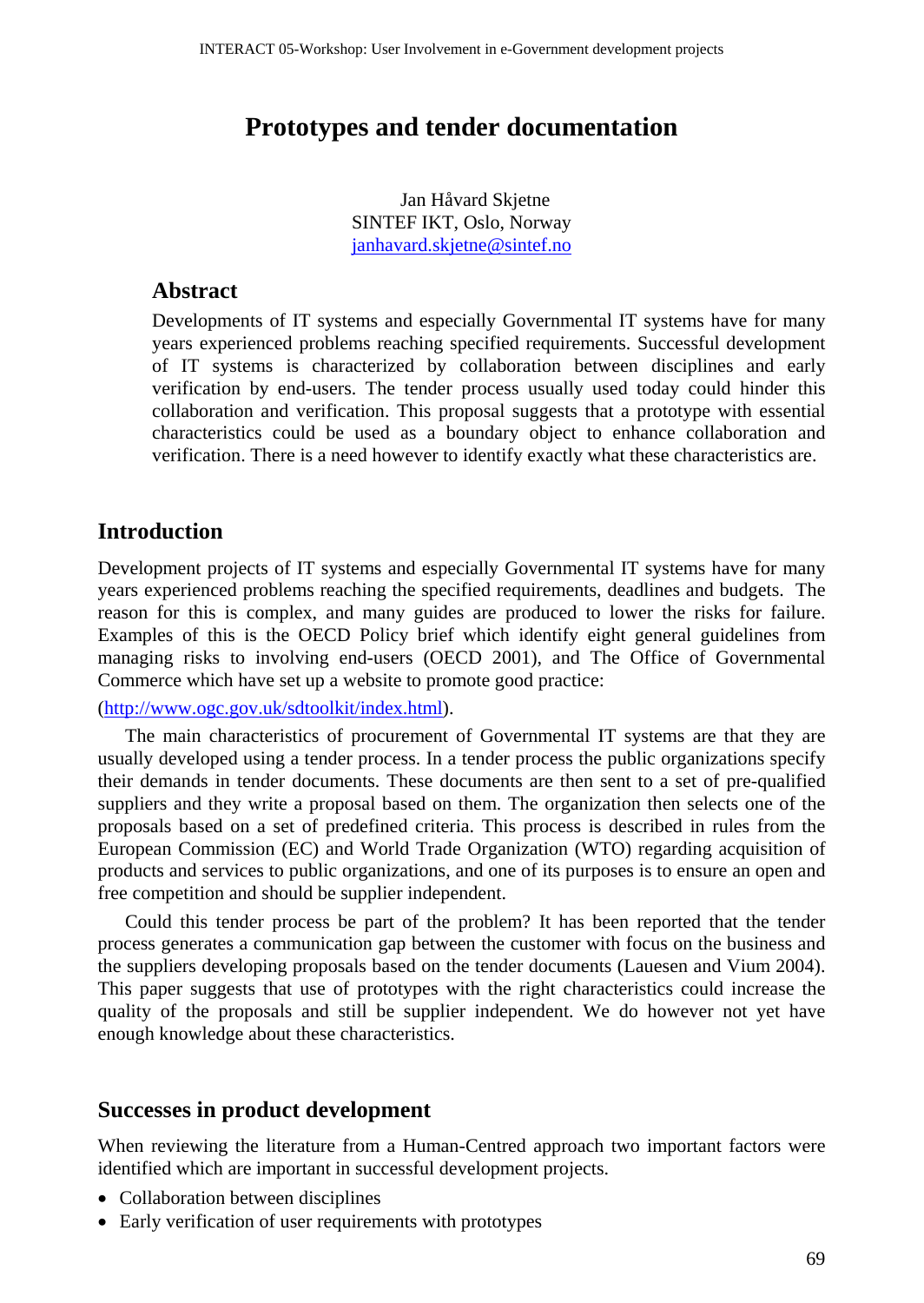### **Collaboration between disciplines**

Many successful development teams share the same characteristics: They are able to establish a collaboration between different disciplines and specializations (Leonard-Barton 1995), and new innovation happens on the border between these disciplines. This is however not easy to achieve. To be able to collaborate they need to communicate and share knowledge. Successful communication can be achieved when there is established a Common Ground which require coordination of content and process (Clark 1996). To establish this Common Ground is however not trivial. Knowledge has characteristics which make it difficult to share and alter. Knowledge is tacit in nature (Polyani 1966) which makes it difficult to represent explicitly. Common representations therefore need to be able to capture this tacit knowledge. Knowledge is also sticky (Hippel and Tyre, 1996) because it is hard earned and it is therefore also hard to alter, and it is necessary to alter and adapt existing knowledge for it to be used successfully in new development (Carlile, 2004). Prototypes have proven to work as a common ground for some development projects (Subrahmanian, 2003).

### **Early verification of user requirements with prototypes**

Errors in user requirements have been identified as a major cause of costly software project failures (Jones, 1995). It is very important to remove these errors as early as possible in the development since the cost of detecting and fixing the problems increase as the project go on. Prototypes are tools to validate user requirements before the final product reach the customer. Early low-cost prototypes have also shown to be predictors of usage intentions and behavior up to six months after workplace implementation (Star and Griesemer, 1989). This means that the prototype should have a role in the tender documents, but it should be documented in a supplier-independent way.

A prototype used in a tender documentation should be supplier-independent and also useful as a technique for collaboration and verification. We therefore need to identify only the essential information which could be documented in an abstract supplier-independent form. The rest of this paper discuss some of the relevant theory and come up with a model which could be used to identify the necessary characteristics of a successful prototype in a tender documentation.

# **Translation of knowledge to a Common Ground**

Usually the customer and the developers have established different languages they use when describing their knowledge. The customer focuses on the business and users goals and the supplier focus on developing a product which meets technical and economical requirements and constraints. To enable communication between these disciplines they therefore need to translate some of their knowledge from their own language to establish a Common Ground.

Pym has described some of the theories related to translation between different cultures with different languages (Pym, 2003). He describes some aspects which are important to consider when translating:

- 1. Who moves? Which actor shall do the translation?
- 2. Choice of what to translate
- 3. Translation versus language learning
- 4. Trust
- 5. Why and how is complexity reduced?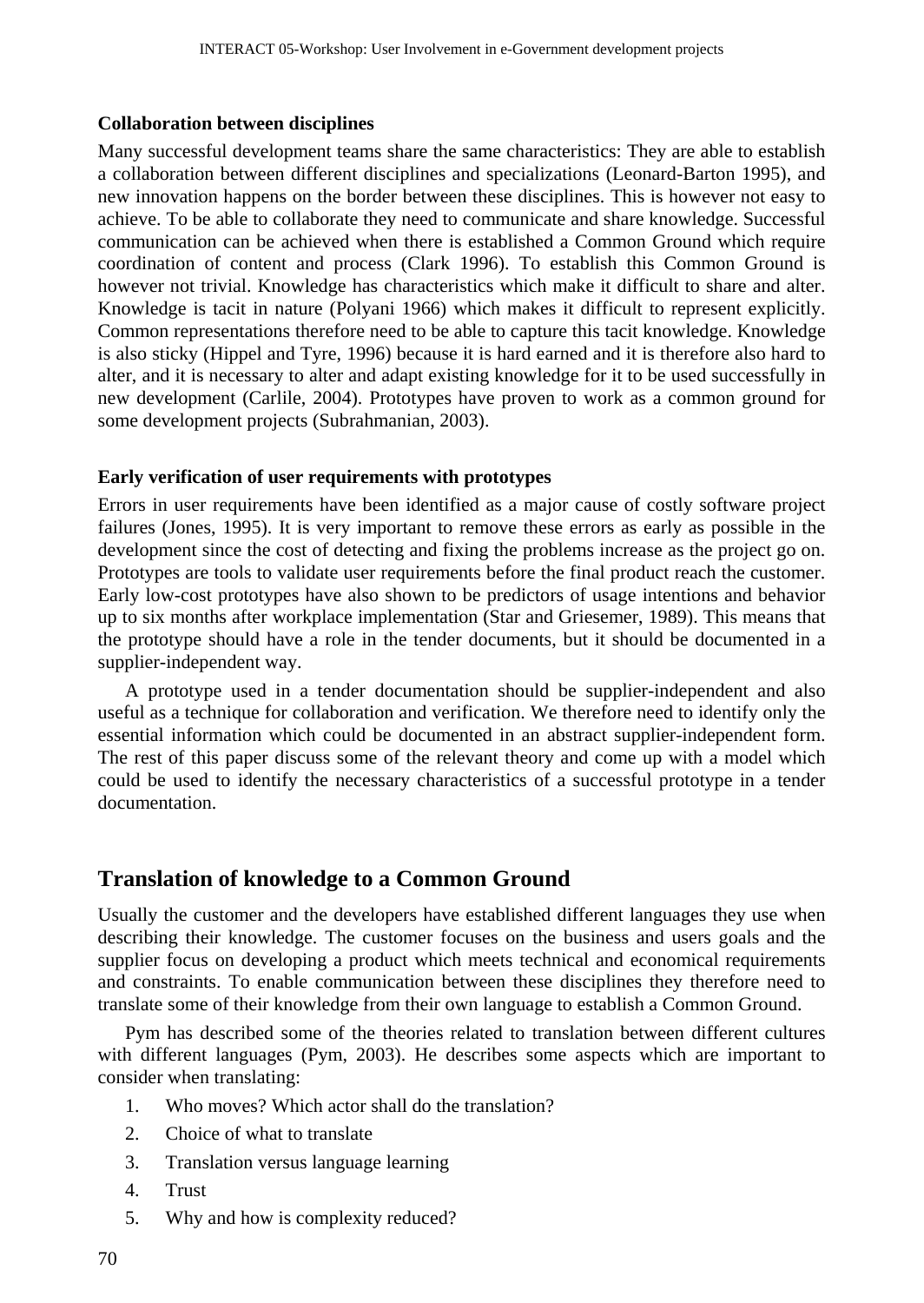# **Boundary objects as bridging points**

Star & Griesemer have develop a theory on boundary objects and translation (Star and Griesemer, 1989). Boundary objects are used to establish Common Ground, and Translations are part of the theory around boundary objects. Boundary objects and translations have proven to be useful as concepts to understand how to establish a successful communication between actors with different backgrounds in scientific work. This should be transferable to a development team with different disciplines.



*Figure 1. Boundary objects and translation[11]* 

Star & Griesmer describe how different actors (allies) can collaborate through a set of boundary objects. These boundary objects are established through translations and obligatory passage points.

Star & Griesmer have developed a set of requirements for successful implementation of boundary objects:

- Participants should have a shared goal
- …"objects should be PLASTIC enough to adapt to local needs and constraints of the several parties employing them, yet ROBUST enough to maintain a common identity across sites." (page 393)
- The set of boundary objects should maximize both the AUTONOMY and COMMUNICATION between worlds. Only the parts ESSENTIAL to maintaining coherent information should be pooled into the intersection of information.
- Establish a clear, stringent and simple set of METHODS. Standardized methods shift the focus to how, not why.

# **A model of boundary objects in human-centred software development**

When combining requirements set to establish Common Ground, Translation between cultures and to Boundary objects, one ends up with a high level model of a boundary object serving as a bridging point with the following characteristics: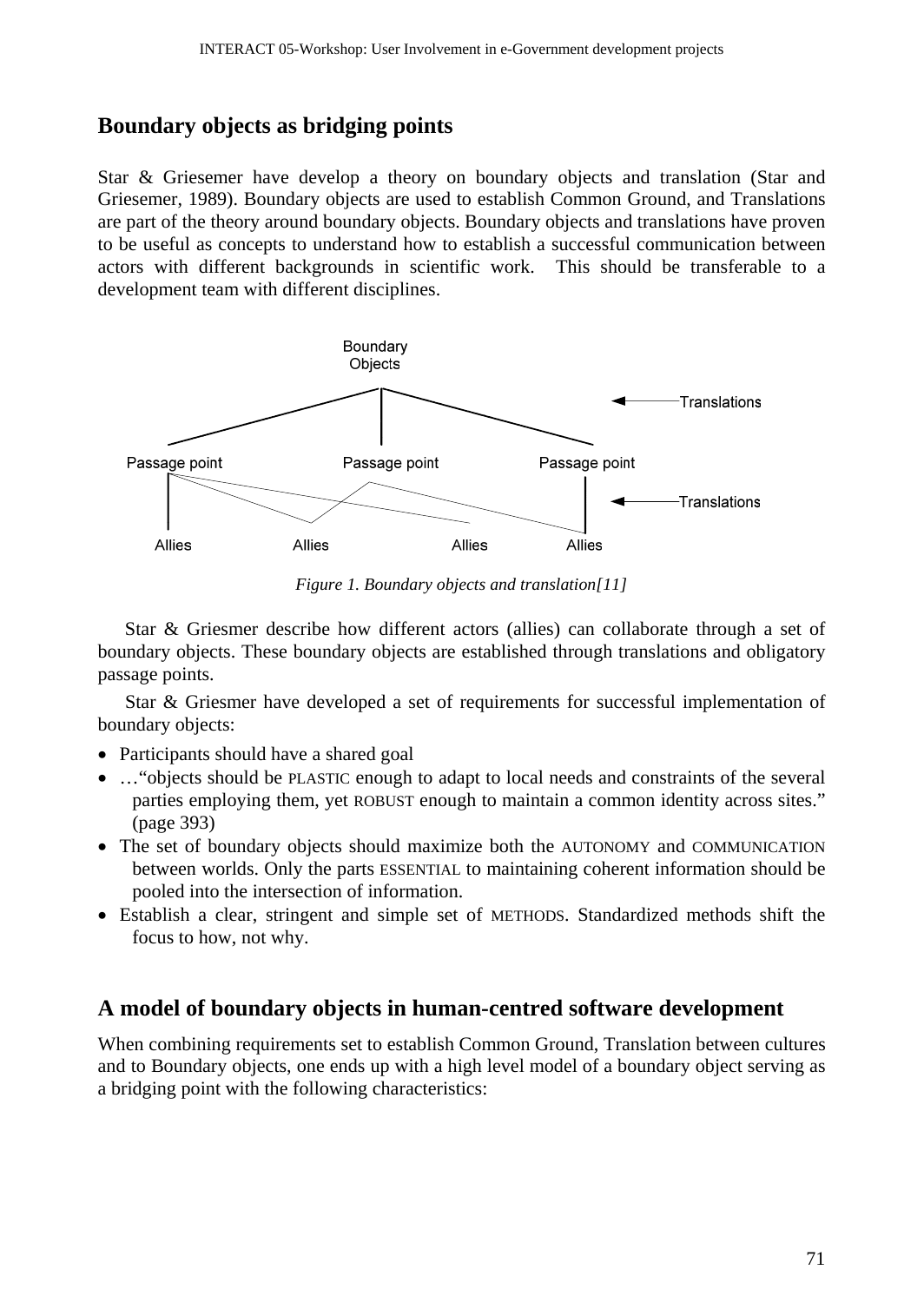

Fig. 2. The model of a boundary object between customer and supplier

# **Implications for the design**

When one review this theory-based model against the current knowledge about work practice of customers and developers one ends up with the following:

*AUTONOMY and COMMUNICATION* – To enhance the autonomy of and the communication between each actor a proposed implementation of a boundary object with related technique should be familiar to both actors. The gap between their practice today and any proposed new technique should be small. This means that both actors should have knowledge about the core object and techniques proposed.

*ESSENTIAL PARTS and with HIGH RISK* – High level essential knowledge for both two actors is basic knowledge about users, tasks and the environment. This basic knowledge is then specified with more details based on each actors needs during the process. How each actor specifies this knowledge could however differ. This essential knowledge is then used to develop several prototypes which eventually end up as the product. Prototypes are essential for both actors, and even though each actor could use some different techniques when designing the prototype, the goal for both actors is to model parts of the end product. This is also of concern to all other actors in the development process.

With respect to risks in project development all projects usually have some activities concerned with minimizing risks. The focus for these activities is how to reach the goals of the project. There is little knowledge about what type of knowledge generated by the customer is most critical for the supplier to meet his goals and visa versa.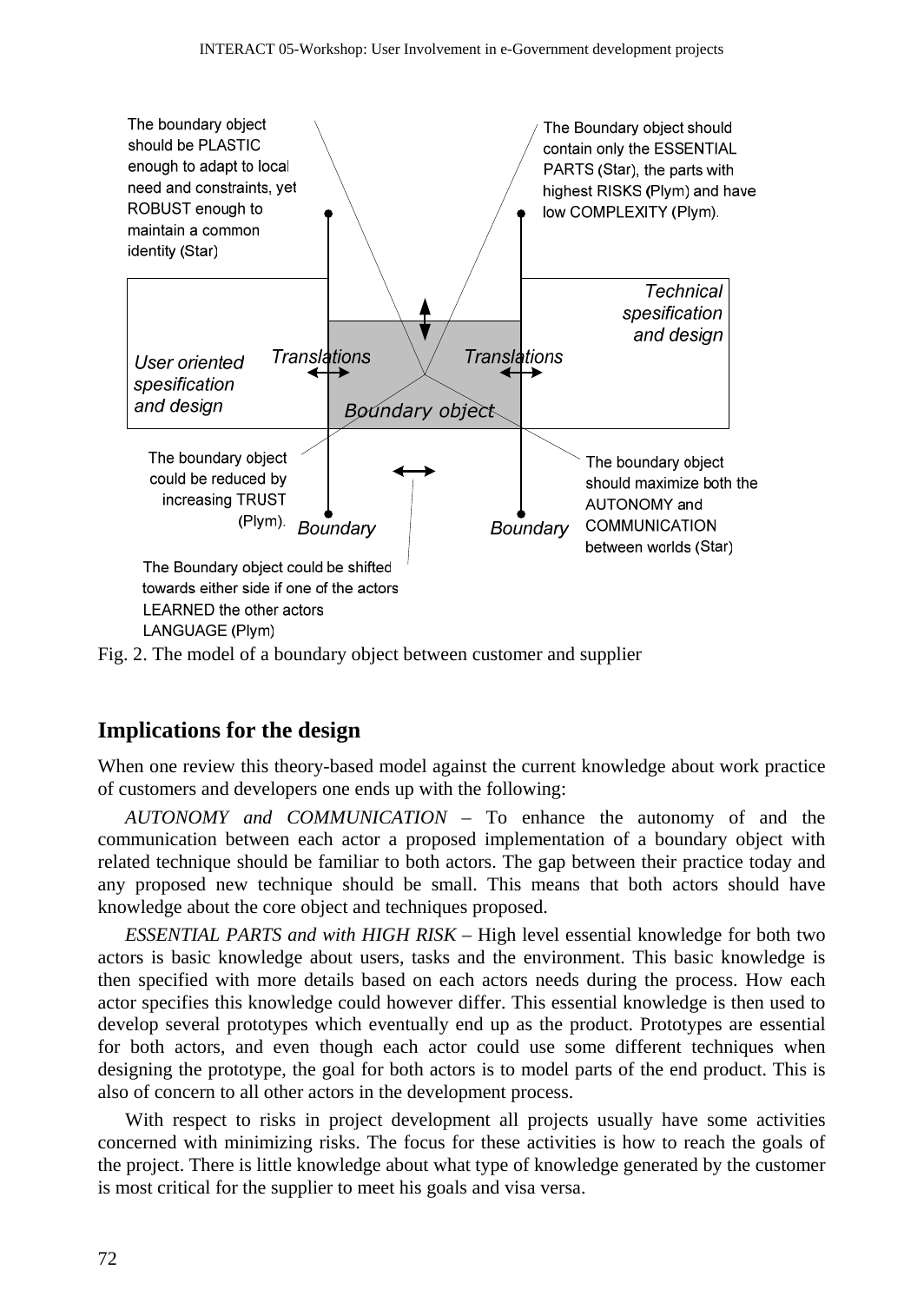*COMPLEXITY* – The object which shall be translated need to have low complexity if the translation should be cost-efficient. There have been found no literature related to complexity and translations between specifications in the human-centred research area. There are some works on translation in software engineering but usually between types of specification which could not be used by actors with a user focus.

*TRUST* – It is not easy to establish trust between each actor. It is usually a long-term activity. You have to earn trust. A boundary object will build trust first when it has proven to be useful.

*PLASTICITY and ROBUSTNESS* – One interpretation of this is that the proposed object with related technique should be used by and adapted to each actor's needs. The challenge is that it also should be robust so the object could be updated and used by the other actor during the process even though each actor adapts it to their needs.

## **Prototypes as the boundary object**

Prototypes of different kinds have been useful as a boundary object in many industries from the automobile industry to the software industry (Schrage, 1999) (Subrahmanian et al, 2003). Prototypes are some kind of visualization of the end-product and are therefore of concern to all actors in the project, both the supplier and the customer. Both actors can be influenced by and give input to a prototype. On the other hand prototypes have problems transferring knowledge to software specification late in the development, and inconsistency can be introduced in the specification (Ravid and Berry, 2000). Prototypes have up to now primary be used as tools for each individual actor. It has been reported how to use prototypes as tools to verify Look and Feel, Implementations or Roles (Houde and Hill, 1997), but not explicit how to develop prototypes to work as boundary objects.

Prototypes have been used as boundary objects and have many of the characteristics necessary to fill that role. Prototypes are robust, flexible and can be used autonomously by both actors – supplier and customer. Prototypes have low complexity since they are concrete representations. Prototypes can therefore potentially meet many of the requirements for a bridging point between supplier and customer and seem to be a good tool to investigate how to establish a boundary object as a bridging point between supplier and customer. There is however a need to identify which characteristics are essential and associated with high risks, and also how complex the prototype could be to enhance the translation to and from other specifications.

## **Acknowledgements**

The present paper was written as part of the research project EFFIN - Efficiency through user involvement. (See www.effin.org). A main goal of the project is to adapt methods of usercentred design to the context of e-Government development. EFFIN runs from 2003-2006 and is financed by the Norwegian Research Council through the FIFOS-program.